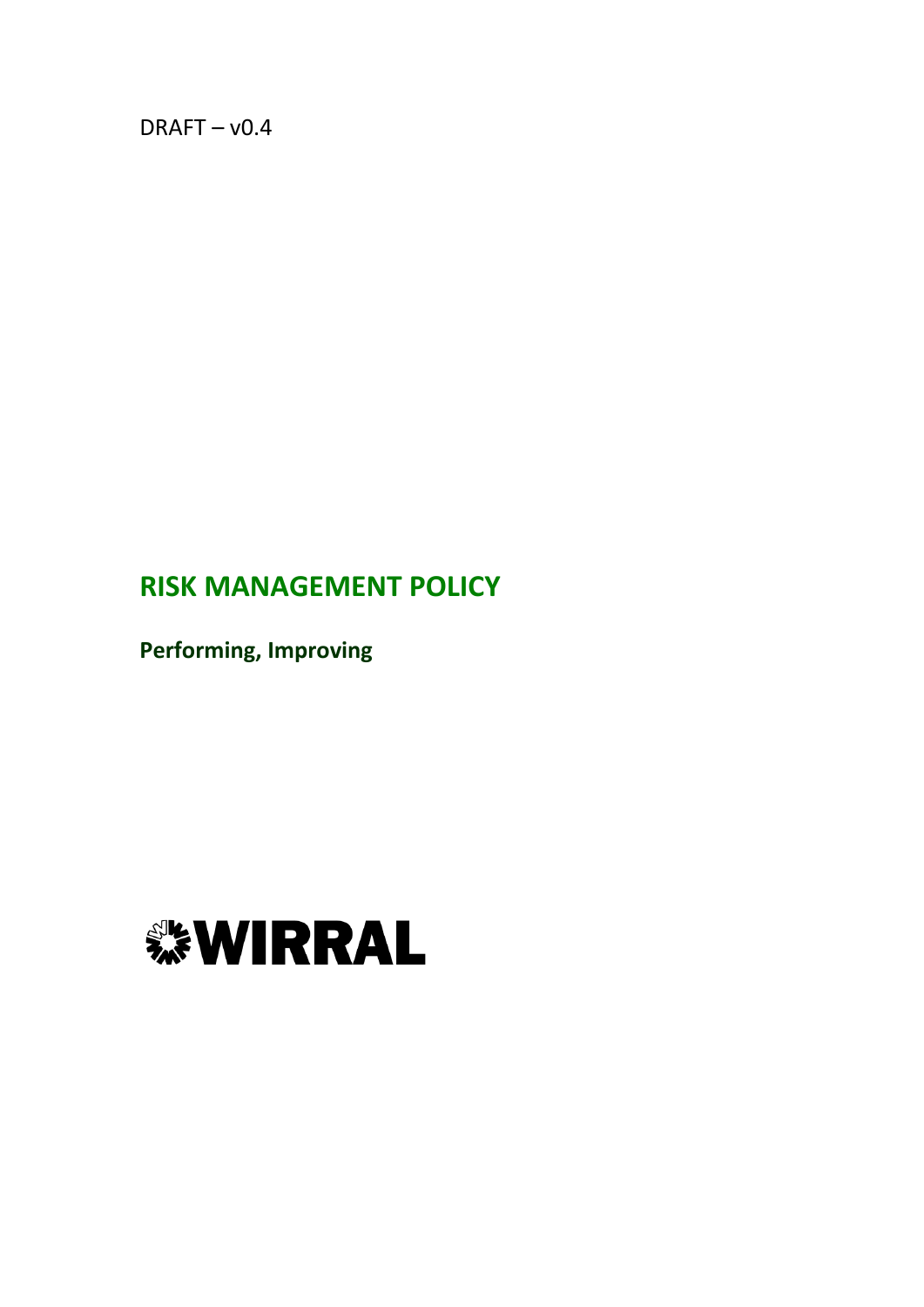| <b>Current Document Status</b>                                        |                |               |             |                 |                       |                                             |  |
|-----------------------------------------------------------------------|----------------|---------------|-------------|-----------------|-----------------------|---------------------------------------------|--|
| Version                                                               |                | 0.4           |             | Approving Body  | Cabinet               |                                             |  |
| Date                                                                  |                | February 2015 |             | Date of formal  |                       | To be confirmed                             |  |
|                                                                       |                |               |             | approval        |                       |                                             |  |
| Responsible                                                           |                | Mike Lane     |             | Review date     | February 2016         |                                             |  |
| officer(s)                                                            |                |               |             |                 |                       |                                             |  |
| <b>Document Location</b>                                              |                |               |             |                 |                       |                                             |  |
| <b>Version History</b>                                                |                |               |             |                 |                       |                                             |  |
| Date                                                                  |                | Version       |             | Author/Editor   |                       | Comments                                    |  |
| February 2015                                                         |                | 0.1           |             | Mike Lane       |                       | First draft for                             |  |
|                                                                       |                |               |             |                 | consultation with     |                                             |  |
|                                                                       |                |               |             |                 |                       | Corporate Governance                        |  |
|                                                                       |                |               |             |                 | Group                 |                                             |  |
| February 2015                                                         |                | 0.2           |             | Mike Lane       |                       | Second draft including                      |  |
|                                                                       |                |               |             |                 |                       | initial comments from                       |  |
|                                                                       |                |               |             |                 |                       | Corporate Governance                        |  |
|                                                                       |                |               |             |                 | Group                 |                                             |  |
| February 2015                                                         |                | 0.3           |             | Mike Lane       | Third draft including |                                             |  |
|                                                                       |                |               |             |                 |                       | comments from Internal<br>Audit             |  |
|                                                                       |                | 0.4           |             | Mike Lane       |                       |                                             |  |
| February 2015                                                         |                |               |             |                 |                       | Fourth draft including<br>comments from SLT |  |
| <b>Equality Impact Assessment Record</b>                              |                |               |             |                 |                       |                                             |  |
| Date                                                                  | Type of        |               | Stage/level | Summary of      | Completed             | Impact                                      |  |
|                                                                       | assessment     |               | (where      | actions         | by                    | Assessment                                  |  |
|                                                                       | conducted      |               | applicable) | taken/decisions |                       | review date                                 |  |
|                                                                       |                |               |             | made            |                       |                                             |  |
| 06/02/2015                                                            | Initial        |               |             | None            | Mike Lane             | 29/02/2016                                  |  |
|                                                                       |                |               |             |                 | (Risk &               |                                             |  |
|                                                                       |                |               |             |                 | Insurance             |                                             |  |
|                                                                       |                |               |             |                 | Officer)              |                                             |  |
| <b>Corporate Quality Assessment Record</b>                            |                |               |             |                 |                       |                                             |  |
| Date                                                                  | Insert date    |               |             |                 |                       |                                             |  |
| Completed                                                             | Insert name(s) |               |             |                 |                       |                                             |  |
| by                                                                    |                |               |             |                 |                       |                                             |  |
| <b>Document Retention</b>                                             |                |               |             |                 |                       |                                             |  |
| Five years in hard and electronic copies<br>Document retention period |                |               |             |                 |                       |                                             |  |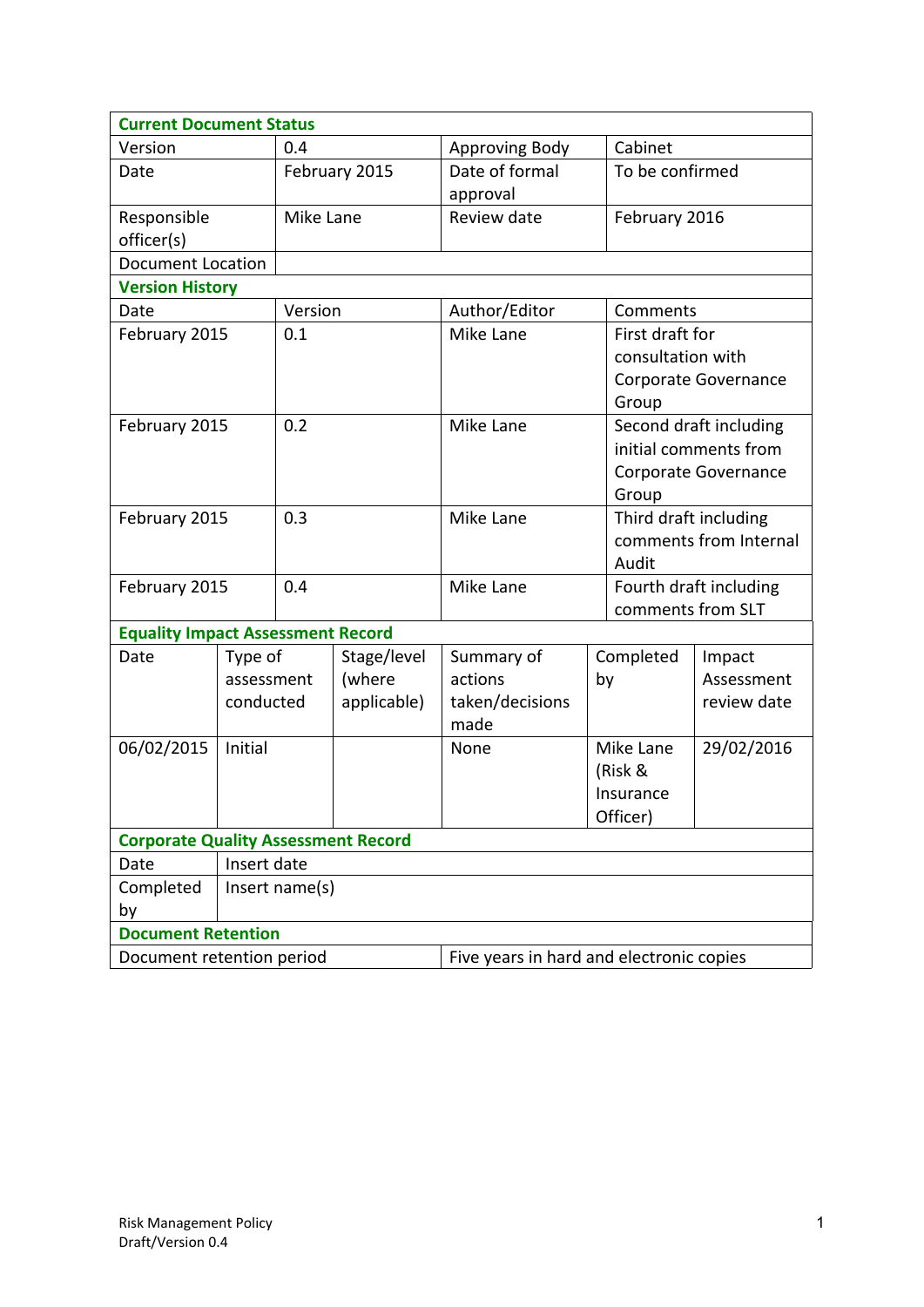## **Contents**

| 1. | <b>Policy Statement</b>                        | 3  |
|----|------------------------------------------------|----|
| 2. | Background                                     | 4  |
| 3. | Drivers for Change and Improvement             | 4  |
| 4. | Why we need a Risk Management Policy           | 5  |
| 5. | Aims of our Policy                             | 5  |
| 6. | Principles underpinning our Policy             | 5  |
| 7. | <b>Benefits</b>                                | 6  |
| 8. | How risk management is governed                | 8  |
| 9. | Application of the Policy                      | 9  |
|    | 10. The risk management process                | 9  |
|    | Identification                                 | 11 |
|    | Evaluation                                     | 12 |
|    | Management                                     | 14 |
|    | Review                                         | 15 |
|    | 11. Recording of risks                         | 16 |
|    | 12. Risk criteria                              | 17 |
|    | 13. Escalation of risks                        | 18 |
|    | 14. Reporting of risks                         | 20 |
|    | 15. Roles and Responsibilities                 | 25 |
|    | 16. Performance Management and Risk Management | 30 |
|    | 17. Relationship with other Council policies   | 31 |
|    | 18. Our Desired Level of Capability            | 31 |
|    | 19. Action Plan                                | 32 |
|    | 20. Resources                                  | 33 |
|    | 21. Evaluating Progress                        | 33 |

## **Appendices**

| A – Glossary               | 34 |
|----------------------------|----|
| B – Risk Categories        | 36 |
| C – Risk Action Plan       | 40 |
| D – Risk Register Template | 41 |
|                            |    |

**Page**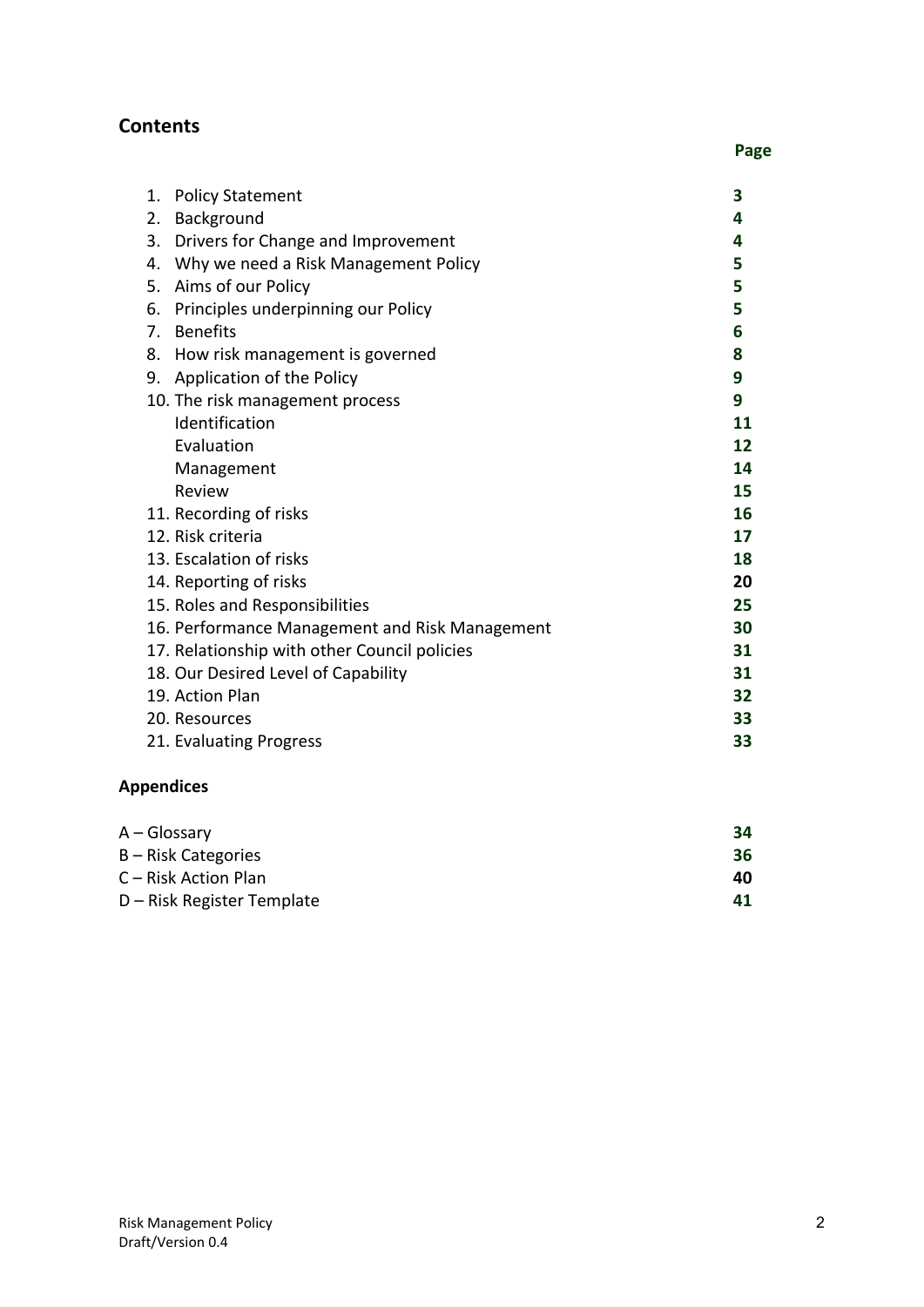#### **1. Policy Statement**

We accept that uncertainty and risk are inevitable features of the environment in which the Council seeks to deliver its ambitious vision for Wirral. We believe that how successful we are at dealing with the risks we face can significantly impact on the achievement of our priorities and the trust placed in us by the community and we will work to manage these risks down to an acceptable level.

However, we appreciate that uncertainty also presents opportunities and that we must innovate if the Council is to meet the challenges that it faces. We believe that risk management should not stifle innovation, but rather should support the taking of risks, provided that they are understood, actively managed and justified.

We also recognise that the increasing pace and complexity of the environment in which the Council operates could create combinations of events that cannot reasonably be envisaged. So we will also act to improve agility and organisational resilience.

Our goal is to become a risk aware organisation, in which risk management is fully embedded in all aspects of the Council's business.

We plan to achieve this goal by:

- Establishing clear roles, responsibilities and reporting lines within the Council for risk management;
- Encouraging maturity and candour in discussions between officers and members about the uncertainties associated with our objectives
- Incorporating risk management into the Council's decision making and operational management processes;
- Reinforcing the importance of effective management of risk through training and provision of opportunities for shared learning;
- Incorporating risk management considerations into Service and Business Planning, Commissioning, Shared Services, Project Management, Partnerships, Service Delivery Vehicles & Procurement Processes;
- Monitoring our risk management arrangements on a regular basis;

LEADER OF THE COUNCIL CHIEF EXECUTIVE

Cllr Phil Davies Eric Robinson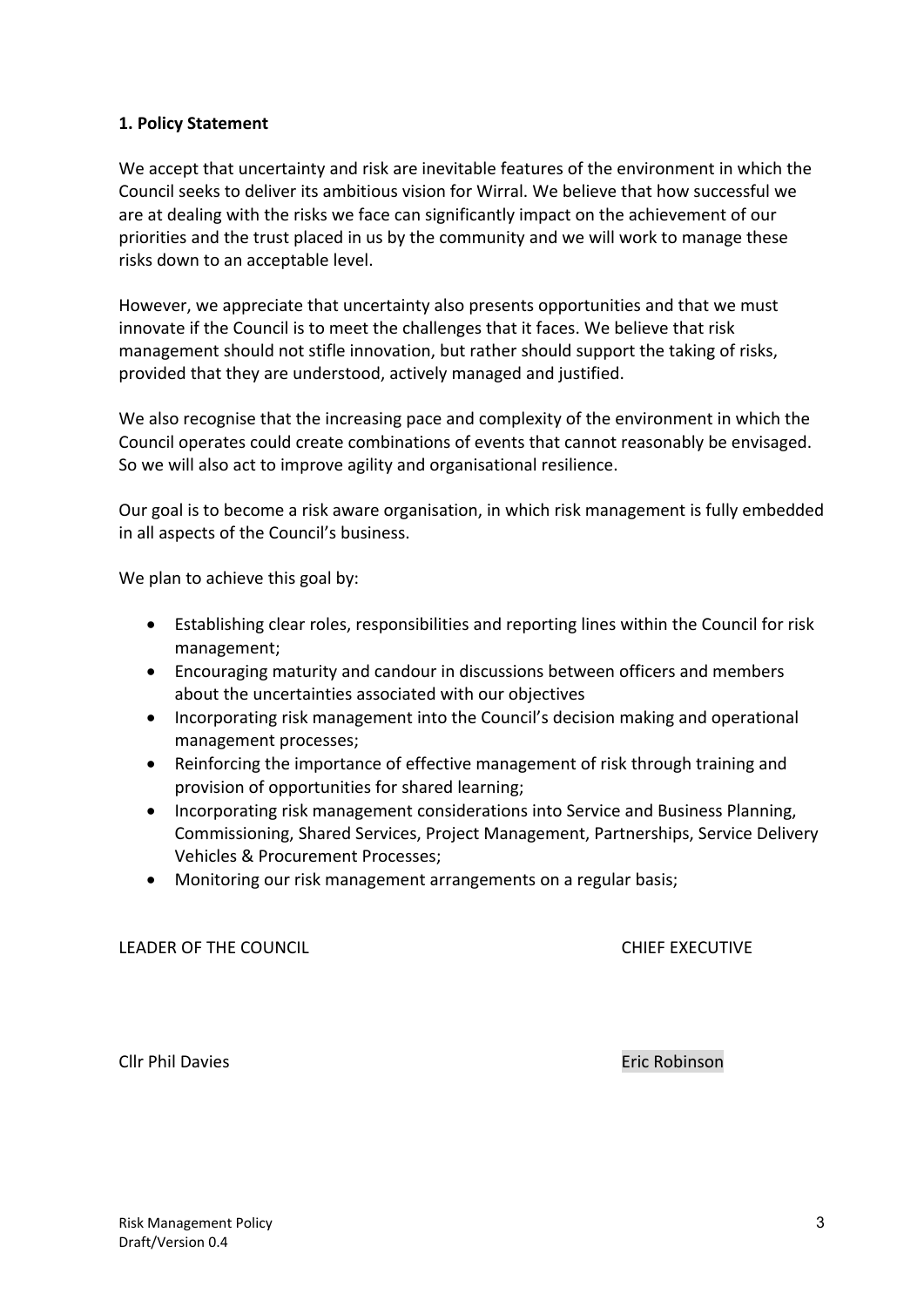## **Risk Management Policy**

### **2. Background**

In its Corporate Plan, the Council has set out an ambitious vision for the borough in the years ahead.

*"Wirral should be a place where the vulnerable are safe and protected, where employers want to invest and local businesses thrive, and where good health and an excellent quality of life is within the reach of everyone who lives here".*

Everything we do is focused on achieving this vision and ensuring that we deliver the best possible outcomes for the community, whilst ensuring that we provide good value for our stakeholders.

Effective governance arrangements are essential to help us achieve that vision and risk management is a key element of those arrangements. How successful we are at dealing with the risks that we face has a major impact on our ability to deliver our Corporate Plan.

We recognise that our plans and objectives have to be delivered within a complex and increasingly dynamic environment. The interplay of social, political, economic and technological change creates uncertainty which poses threats to the delivery of the Council's vision, but also presents us with opportunities. Effective risk management will help ensure that we are resilient and able to withstand any threats that emerge and exploit opportunities for improvement.

#### **3 Drivers for Change and Improvement**

Over the past two years, the authority has made significant progress with improving the incorporation of risk management into the governance of the Council. This point was evidenced in a 2014 CIPFA Risk Management benchmarking exercise, which concluded that risk management was *"working"* across the organisation. However, further improvements are needed to ensure that the Council keeps pace with developments in good practice and derives the maximum benefit from the time, energy and resource invested in managing risk.

In a local authority context, good risk management is largely concerned with helping Members and officers to make better strategic and tactical choices. The scale of the decisions which need to be taken in the coming years, about the very nature of our organisation, its role and how it relates to the community, make it more critical than ever for the Council to have a robust approach to addressing risk and uncertainty.

This corporate policy will ensure that there is clarity on what we are trying to achieve with, and through, risk management and an agreed corporate process by which risk management is carried out.

In revising this policy we have drawn on the guidance contained in the current British Standard for risk management, as well as output from Internal Audit reports and the 2014 CIPFA Risk Management benchmarking exercise.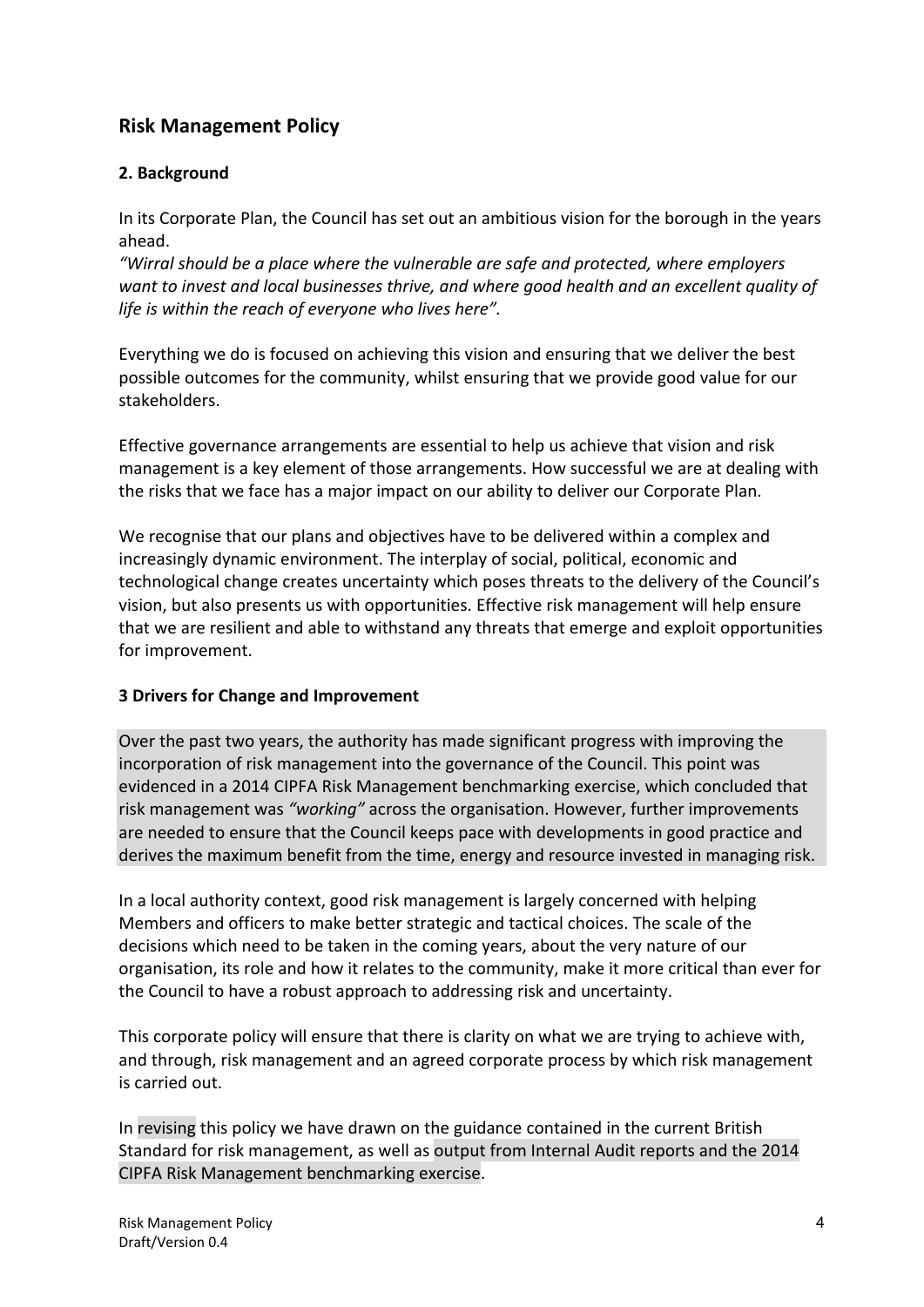## **4. Why we need a risk management policy**

It is important that we have a clear policy so that -

- Everyone has a good understanding of what we mean by risk and risk management
- Everyone has a common understanding about the purpose, structure and approach to risk management
- Everyone is clear about their responsibilities in relation to risk management
- There is a consistent methodology to identify and assess the key risks and opportunities associated with our aims and objectives
- There is clarity around the arrangements for reporting information on risks
- Risk management is embedded into all our business processes.

## **5. What are the aims of our policy?**

- To embed risk management into the culture of the Council.
- To support the Council's value of being 'risk aware, not risk averse'
- To integrate risk management with other management practices to ensure that risks are managed effectively at strategic and operational level and for all key programmes / projects and partnerships.
- To identify and effectively manage the key risks facing the Council.
- To maximise the opportunities for the achievement of objectives and minimise the risk of service failure.
- To ensure that we learn from risk failures to improve risk management awareness, systems and processes.
- To support Members and officers in carrying out their responsibilities.
- To support the decision making process at all levels within the Council.
- To ensure that effective risk management arrangements are in place to support the Annual Governance Statement and Corporate Governance arrangements.
- To support compliance with the requirements of the Account & Audit Regulations 2011.

## **6. What are the principles that underpin our policy?**

- **Risk management should be systematic and structured**: The approach should be consistently applied within the Council. To help ensure that outputs are both reliable and comparable and to give managers increased confidence to make effective decisions.
- **Risk management should be based on the best available information**: The inputs should be based on available information sources such as experience, subject knowledge, expert judgement and projected forecasts. Managers should be aware of any limitations to the data or divergence of opinion among specialists.
- **Risk management should explicitly address uncertainty**: It should be used to help clarify the nature of uncertainty affecting decisions and how it might be treated.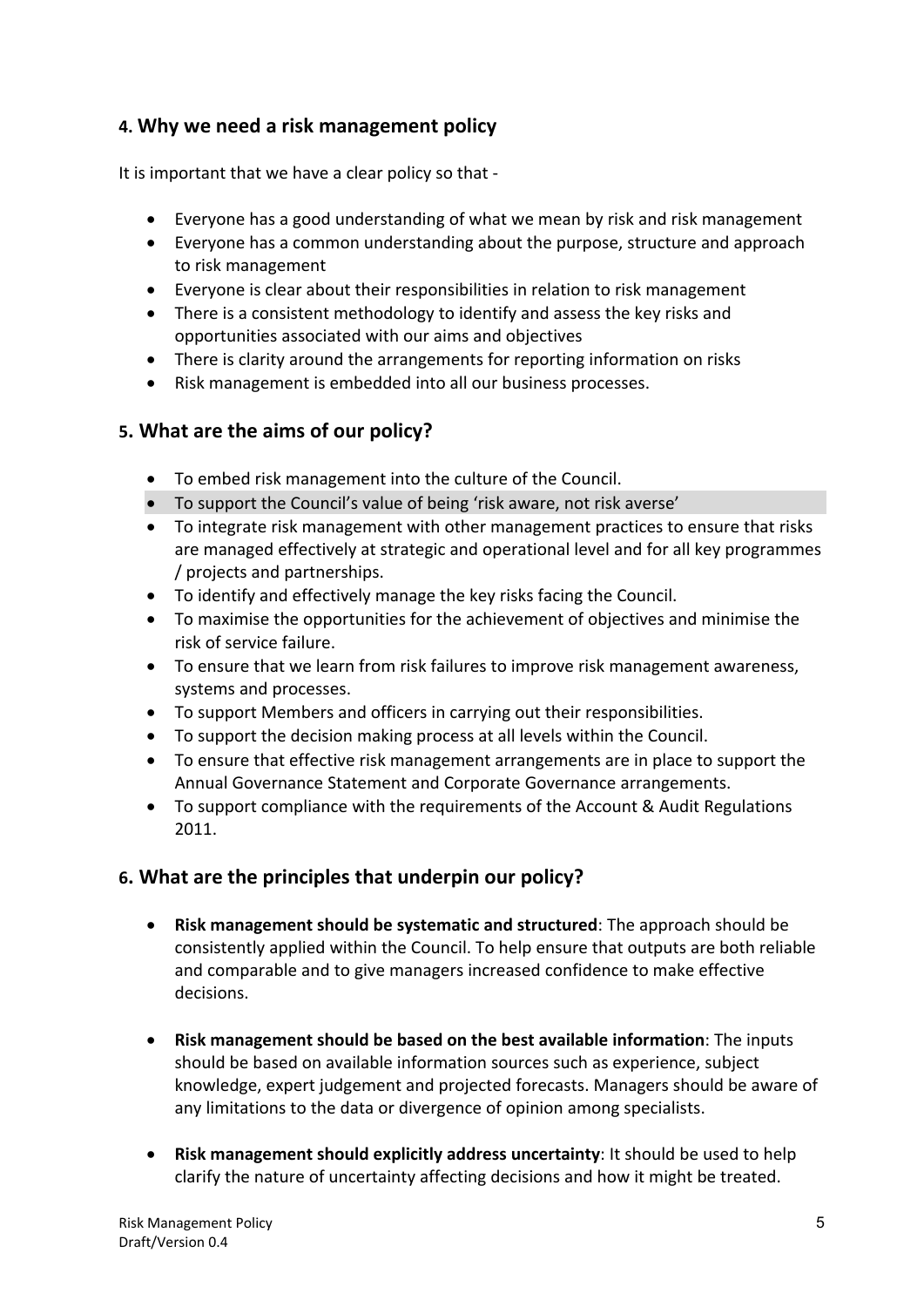- **Risk management should be part of decision making**: To help Members and Managers choose the option that is most appropriate for the Council in terms of its risk appetite and ability to manage risks effectively.
- **Risk management should take into account organisational culture, human factors and behaviour**: It should recognise the capabilities, perceptions and intentions of external and internal people that might hinder attainment of Council objectives.
- **Risk management should create and protect value**: It should contribute to the demonstrable achievement of objectives and maximize overall business and commercial benefits. It should support corporate governance, be integrated with management processes, provide assurance to stakeholders and reflect legislative and compliance requirements.
- **Risk management should be tailored**: It should be proportionate and scaled to address the internal and external circumstances.
- **Risk management should be transparent and inclusive**: Management and stakeholders should be actively involved so that risk management remains relevant and up to date.
- **Risk management should be dynamic, iterative and responsive to change**: It should continually identify and respond to changes effecting the operating environment by having an open, positive culture that encourages managers to disclose, discuss and respond to risk.

## **7. What benefits can we expect to see?**

**Improved business planning:** through the use of risk-based decision making processes for establishing priorities and objectives

**Enhanced corporate performance:** by identifying and addressing threats to achievement there is an increased likelihood of achieving corporate objectives. More informed decisionmaking, added value across service areas and improved service delivery that matches organisational priorities, an increased number of targets achieved and improved internal controls

**Improved financial performance:** improved forecasting and support for a balanced approach to the setting of balances and reserves, more effective allocation and use of resources for risk treatment, providing value for money, assets safeguarded, reduced level of fraud and increased capacity through a reduction in decisions that need reviewing or revising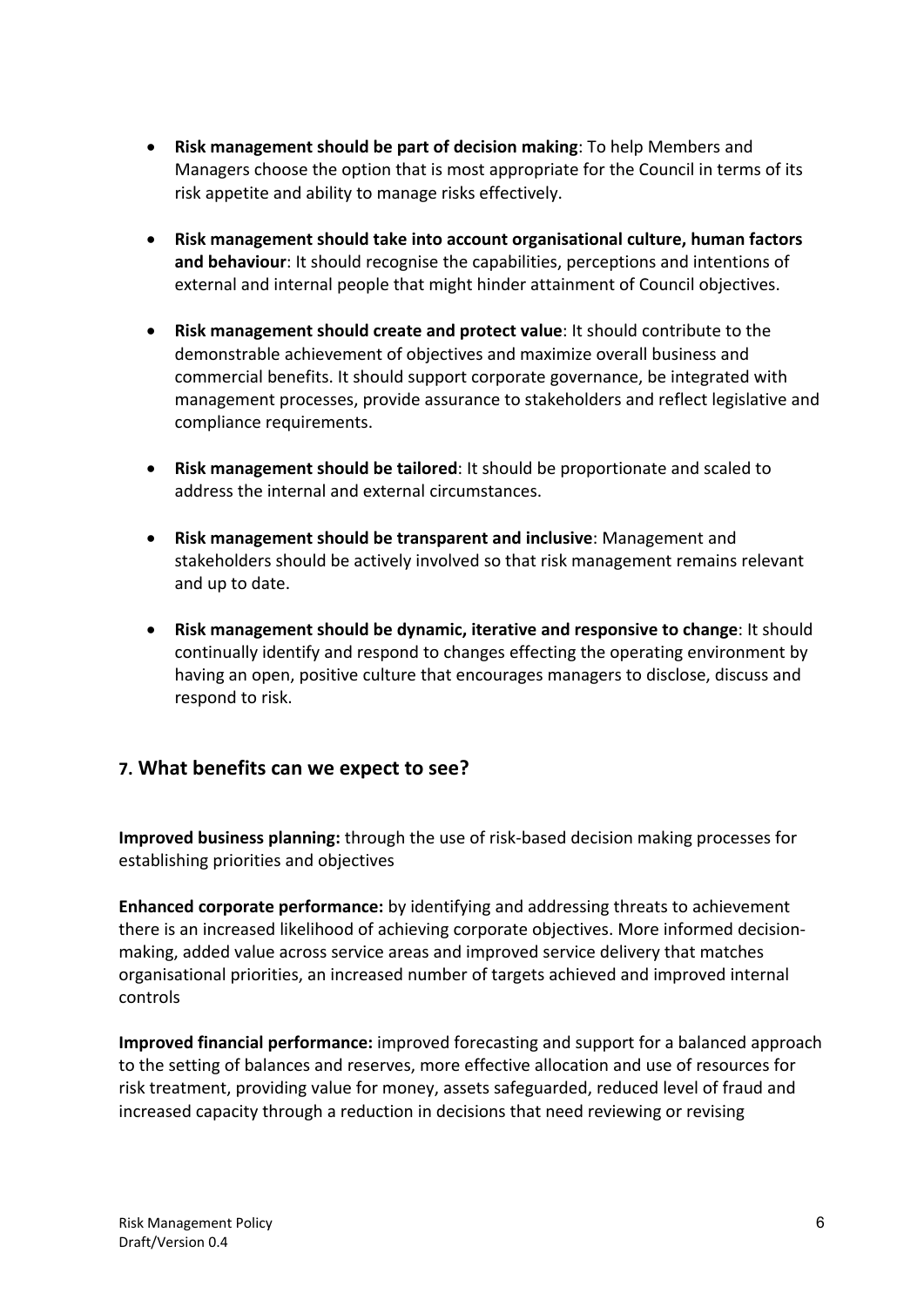**A more balanced approach to risk:** as well as understanding and tackling the most significant threats to the Council's objectives, there would be a greater awareness of the opportunities which are available and an increased willingness and ability to exploit them fully

**Better outcomes for the community:** as risk management focuses us to consider potential impacts if the risk were to occur for the council and the wider Borough. So, if risks are successfully managed, this could lead to improved customer relations and increased public satisfaction, confidence and trust

**Improved corporate governance and compliance:** greater adherence to legal and regulatory requirements, fewer regulatory visits, reduction in legal challenges and an improved corporate governance statement

**Improved insurance management:** reduction in the number and costs of claims and uninsured losses, leading to a reduction in insurance premiums.

**Improved organisational resilience:** fewer disasters and surprises and an enhanced ability to recover quickly from those that might occur

**More effective partnership arrangements:** maximising the benefits from our relationships with public, private and voluntary sector partners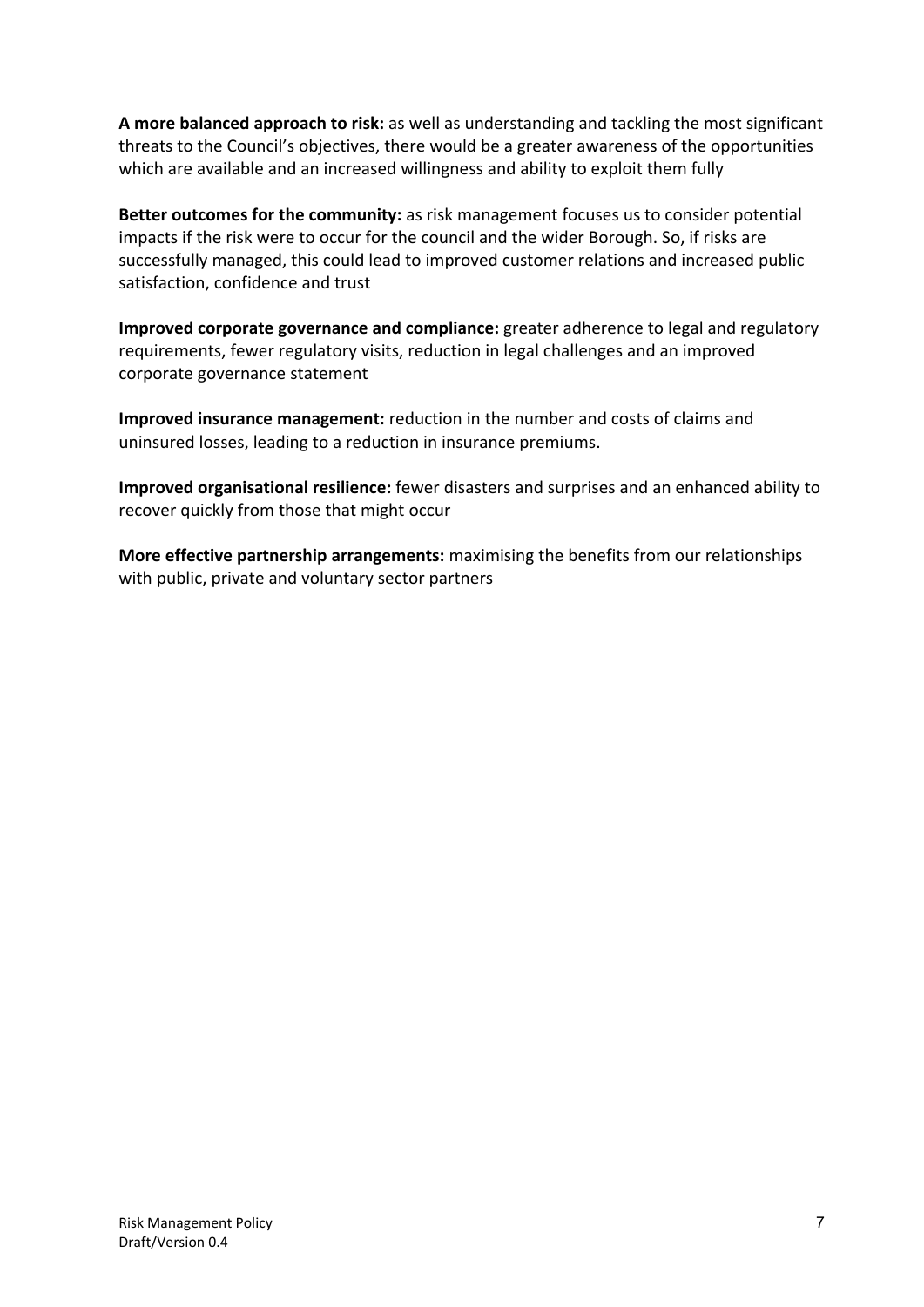## **8. How Risk Management is Governed**

Ultimate responsibility for the effective management of risk rests with Cabinet and the Leader of the Council as part of their wider responsibilities for effective corporate governance. The Cabinet Member for Governance, Commissioning and Improvement is responsible for improving the effectiveness of the risk management framework.

The Risk Management Policy and action plan are approved by the Strategic Leadership Team and by Audit & Risk Management Committee and are adopted by Cabinet on behalf of the Council. They are subject to review on an annual basis and will be communicated to all those with a responsibility for managing risk.

The Council's Annual Governance Statement is informed by a review of the governance framework undertaken by Internal Audit, which includes a review of the effectiveness of the risk management framework. The Chief Executive and Leader of the Council endorse the statement and this is presented to the Audit and Risk Management Committee for approval. Strategic Directors comment on their risk management arrangements within the Assurance Statements required as part of the Annual Governance Statement Review.

Internal Audit undertakes an annual assessment of the Council's risk management maturity using a CIPFA framework. The audit programme is directly informed by the Council's key risks

Individual officers are responsible for managing the risks associated with their service or project objectives, but will escalate specific risks in accordance with the risk escalation criteria.

Cabinet maintains an overview of the Council's risk profile.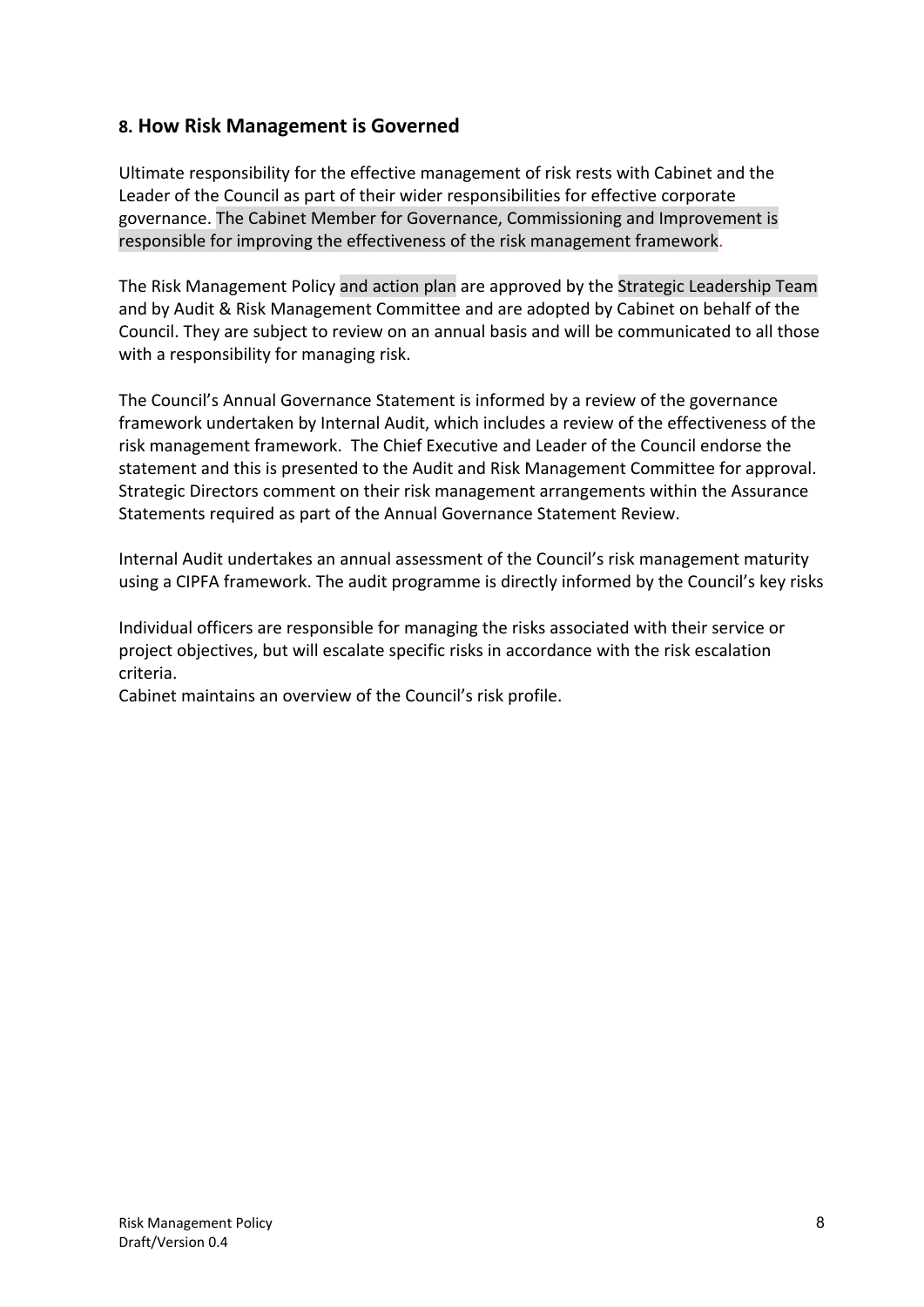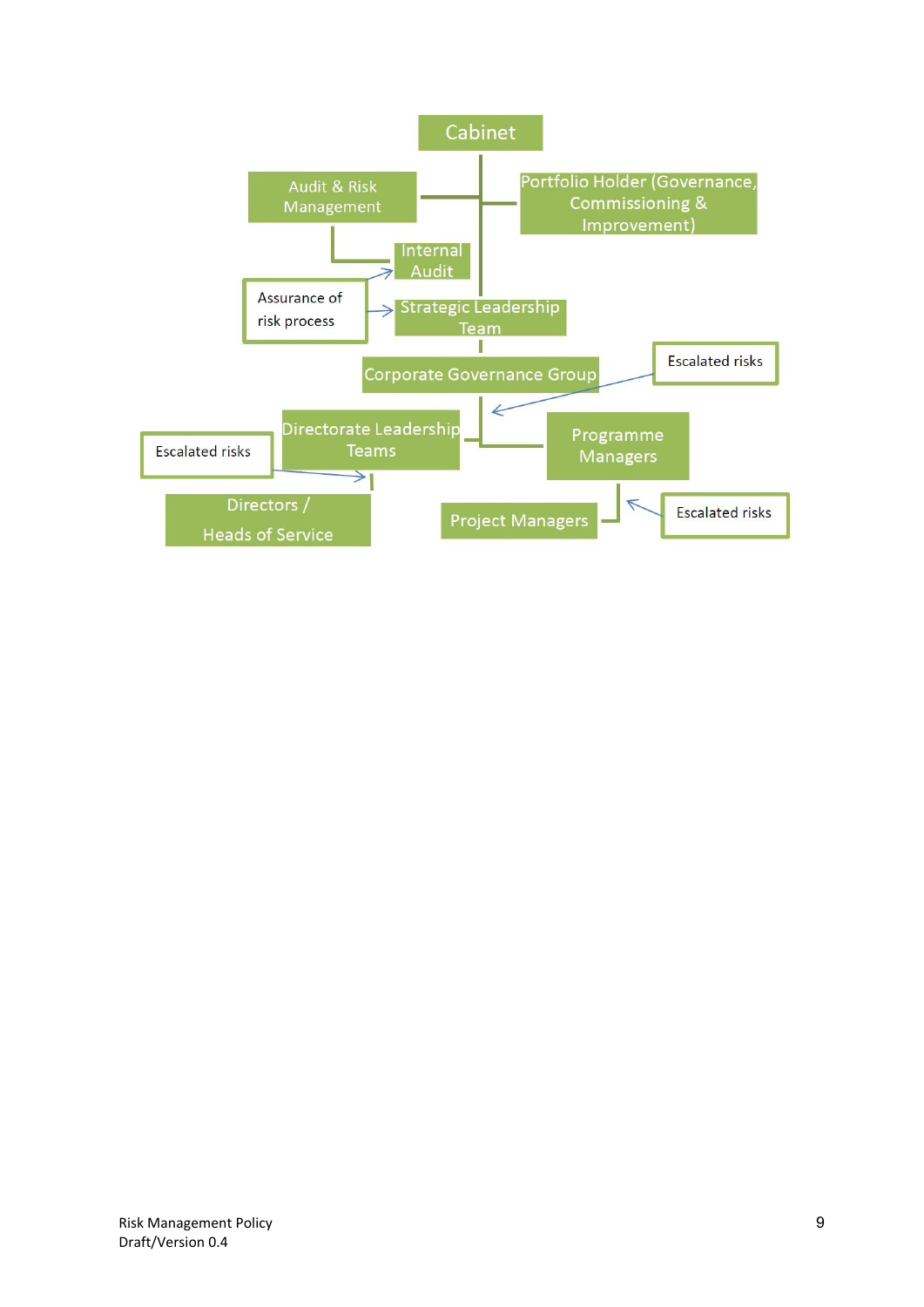## **9. Application of the Policy**

This policy applies to Council Members and to Officers at all levels.

The management of risk applies to all of the Council's business processes and should inform all areas of activity, including, but not limited to:

- Setting strategic objectives  $\rightarrow$  Corporate Plan
- Setting business objectives  $\rightarrow$ Directorate and Service plans
- Budget setting process→ investment and savings decisions, establishing levels of balances, evaluating bids for capital funding
- Developing policies and strategies
- Programme and project planning and management
- Establishing and managing partnerships and joint working arrangements
- Workforce planning
- Procurement exercises

#### **10. The Risk Management Process**

The risk management process is intended to ensure that the key risks to achieving our objectives are identified and managed. Too little awareness and management of these key issues can adversely affect our performance. But attempting to mitigate all possible risk could divert too many of our limited resources away from providing services. Between these two extremes is a turning point, a balanced area of high performance through the sensible management of risk. This is the status the Council aims to achieve through implementation of its Risk Management Policy.

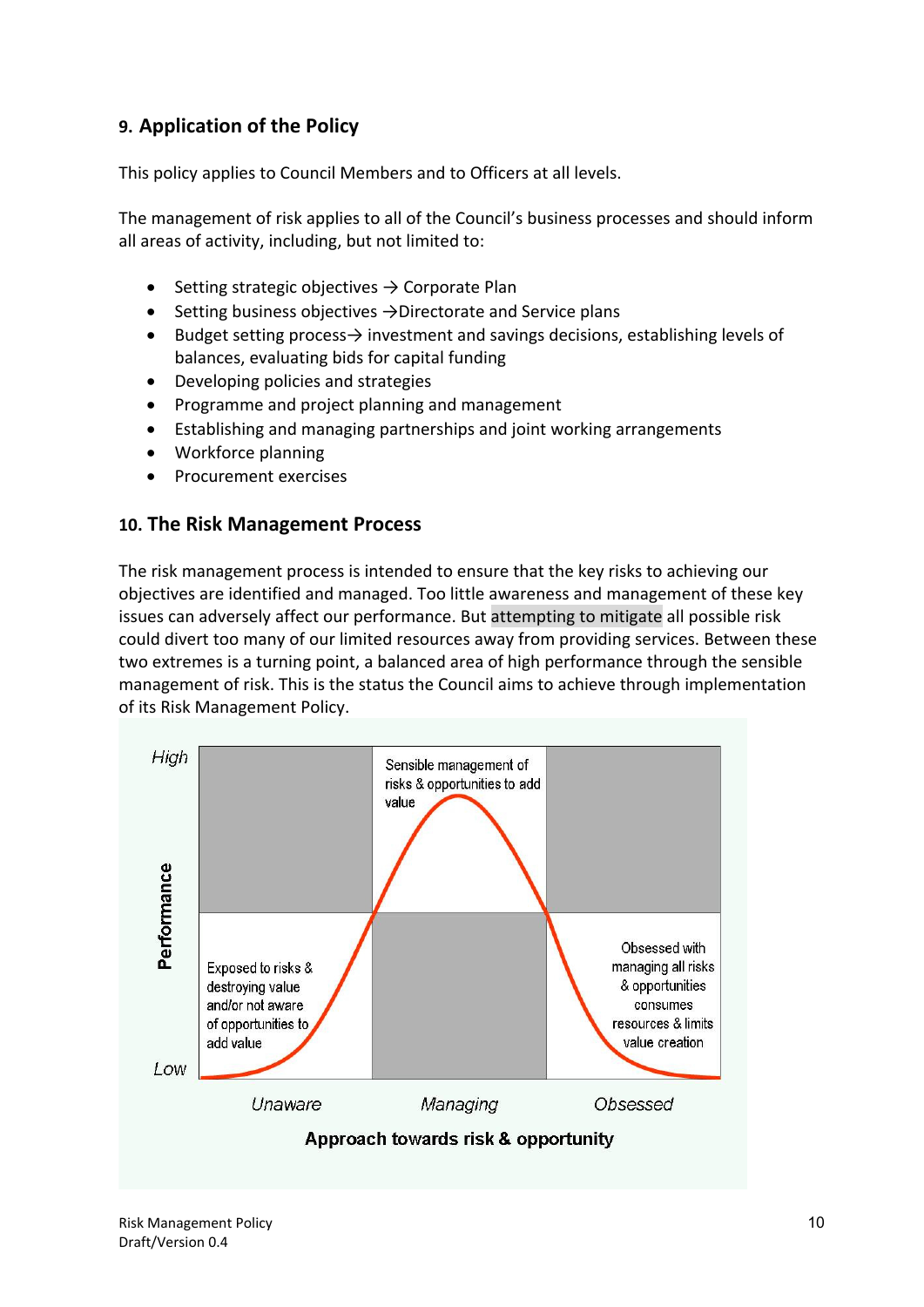#### **Communication and Consultation**

The risk management process cannot exist without an appropriate level of communication between all internal and external stakeholders. This will require consultation with all those who have an interest in the risks to our objectives, at whatever level we are assessing. This may include the public, partners, project boards, sponsors, management teams and other specialists, whose assistance may be beneficial when identifying and evaluating risks. Communication and consultation should occur at all stages of the risk management process.

#### **Establishing the Context**

Establishing the context defines the basic parameters for managing risk and sets the scope and criteria for the rest of the process. This first stage is an essential precursor to core process. It should involve consideration of:

- The external and internal operating environment
- What we are looking at, strategic or service objectives, project or partnership objectives, budgets or policies, procurement or commissioning, options for decisions.
- Who will be involved, be they internal or external stakeholders. They should all be considered as they may have an interest in or a valuable contribution to add to the rest of the process
- Who will be responsible for the process: define responsibilities for review, monitoring and reporting
- The risk criteria and appetite, whether it is political, economic, legal, environmental, etc. The impact criteria to be included and how they will be measured
- If looking at partnership risk, which partner's processes will be adopted

#### **The Core Risk Management Process**

The Council has a four-stage process for managing risks, shown in the graphic below.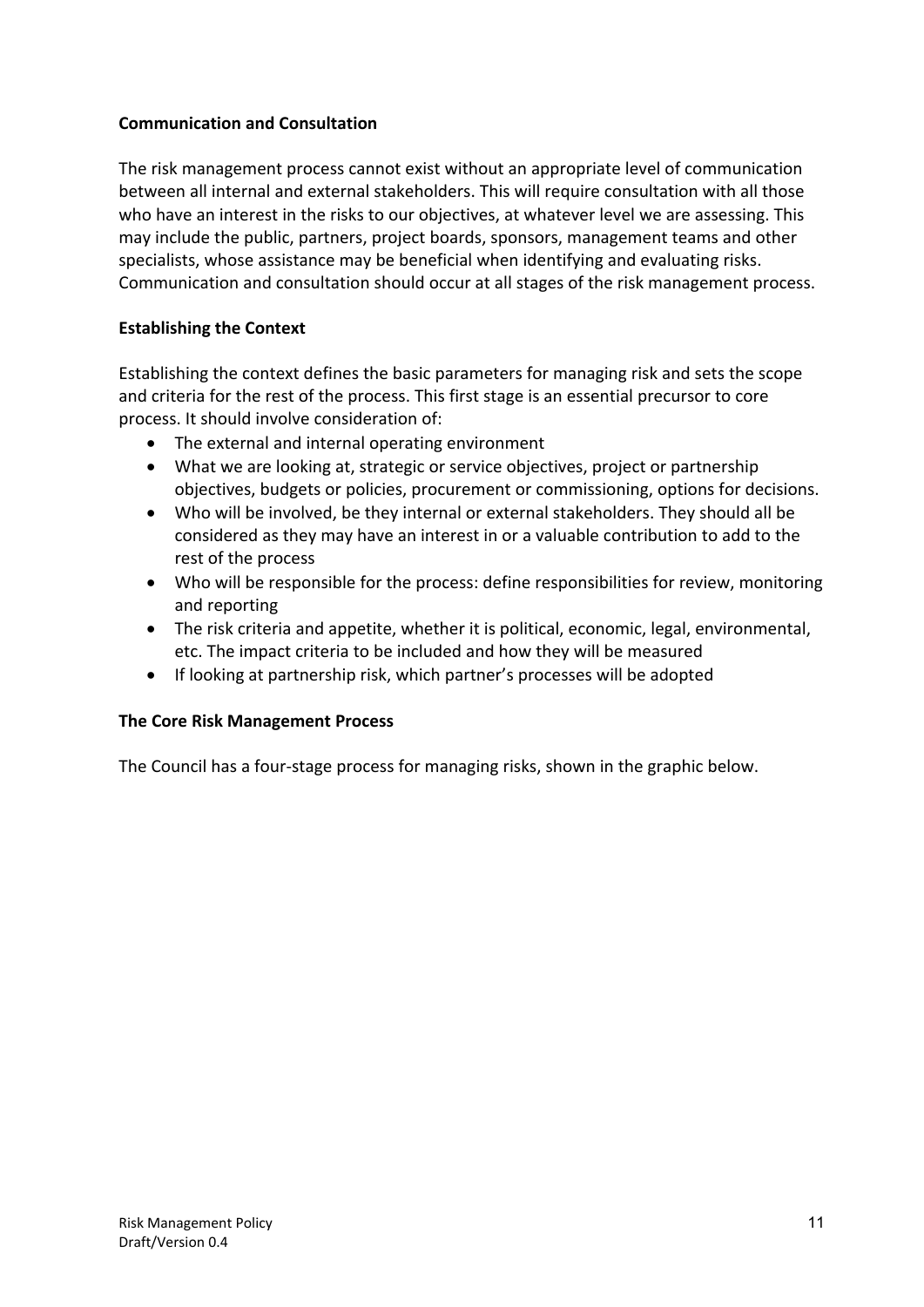# The Risk Management Process

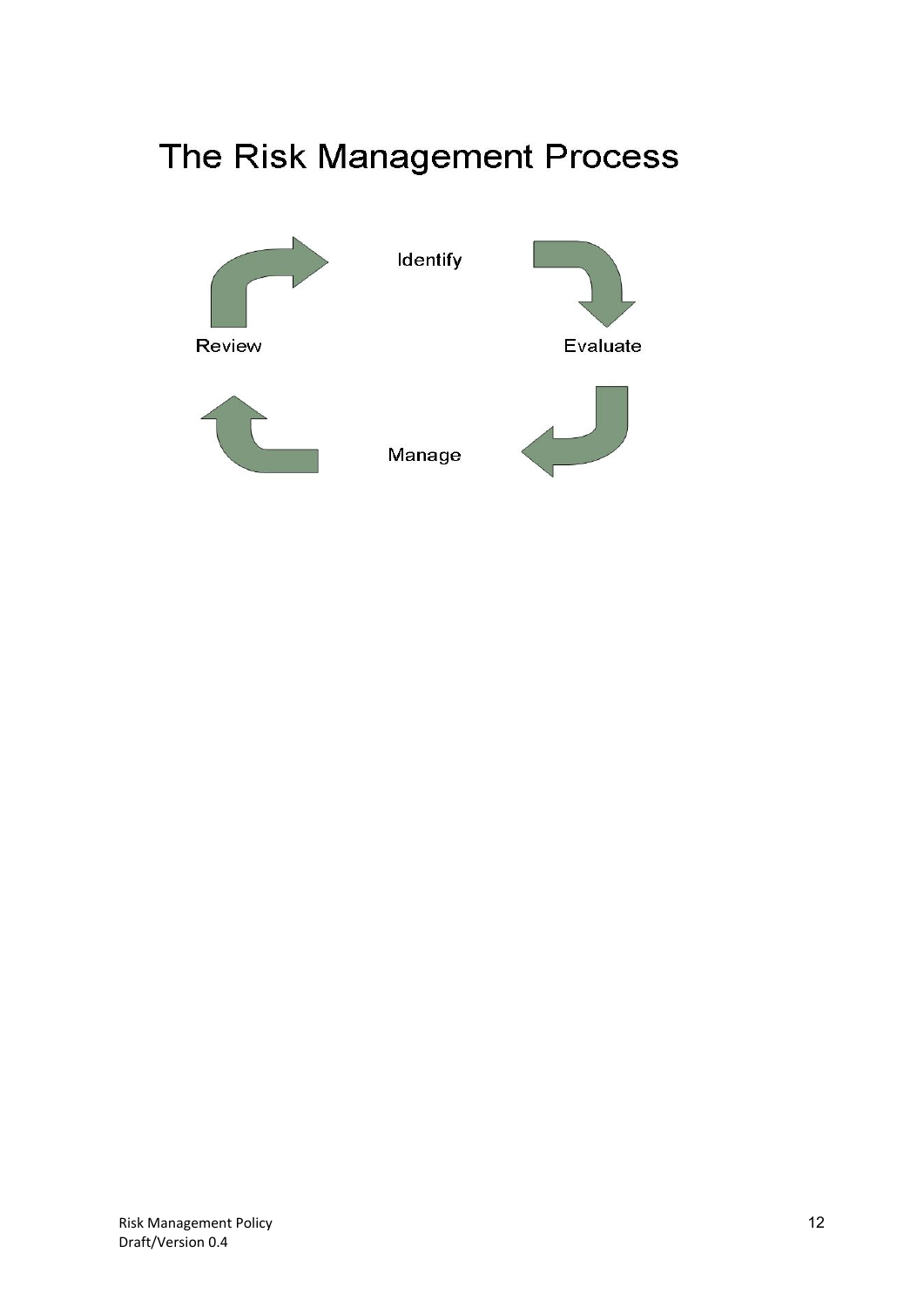This process provides Officers and Members with an improved understanding of the risks that could affect the achievement of their objectives and the adequacy and effectiveness of existing controls. It also provides the basis for decisions about the most appropriate approach to be used to tackle risks.

The process will be applied to all key business processes, including:

- Setting strategic and service objectives and priorities
- Creating business cases for programmes and projects
- Managing partnerships and shared service delivery
- Procuring and/or commissioning goods or services
- Setting of short and medium term budgets
- Establishing or refreshing policies and strategies

The core process should be dynamic and applied continuously.

#### **Stage 1: Identification**

The Council defines a risk as:

"An uncertainty that could have adverse or beneficial effects on the achievement of objectives"

This initial stage of the process sets out to identify the exposure to these uncertainties. Risks will be identified in relation to the objectives for the service, project, partnership or activity. So it is important that those objectives are clear and meaningful.

Risk identification should be a continuous process. However, there are times when formal identification exercises should be undertaken. The table below indicates when they should be carried out, why they are necessary and who should undertake this task.

| Activity                        | When                              | By Whom                |
|---------------------------------|-----------------------------------|------------------------|
| Corporate Plan                  | A strategic risk analysis will be | Strategic Leadership   |
|                                 | undertaken as part of a           | Team                   |
|                                 | strategic options appraisal, to   |                        |
|                                 | inform decisions about            |                        |
|                                 | priorities and objectives.        |                        |
| Directorate Plan                | After directorate objectives      | Directorate            |
|                                 | have been set, the key threats    | <b>Management Team</b> |
|                                 | to their delivery and corporate / |                        |
|                                 | directorate plan indicators will  |                        |
|                                 | be identified.                    |                        |
| Service Plans                   | After service area objectives     | Head of Service        |
|                                 | have been set, to establish the   |                        |
|                                 | key threats to their delivery.    |                        |
| Establishment of programmes and | During the development of         | Programme or project   |
| projects                        | business cases the key risks to   | sponsor                |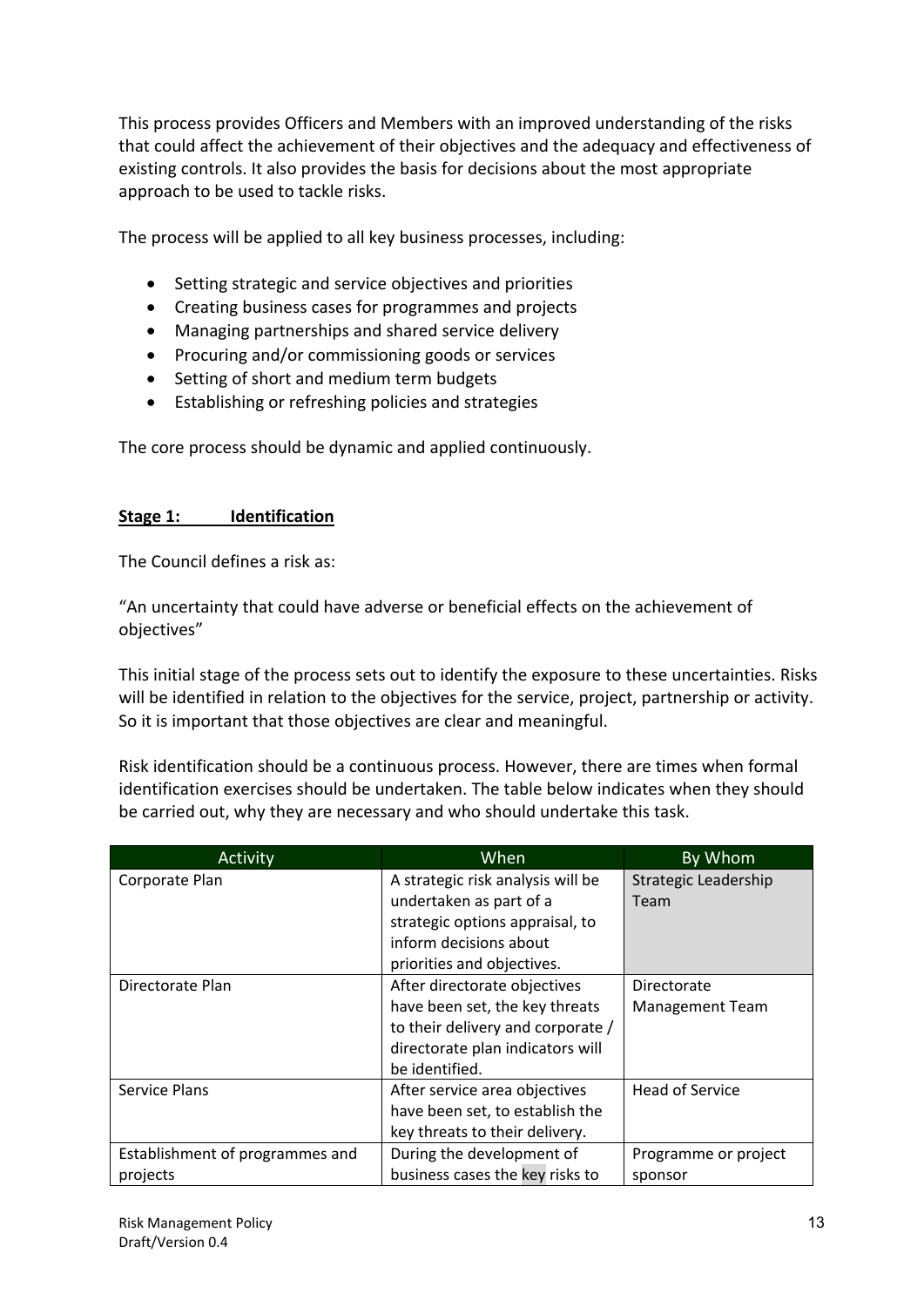|                                                    | delivery of the project will be<br>identified, to inform the<br>decision as to whether to<br>proceed.                                         |                                                   |
|----------------------------------------------------|-----------------------------------------------------------------------------------------------------------------------------------------------|---------------------------------------------------|
| Development of partnerships and<br>shared services | Prior to establishment, to<br>inform the decision as to<br>whether to proceed.                                                                | Officer(s) responsible for<br>development         |
| Alternative service delivery<br>mechanisms         | During the development of<br>business cases, to inform the<br>decision as to whether to<br>proceed.                                           | Officer(s) responsible for<br>development         |
| Procurement or commissioning<br>exercises          | During the development of<br>business cases, to inform the<br>decision as to whether to<br>proceed and how the exercise<br>will be conducted. | Officer(s) responsible for<br>the exercise        |
| Development/updating of policy or<br>strategy      | During the drafting of the<br>document, to give decision-<br>makers an understanding of the<br>threats to its delivery                        | Officer responsible for<br>producing the document |
| <b>Resource allocation</b>                         | During the development of<br>options for investment or<br>reducing resources, to inform<br>decisions around which to<br>select                | Officer responsible for<br>developing the options |
| Producing Committee reports on<br>key decisions    | Prior to drafting of the report,<br>to give Members an<br>understanding of the risks and<br>benefits associated with<br>different options.    | Report author                                     |

A variety of tools are available to complete the identification stage of the process, including brainstorming workshops, one-to-one interviews and reviewing lessons learnt logs. Reference to standard risk categories can also be helpful and a list of these is shown in **Appendix B**.

Each risk identified will be allocated to a risk owner who is accountable for its management. In respect of Corporate risks, the risk owner will be a member of the Strategic Leadership Team.

#### **Stage 2: Evaluation**

In order for us to make informed decisions about how best to use our limited resources to tackle risks, we need to understand their relative significance. This will be done by evaluating risks in relation to their likelihood and their impact.

The significance of all risks will be evaluated using the 5 by 5 likelihood and impact matrix adopted by the Council shown below. Evaluation of project delivery risks may use different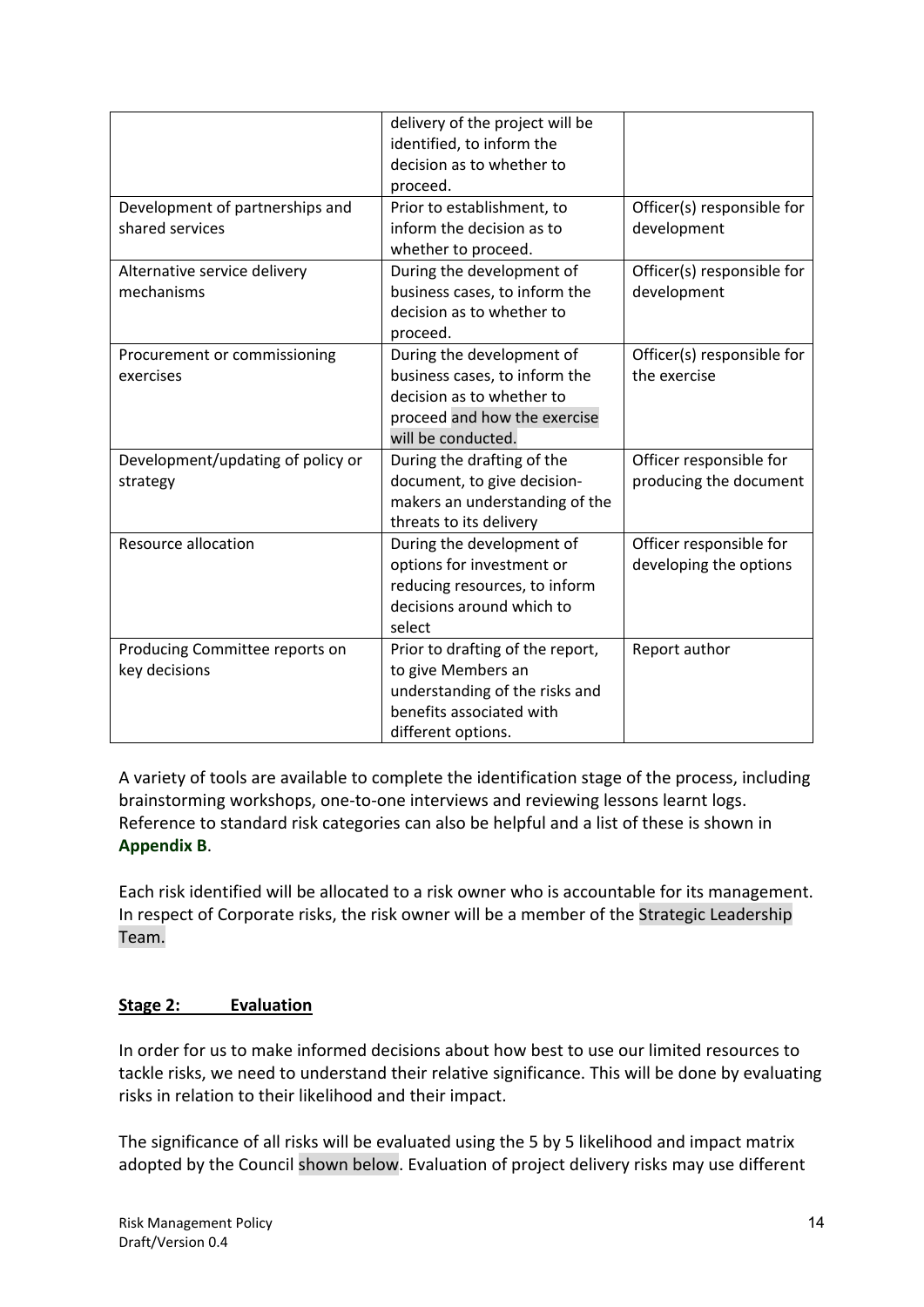impact factors to those for used for risks to programmes and corporate, directorate and service plans.

Wherever possible, evaluation will be undertaken by a range of stakeholders with an interest in the service, project, partnership or other initiative and a consensus reached. This will help to avoid the assessment being skewed by the views any one individual.

|               | <b>Very Low</b><br>(1)  | Low<br>(2)     | <b>Medium</b><br>(3) | High<br>(4)        | <b>Very High</b><br>(5) |
|---------------|-------------------------|----------------|----------------------|--------------------|-------------------------|
| Very High (5) | 5.                      | 10             | 15                   | 20                 | 25                      |
|               | <b>Very low</b>         | Low impact     | Medium               | <b>High impact</b> | Very high               |
|               | impact but              | but very high  | impact but           | and very high      | impact and              |
|               | very high               | likelihood     | very high            | likelihood         | very high               |
|               | likelihood              |                | likelihood           |                    | likelihood              |
| High          | $\overline{a}$          | 8              | 12                   | 16                 | 20                      |
| (4)           | <b>Very low</b>         | Low impact     | Medium               | <b>High impact</b> | Very high               |
|               | impact but              | but high       | impact but           | and high           | impact and              |
|               | high likelihood         | likelihood     | high likelihood      | likelihood         | high likelihood         |
| Medium (3)    | 3                       | 6              | 9                    | 12                 | 15                      |
|               | <b>Very low</b>         | Low impact     | Medium               | <b>High impact</b> | Very high               |
|               | impact and              | and medium     | impact and           | but medium         | impact and              |
|               | medium                  | likelihood     | medium               | likelihood         | medium                  |
|               | likelihood              |                | likelihood           |                    | likelihood              |
| Low           | $\overline{\mathbf{z}}$ | $\Delta$       | 6                    | $\mathbf{R}$       | 10                      |
| (2)           | <b>Very low</b>         | Low impact     | Medium               | <b>High impact</b> | <b>Very high</b>        |
|               | impact and              | and low        | impact and           | but low            | impact but              |
|               | low likelihood          | likelihood     | low likelihood       | likelihood         | low likelihood          |
| Very Low (1)  | $\mathbf{1}$            | $\overline{2}$ | R.                   | $\Delta$           | 5                       |
|               | <b>Very low</b>         | Low impact     | Medium               | <b>High impact</b> | <b>Very high</b>        |
|               | impact and              | and very low   | impact and           | but very low       | impact but              |
|               | very low                | likelihood     | very low             | likelihood         | very low                |
|               |                         |                |                      |                    |                         |

**Impact**

#### Step 1 – Current Risk

Likelihood **Likelihood**

> Once the risk has been identified and defined, the current (also called residual) risk score will be calculated. This score is a measure of the risk as it is today, taking account of what is currently in place to manage (i.e. mitigate) it. Understanding what controls are already in place and their effectiveness is a vital part of the evaluation and these will be considered before judgements are made on impact and likelihood.

The potential impact of a risk will be judged in relation to its consequences (effects) and the current controls, action or management arrangements in place. The likelihood of a risk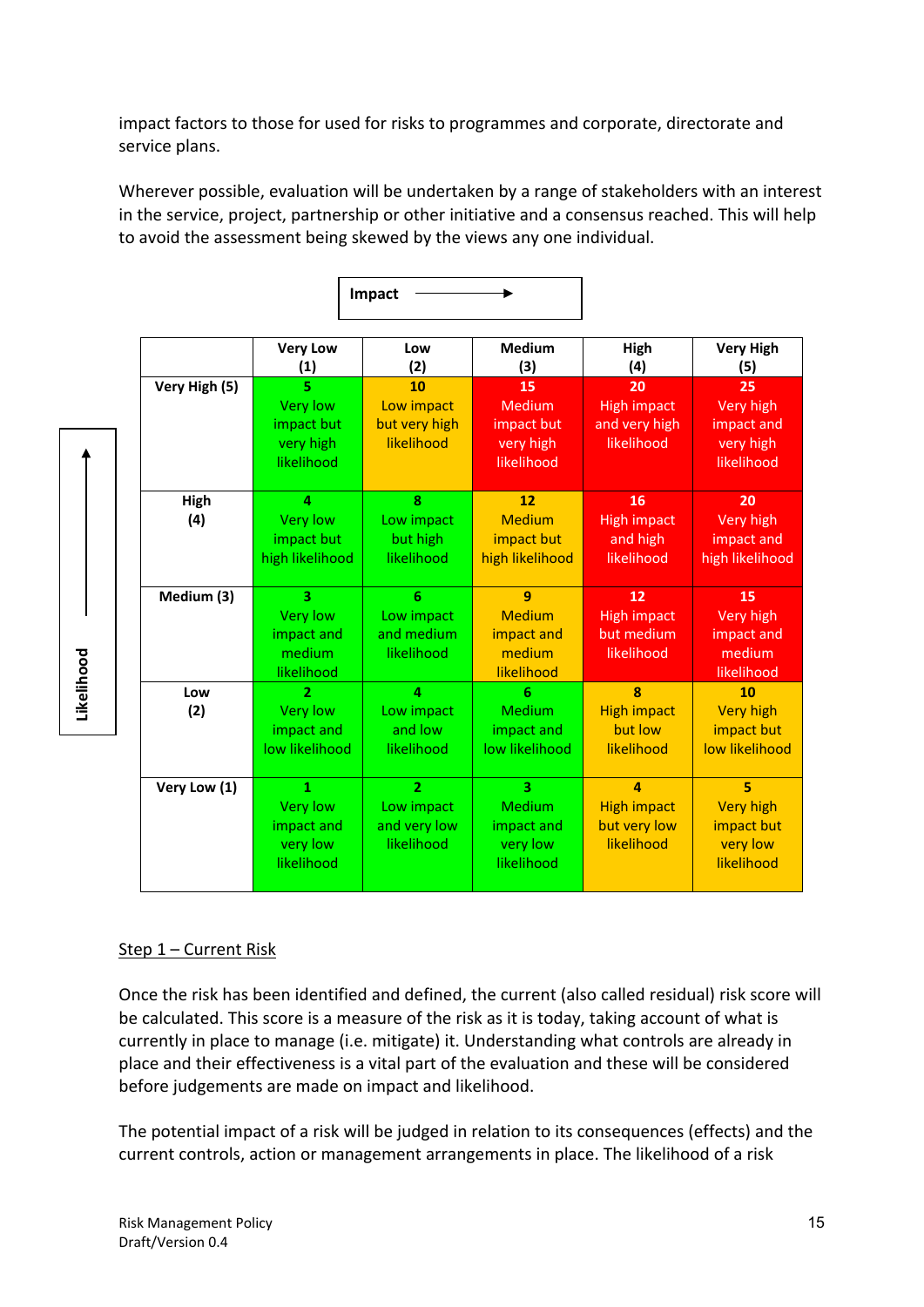occurring will be judged by considering the risk description and the current controls, action and management arrangements that are in place.

The results of the evaluation of impact and likelihood will be recorded in the risk register.

#### Step 2 - Unmanaged Risk

Once the current risk score has been calculated, the risk will be re-evaluated to consider the position if there were no controls, actions or management arrangements in place. This is done to establish the unmanaged (sometimes called inherent) risk rating. The difference between the Unmanaged and the Current risk scores helps to demonstrate the value of the controls, but should prompt consideration of whether all of the controls are required. It may be possible to identify risks which are over-controlled and where resources presently used for control could be freed up.

#### **Stage 3: Management**

Under the management stage, responses (controls) are selected for risks and plans are developed to implement those controls.

The broad nature of the possible responses to a given risk is shown in the following table:

| <b>Risk Management</b>                      |
|---------------------------------------------|
| <b>Response Strategies</b>                  |
| Mitigate - Reducing the scale of the risk   |
| in order to make it more acceptable, by     |
| reducing the likelihood and/or impact.      |
| <b>Accept</b> – Recognizing that some risks |
| must be taken and responding either         |
| actively by developing appropriate          |
| contingency arrangements or passively       |
| doing nothing except for monitoring the     |
| status of the risk.                         |
| <b>Transfer</b> – Identifying another       |
| stakeholder better able to manage the       |
| risk, to which the responsibility can be    |
| passed.                                     |
| Avoid - Eliminate the uncertainty by        |
| making it impossible for the risk to occur  |
| (e.g. discontinue activity), or by          |
| executing a different approach to           |
| eliminate the risk.                         |

#### **Resource and Cost / Benefit Analysis**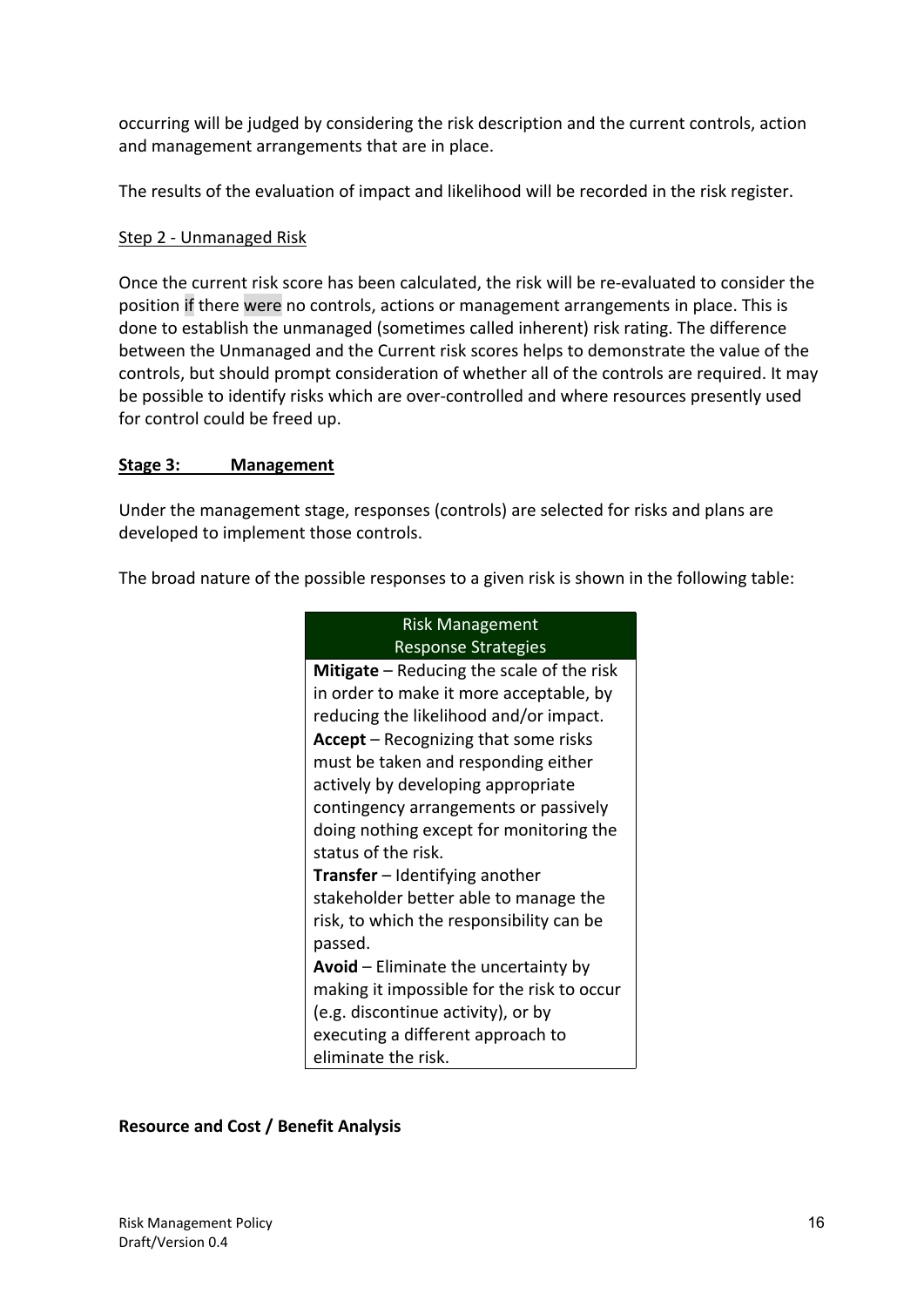The responses to the risks identified need to be appropriate, achievable and affordable. There will be some occasions when the cost of the response will outweigh the benefits to be gained from the proposed course of action. So an assessment of the cost / benefit of implementing the response will be carried out as part of the management stage. The resourcing of risk controls should be considered as part of service and financial planning.

Any control selected for implementation will be made the responsibility of a given individual (the control 'owner'). The owner and the planned implementation (target) date will be recorded in the relevant risk register.

## **Target Risk**

When the management response and implementation plans have been determined the risk will then be re-evaluated to determine the Target Risk Rating. This evaluation will take into account all of the controls (existing and additional) that were identified earlier in the management stage.

This provides a target of the future rating that will be achieved when all the controls (both existing and planned) have been implemented. This information will also be recorded in the risk register.

For any risk whose current score places it into the 'red' category on the Council's likelihood and impact matrix, the risk owner will produce an action plan designed to achieve the target level of risk. This will be forwarded to the Directorate risk champion and used in the review process. A template action plan is shown at **Appendix C**.

#### **Stage 4: Review**

The environment in which the Council operates is dynamic and the management of risk needs to be also. To support the performance management process service, project and other risk registers will be kept up to date.

The reviews of risk registers will involve;

- Identifying potential new risks and the controls already in place to help mitigate them. Considering whether additional controls are needed.
- Reviewing the effectiveness of the existing controls for risks already on the register.
- Reviewing control actions that were scheduled to be carried out and considering whether any additional actions should be implemented.
- Re-evaluating the current and target scores for likelihood and impact in relation to existing risks, by reference to the effectiveness of the existing controls and progress in implementing additional controls.
- Reviewing contingency arrangements in response to changing internal and/or external events
- Considering whether any risks on the register no longer present a threat and should be removed
- Considering whether any risks on the register should be escalated (or de-escalated) in accordance with the criteria shown below.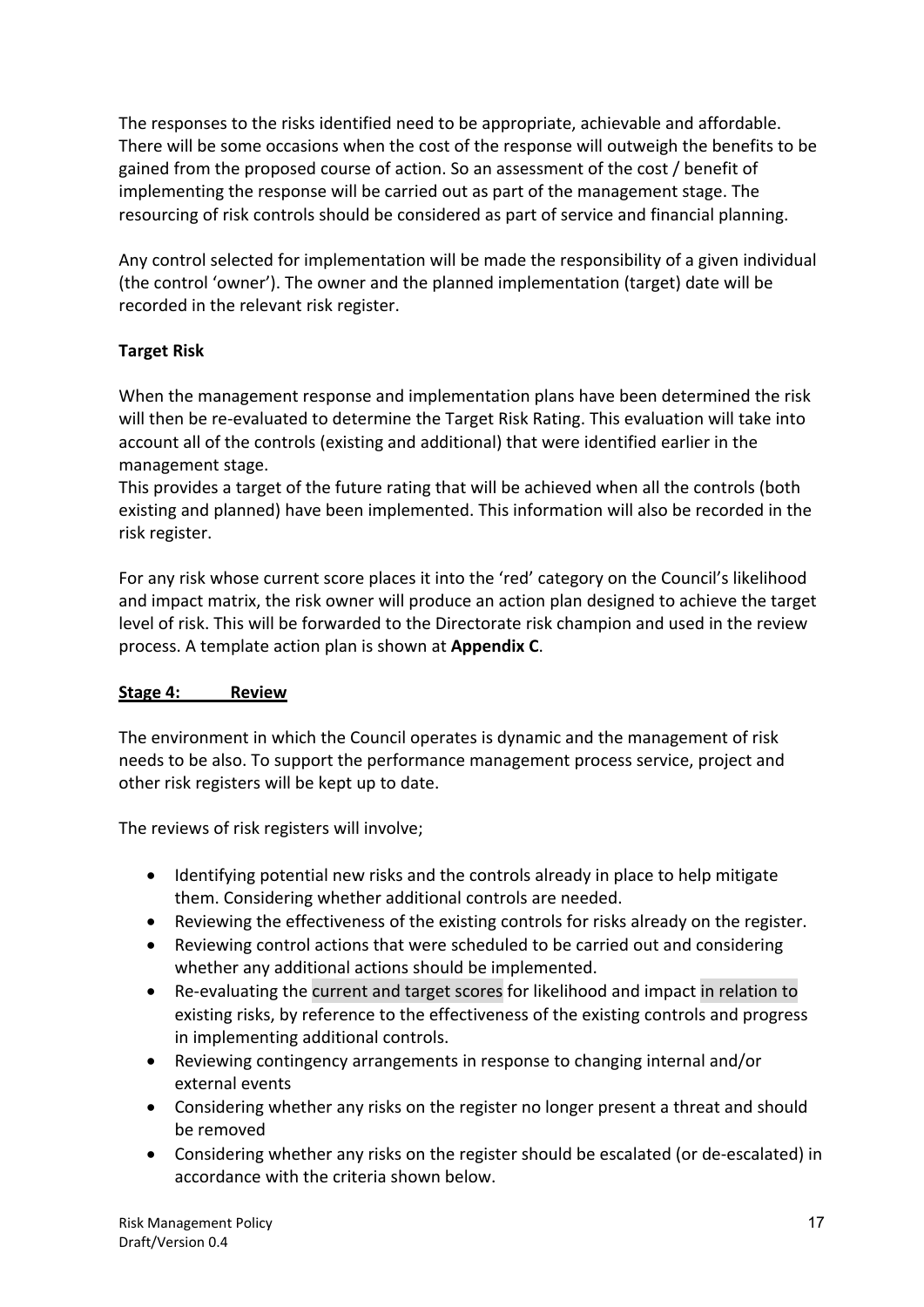#### **Responsibilities for Review**

| What                          | By Whom                        | When                                    |
|-------------------------------|--------------------------------|-----------------------------------------|
| Corporate Risk                | Strategic Leadership Team      | Quarterly                               |
| Register                      |                                |                                         |
| Directorate and               | Directorate and Service        | Monthly                                 |
| Service Risk Registers        | <b>Management Teams</b>        |                                         |
| Programme Risk                | Programme Board                | As indicated in the relevant governance |
| Registers                     |                                | arrangements. But no less than once a   |
|                               |                                | month.                                  |
| <b>Project Risk Registers</b> | <b>Project Management Team</b> | As indicated in the relevant governance |
|                               |                                | arrangements. But no less than once a   |
|                               |                                | month.                                  |
| Partnership Risk              | <b>Partnership Managers</b>    | As indicated in the relevant governance |
| Registers                     |                                | arrangements. But no less than once a   |
|                               |                                | quarter.                                |

The following table highlights how the Council's review process will operate

In undertaking reviews, those responsible will take account of the results of internal and external audit reports.

Following each review, the relevant risk register will be updated. A copy of each updated Directorate risk register will be provided to the Risk & Insurance Officer.

In addition to the continuous review process outlined above, Directorate and service risk registers will be reviewed annually as part of the corporate planning process.

#### **11. How We Will Record Risks**

Information on risks will be recorded in risk registers. The different levels of risk register that we will maintain are shown below -

#### **Corporate risk register**

This register is the responsibility of the Chief Executive Strategy Group and will be maintained by the Risk & Insurance team.

#### **Directorate risk register**

These registers are the responsibility of each Directorate management team and will be maintained by the directorate risk champion.

In preparing and maintaining the register the management team will scrutinise and challenge information provided by heads of service. Through the annual Assurance Statement, the relevant Strategic Director will confirm that the register reflects the most significant threats to the achievement of the directorate's objectives.

#### **Service**

These registers are the responsibility of the respective Head of Service.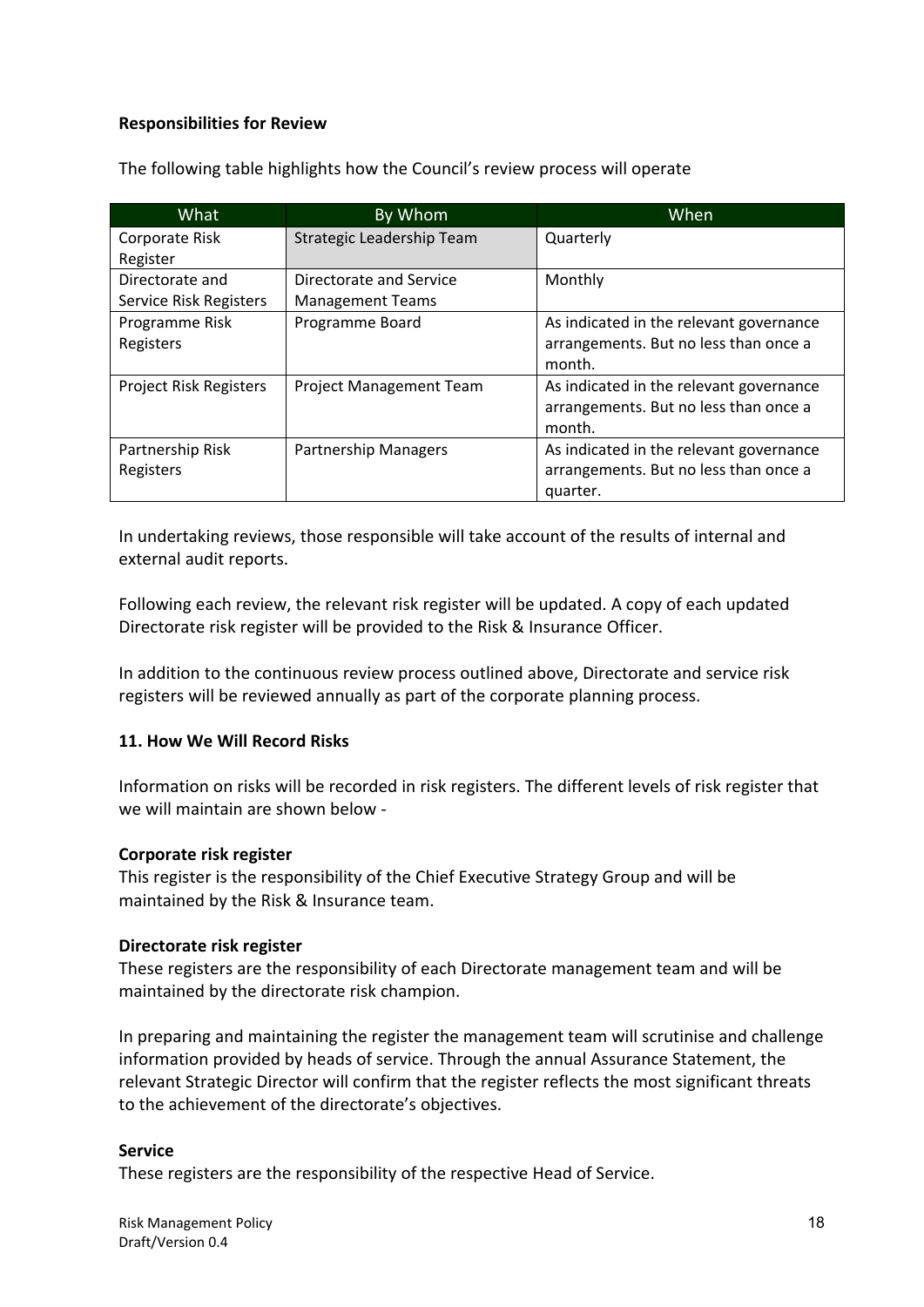#### **Programme**

These registers are the responsibility of the relevant Programme Board

#### **Project**

These registers are the responsibility of the Project Sponsor and will be maintained by the project manager

#### **Partnership**

These registers are the responsibility of the partnership manager / lead.

To help ensure that risk information is captured in a consistent format, a standard risk register template will be used. A copy of the template is shown at **Appendix D**.

Programme and project risk registers will be maintained in the Council's 'Concerto' system.

## **12. How We Will Determine Whether Risks Are Acceptable**

It is vital that we have a consistent approach to evaluating the significance of risks and that those responsible for managing them understand the boundaries of acceptability and the thresholds for escalation and for reporting to senior managers and to Members. Two factors will be used to judge the significance of a risk – its likelihood and its impact.

We will develop a set of risk criteria, informed by the leadership's views of the Council's critical success factors and will use these to determine at what scales of impact and likelihood risks need to be escalated and / or reported. Those scales will be included in a revised risk matrix.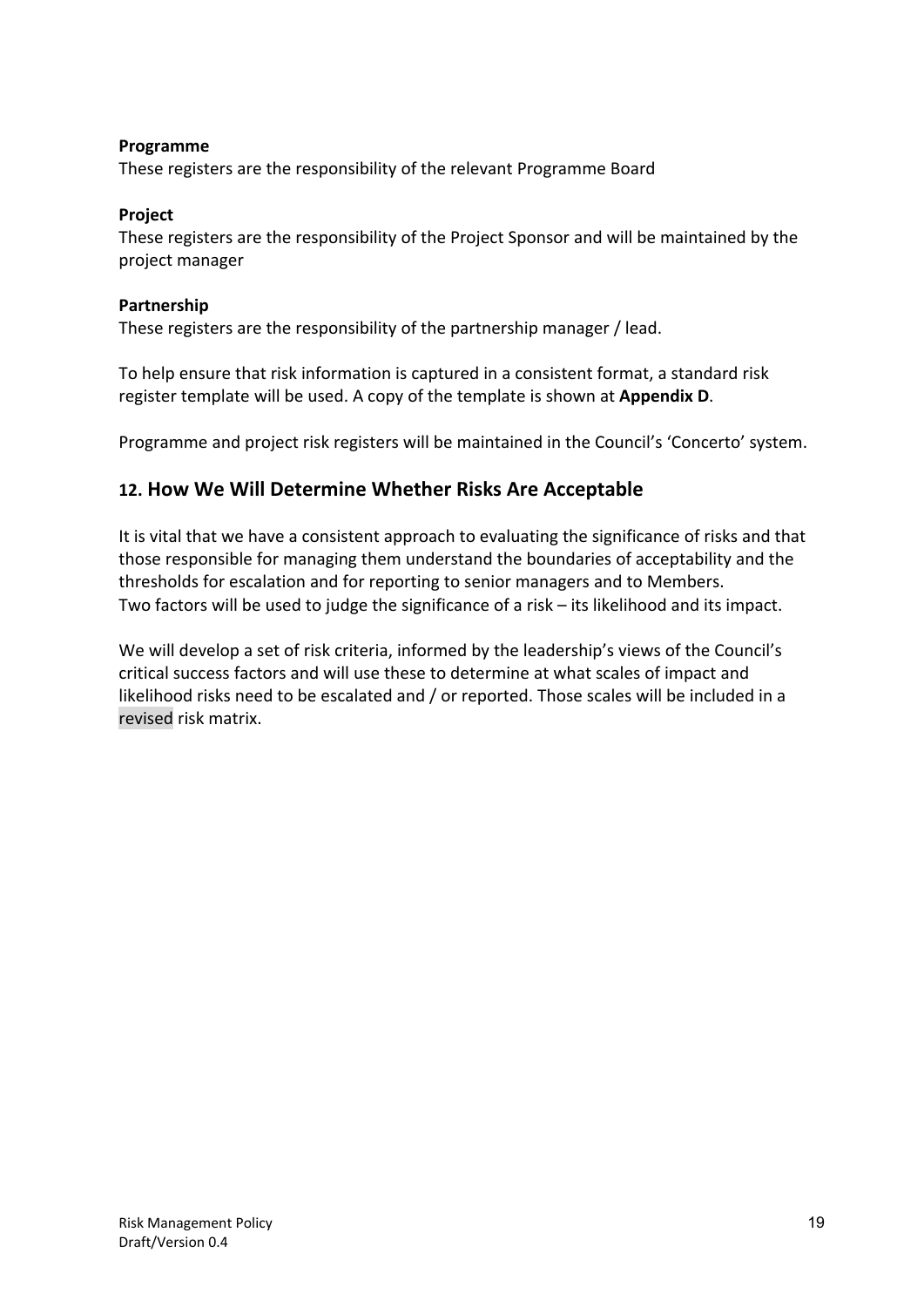## **13. Escalation of Risks**

Critical to the effective management of risks is the reporting of information to the appropriate level of management. To ensure that risks are considered at the appropriate level, the following criteria have been established:

• Risks with significant financial, service or reputation impact that require SLT overview and management.

#### **Directorate/Service Risks**

**Risks at this level tend to be identified and managed by the Directorate and/or service management teams. Risks assigned to this level will have the following characteristics:**

- Risks identified by directorate or service management teams that are likely to have an impact on short term goals and tend to link to Directorate / service level objectives and plans.
- Risks identified at project or partnership level that are likely to have an impact on service objectives and need Directorate or service management team intervention.

#### **Programme Risks**

**Risks at this level tend to be identified and managed by Programme Boards. Risks assigned to this level will have the following characteristics:**

- Risks that have a wide-ranging impact on the objectives of the programme as a whole but which can be managed by the Programme Board
- Risks with a significant impact on the objectives for a particular project but which require Programme Board intervention.

#### **Project/Partnership Risks**

**Risks at this level tend to be identified and managed by project/partnership boards or teams. Risks at this level will have the following characteristics:**

- Risks that impact on individual project/partnership objectives but which can be managed by the project / partnership board, manager or team.
- Risks that impact on departmental objectives and targets but can be managed by the project / partnership board, manager or team.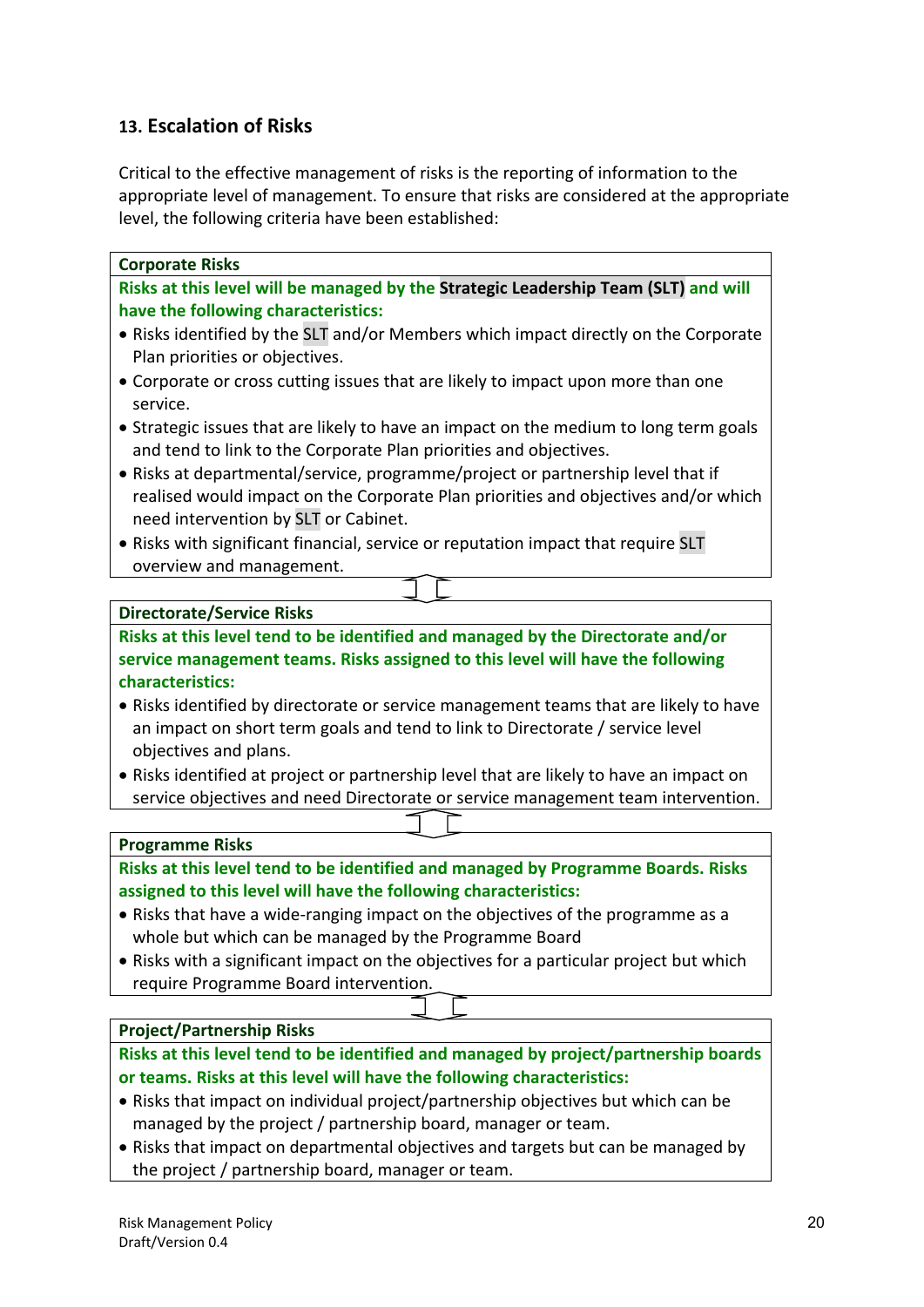The escalation of risks to the Corporate Risk Register is considered by the Strategic Leadership Team in its quarterly review of Audit, Risk and Performance. The Team will review the issue against the escalation criteria and take appropriate action. This may include:

- Escalating the risk and adding it to the Corporate Risk Register for monitoring and reporting to Members.
- Incorporating the risk into an existing entry on the Corporate Risk Register if the risk is related to it, for ongoing management and review.
- De-escalating the risk to Directorate/Service or Project/Partnership level for ongoing management and review.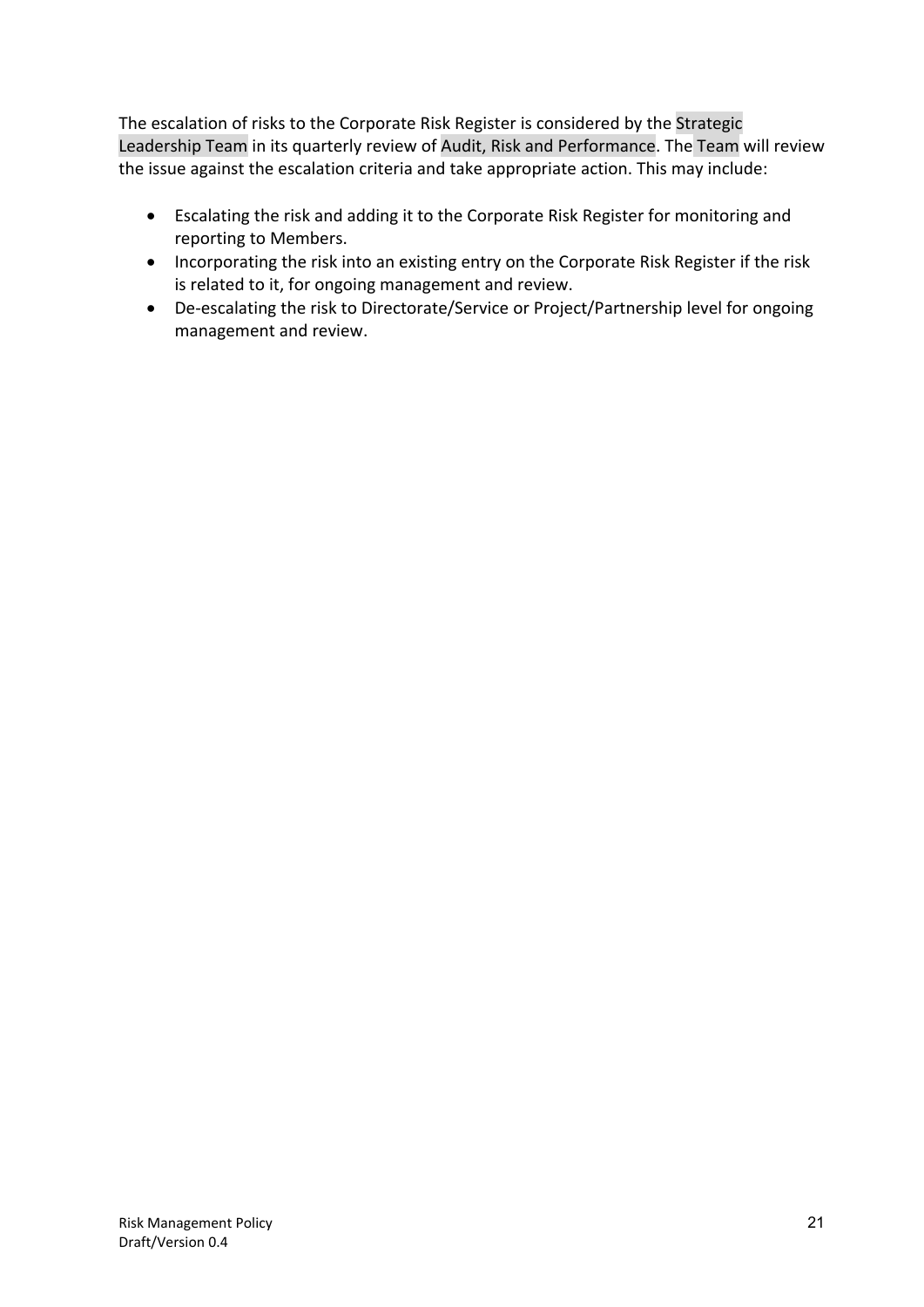## **14. How Risks will be reported**

It is important that we are clear about what information on risks and opportunities is to be reported, the format for this and to whom and when it should be reported. The following table summarises our reporting arrangements:

| Stakeholder(s)          | What information do they                   | How will this be          | When will this be      |
|-------------------------|--------------------------------------------|---------------------------|------------------------|
|                         | need?                                      | provided?                 | provided?              |
| The community           | • An understanding of the                  | Inclusion of the          | Annually (in line with |
|                         | strategic risks facing the                 | Corporate Risk            | the business           |
|                         | Council and how it is                      | Register in the           | planning process)      |
|                         | seeking to address them.                   | Corporate Plan            |                        |
| <b>Cabinet</b>          | • A detailed, current                      | Inclusion of key risks    | Quarterly (in line     |
|                         | knowledge of the                           | in the Corporate          | with the               |
|                         | principal risks and                        | Performance Report.       | Performance            |
|                         | opportunities facing the                   |                           | Management             |
|                         | Council, the principal                     |                           | Framework)             |
|                         | controls and their                         |                           |                        |
|                         | effectiveness                              | Updates on                | Four times a year      |
|                         |                                            | management of the         | (following each        |
|                         |                                            | Corporate risks           | review of Audit, Risk  |
|                         |                                            |                           | and Performance)       |
|                         |                                            | Inclusion of a risk       |                        |
|                         |                                            | assessment in the         | Annually               |
|                         |                                            | <b>Medium Term</b>        |                        |
|                         |                                            | <b>Financial Strategy</b> |                        |
|                         |                                            | Publication of the        | Annually               |
|                         | • A working knowledge of                   | Corporate Risk            |                        |
|                         | the corporate risk<br>management framework | <b>Management Policy</b>  |                        |
|                         | and its effectiveness                      | document.                 |                        |
|                         |                                            |                           |                        |
|                         |                                            | Publication of the        | Annually (in           |
|                         |                                            | <b>Annual Governance</b>  | September)             |
|                         |                                            | Statement                 |                        |
| <b>Audit &amp; Risk</b> | • A detailed, current                      | Inclusion of the          | Annually (in line with |
| <b>Management</b>       | knowledge of the                           | Corporate Risk            | the business           |
| <b>Committee</b>        | principal risks and                        | Register in the           | planning process).     |
|                         | opportunities facing the                   | Corporate Plan            |                        |
|                         | Council, the principal                     |                           |                        |
|                         | controls and their                         | Updates on                | Each meeting of the    |
|                         | effectiveness                              | management of the         | committee.             |
|                         |                                            | Corporate risks           |                        |
|                         |                                            |                           |                        |
|                         |                                            |                           |                        |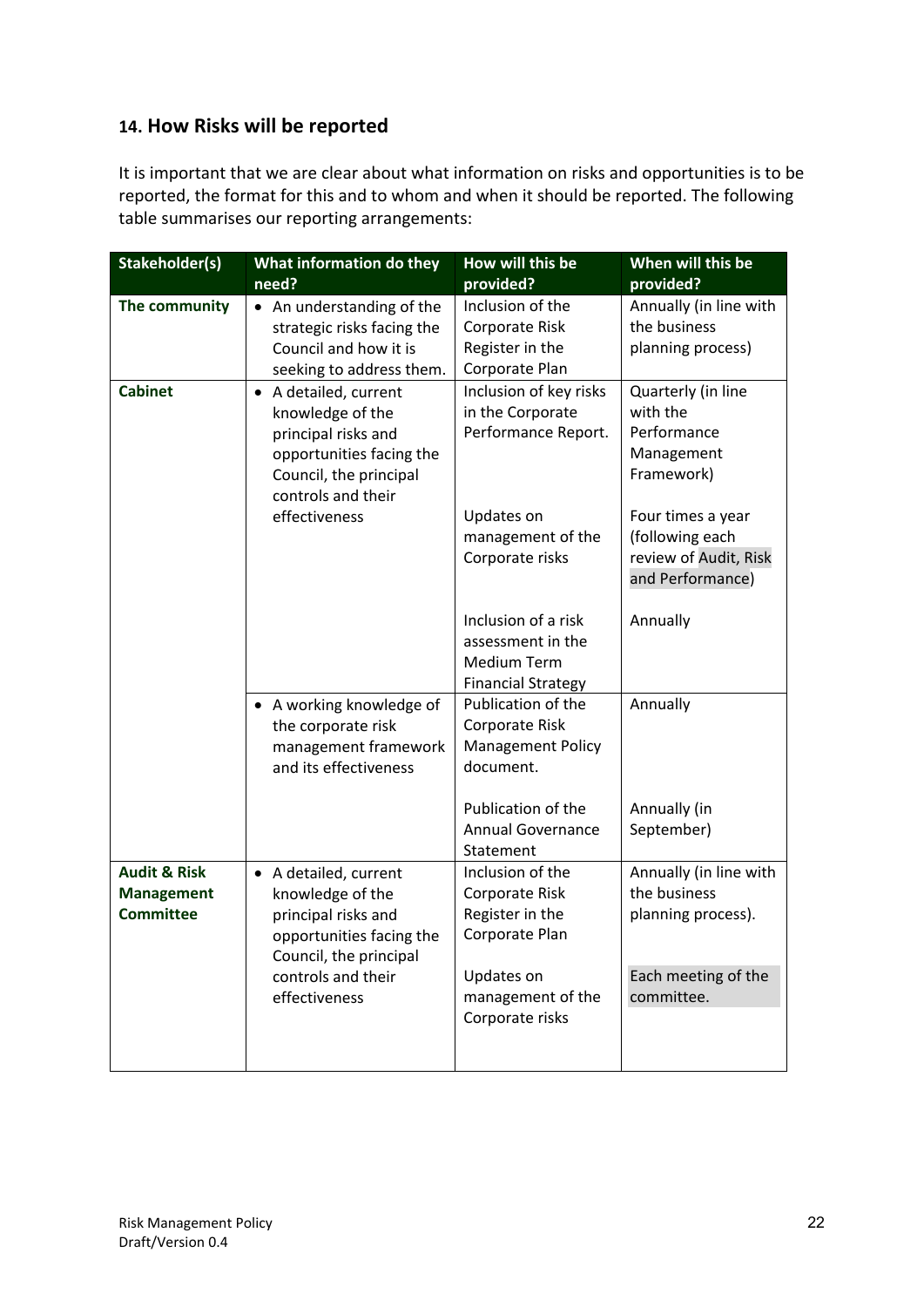|                                                          | • A detailed knowledge of                                                                                                                                                 | Publication of the                                                                                      | Annually                                                                  |
|----------------------------------------------------------|---------------------------------------------------------------------------------------------------------------------------------------------------------------------------|---------------------------------------------------------------------------------------------------------|---------------------------------------------------------------------------|
|                                                          | the corporate risk<br>management framework<br>and its effectiveness                                                                                                       | Corporate Risk<br><b>Management Policy</b><br>document                                                  |                                                                           |
|                                                          |                                                                                                                                                                           | Regular updates of<br>progress towards<br>implementation of<br>the risk management<br>action plan       | Each meeting of the<br>committee                                          |
|                                                          |                                                                                                                                                                           | An assessment of the<br>Council's risk<br>management<br>maturity from<br><b>Internal Audit</b>          | Annually                                                                  |
|                                                          | • An understanding of<br>individual service areas<br>compliance with the<br>corporate risk                                                                                | Publication of the<br><b>Annual Governance</b><br>Statement                                             | Annually                                                                  |
|                                                          | management policy                                                                                                                                                         | Publication of<br><b>Internal Audit</b><br>reports on individual<br>service areas                       | As determined by<br>the Internal Audit<br>programme                       |
| Policy &<br><b>Performance</b>                           | • A good, current<br>knowledge of the                                                                                                                                     | Publication of<br>Directorate Plans                                                                     | Annually                                                                  |
| committees                                               | principal risks associated<br>with the service areas<br>for which they are<br>responsible for providing<br>scrutiny, the principal<br>controls and their<br>effectiveness | Confirmation of<br>significant<br>movements in the<br>risk register within<br>the Performance<br>Report | Quarterly (in line<br>with the<br>Performance<br>Management<br>Framework) |
| <b>Portfolio Holder</b><br>(Governance &<br>Improvement) | A detailed knowledge of<br>$\bullet$<br>the corporate risk<br>management framework<br>and its effectiveness                                                               | Publication of the<br>Corporate Risk<br><b>Management Policy</b><br>document                            | Annually                                                                  |
|                                                          |                                                                                                                                                                           | <b>Updates of progress</b><br>towards<br>implementation of<br>the Risk<br>Management<br>Strategy        | Each meeting of<br>Audit & Risk<br>Management<br>Committee                |
|                                                          |                                                                                                                                                                           | Publication of the<br><b>Annual Governance</b><br>Statement                                             | Annually (in<br>September)                                                |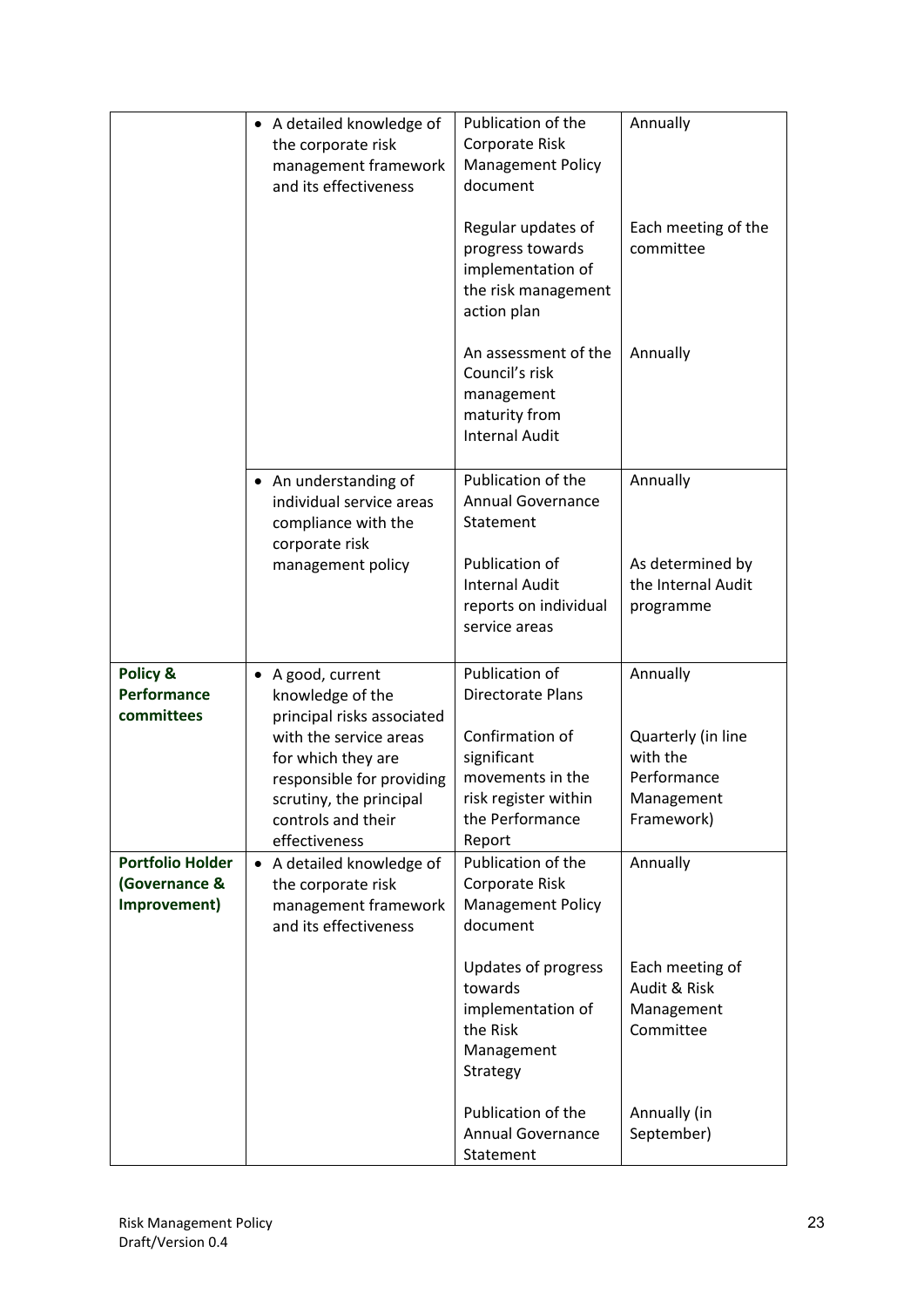|                                               | • An understanding of<br>individual service areas<br>compliance with the<br>corporate risk<br>management policy                                                                                                                                                                                  | Publication of<br><b>Internal Audit</b><br>reports on individual<br>service areas                                                                             | As determined by<br>the Internal Audit<br>Plan           |
|-----------------------------------------------|--------------------------------------------------------------------------------------------------------------------------------------------------------------------------------------------------------------------------------------------------------------------------------------------------|---------------------------------------------------------------------------------------------------------------------------------------------------------------|----------------------------------------------------------|
| <b>Strategic</b><br>Leadership<br><b>Team</b> | • A detailed, current<br>knowledge of the<br>principal risks facing the<br>Council the principal<br>controls and their<br>effectiveness                                                                                                                                                          | Updates on progress<br>in managing existing<br>Corporate risks (from<br>the review of Audit,<br><b>Risk and</b><br>Performance)                               | At the end of each<br>quarter                            |
|                                               | • An understanding of<br>significant emerging<br>risks                                                                                                                                                                                                                                           | A summary of<br>significant new risks<br>(from the review of<br>Audit, Risk and<br>Performance)                                                               | At the end of each<br>quarter                            |
|                                               | • A good knowledge of the<br>corporate risk<br>management framework<br>and its effectiveness                                                                                                                                                                                                     | Publication of the<br><b>Annual Governance</b><br>Statement<br>An assessment of the<br>Council's risk<br>management<br>maturity from<br><b>Internal Audit</b> | Annually (in<br>September)<br>Annually (in<br>September) |
| <b>Strategic</b><br><b>Directors</b>          | • A detailed, current<br>knowledge of the<br>principal risks and<br>opportunities associated<br>with the service areas<br>for which they are<br>responsible, the<br>principal controls and<br>their effectiveness<br>An understanding of<br>٠<br>significant emerging<br>risks and opportunities | Summaries of risks<br>from Directors /<br>Heads of Service /<br><b>Project Managers</b><br>and Internal Audit<br>reports                                      | Monthly                                                  |
|                                               | A good understanding of<br>٠<br>their directorate's<br>adherence to the<br>corporate risk<br>management policy                                                                                                                                                                                   | Publication of<br><b>Internal Audit</b><br>reports on individual<br>service areas                                                                             | As determined by<br>the Internal Audit<br>Plan           |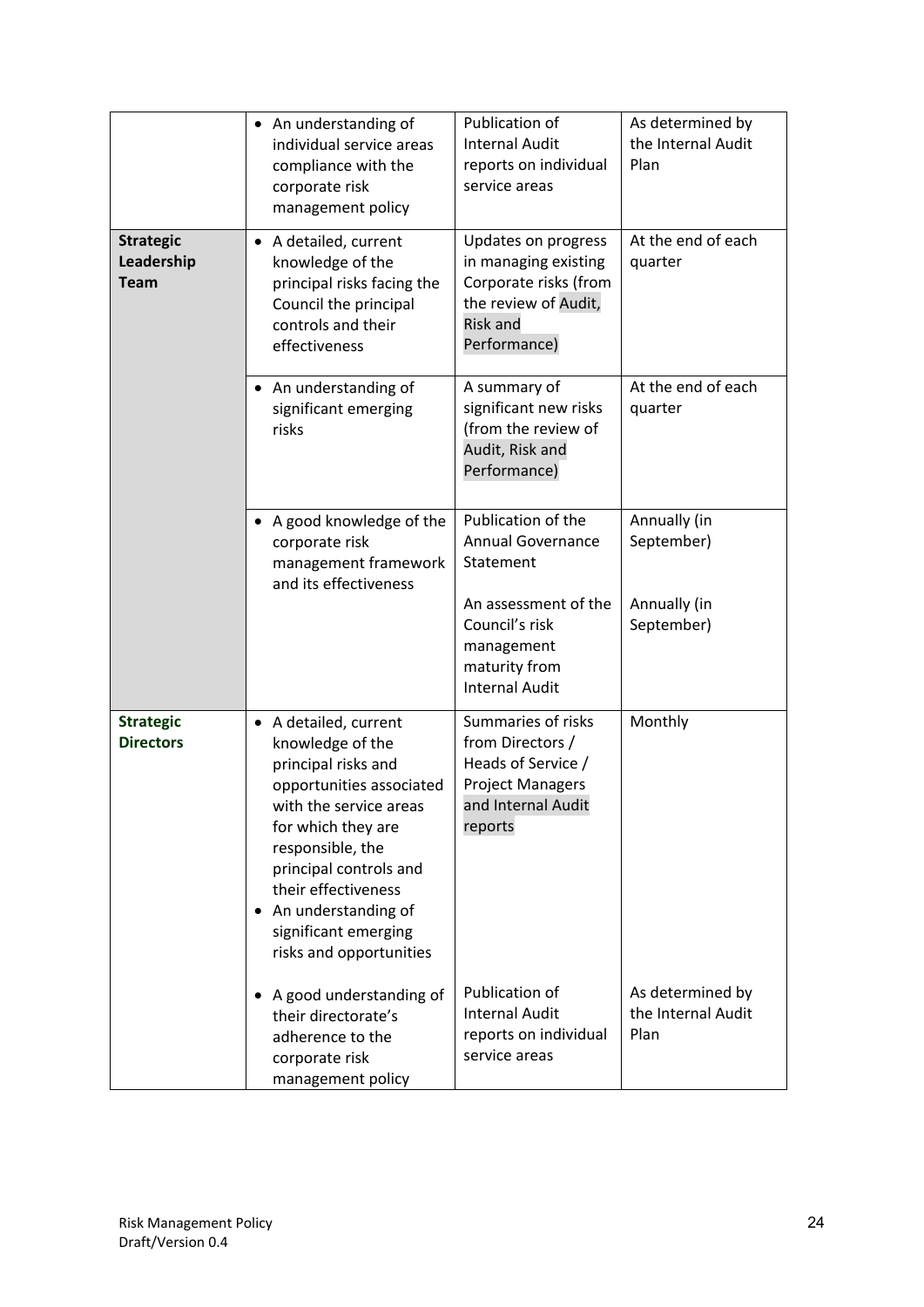| <b>Directors</b>           | • A detailed, current<br>knowledge of the<br>principal risks and<br>opportunities associated<br>with the service areas<br>for which they are<br>responsible, the<br>principal controls and<br>their effectiveness<br>• An understanding of<br>significant emerging<br>risks and opportunities | Summaries of risks<br>and opportunities<br>from Heads of<br>Service and Project<br>Managers, where<br>relevant. Internal<br>Audit reports. | Monthly                                                                                                      |
|----------------------------|-----------------------------------------------------------------------------------------------------------------------------------------------------------------------------------------------------------------------------------------------------------------------------------------------|--------------------------------------------------------------------------------------------------------------------------------------------|--------------------------------------------------------------------------------------------------------------|
|                            | • A good understanding of<br>their directorate's<br>adherence to the<br>corporate risk<br>management policy                                                                                                                                                                                   | Publication of<br><b>Internal Audit</b><br>reports on individual<br>service areas                                                          | As determined by<br>the Internal Audit<br>Plan                                                               |
| Programme<br><b>Boards</b> | A good understanding of<br>$\bullet$<br>the principal risks and<br>opportunities presented<br>by the programme                                                                                                                                                                                | An assessment of<br>risks and benefits                                                                                                     | As part of developing<br>the business case for<br>the programme                                              |
|                            | • A detailed, current<br>knowledge of the<br>principal risks to delivery<br>of the programme                                                                                                                                                                                                  | Presentation of the<br>programme risk<br>register                                                                                          | As determined by<br>the Programme<br>governance<br>arrangements, but<br>not less than once a<br>month        |
|                            | • A good understanding of<br>the risk management<br>arrangements                                                                                                                                                                                                                              | Inclusion of risk<br>management<br>arrangements in the<br><b>Outline Business</b><br>Case                                                  | As part of the<br>business case.                                                                             |
| Partnership<br>boards      | A good understanding of<br>the principal risks and<br>opportunities presented<br>by the partnership                                                                                                                                                                                           | An assessment of<br>risks and benefits as<br>part of the business<br>case for establishing<br>the partnership                              | As part of developing<br>the business case for<br>the partnership                                            |
|                            | A detailed, current<br>٠<br>knowledge of the<br>principal risks to delivery<br>of the partnership's<br>objectives                                                                                                                                                                             | Presentation of the<br>partnership risk<br>register                                                                                        | As determined by<br>the Programme<br>governance<br>arrangements, but<br>not less than once<br>every 3 months |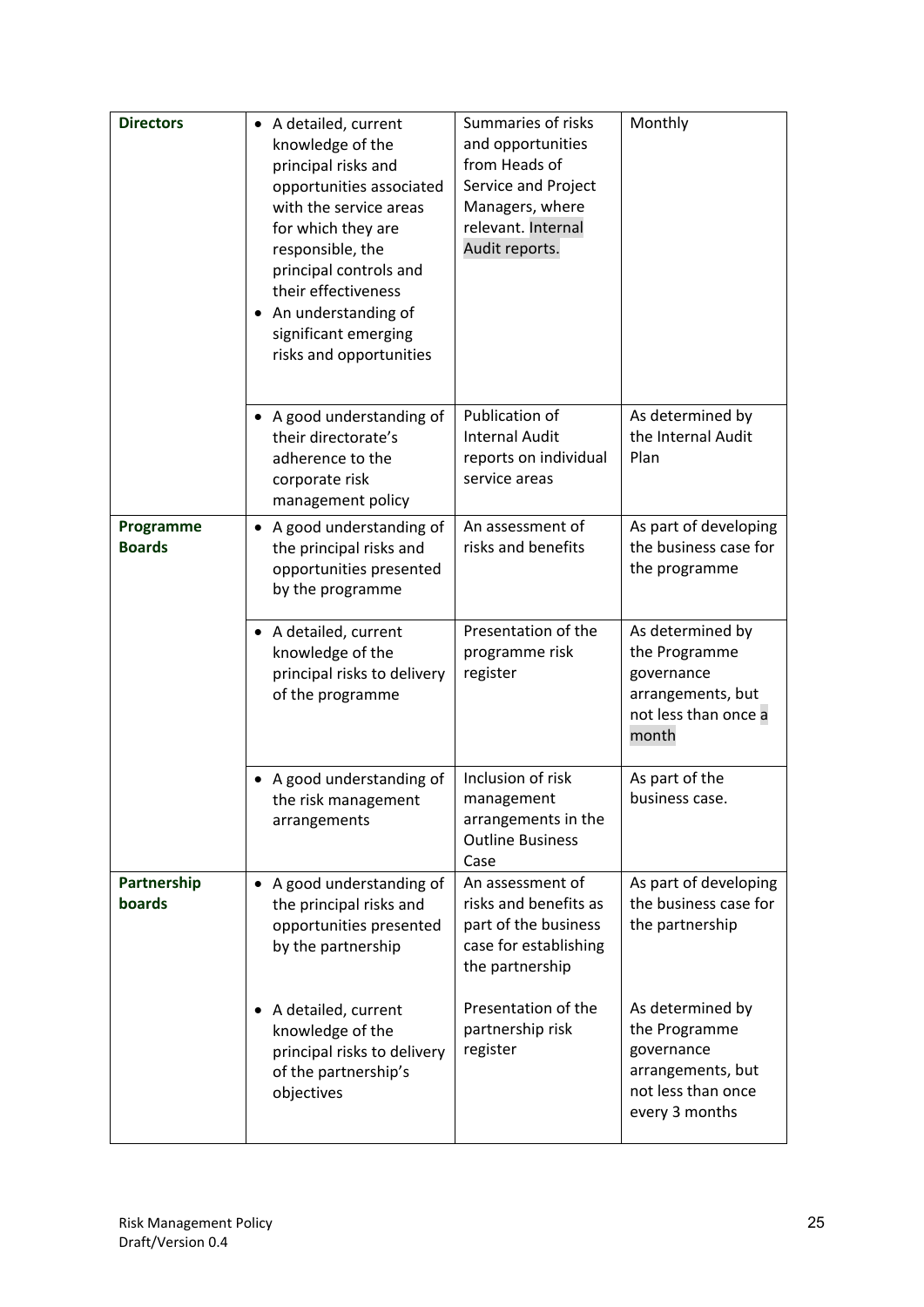| • A good understanding of<br>the risk management<br>arrangements | Inclusion of risk<br>management<br>arrangements in the<br><b>Outline Business</b><br>Case | As part of the<br>business case. |
|------------------------------------------------------------------|-------------------------------------------------------------------------------------------|----------------------------------|
|------------------------------------------------------------------|-------------------------------------------------------------------------------------------|----------------------------------|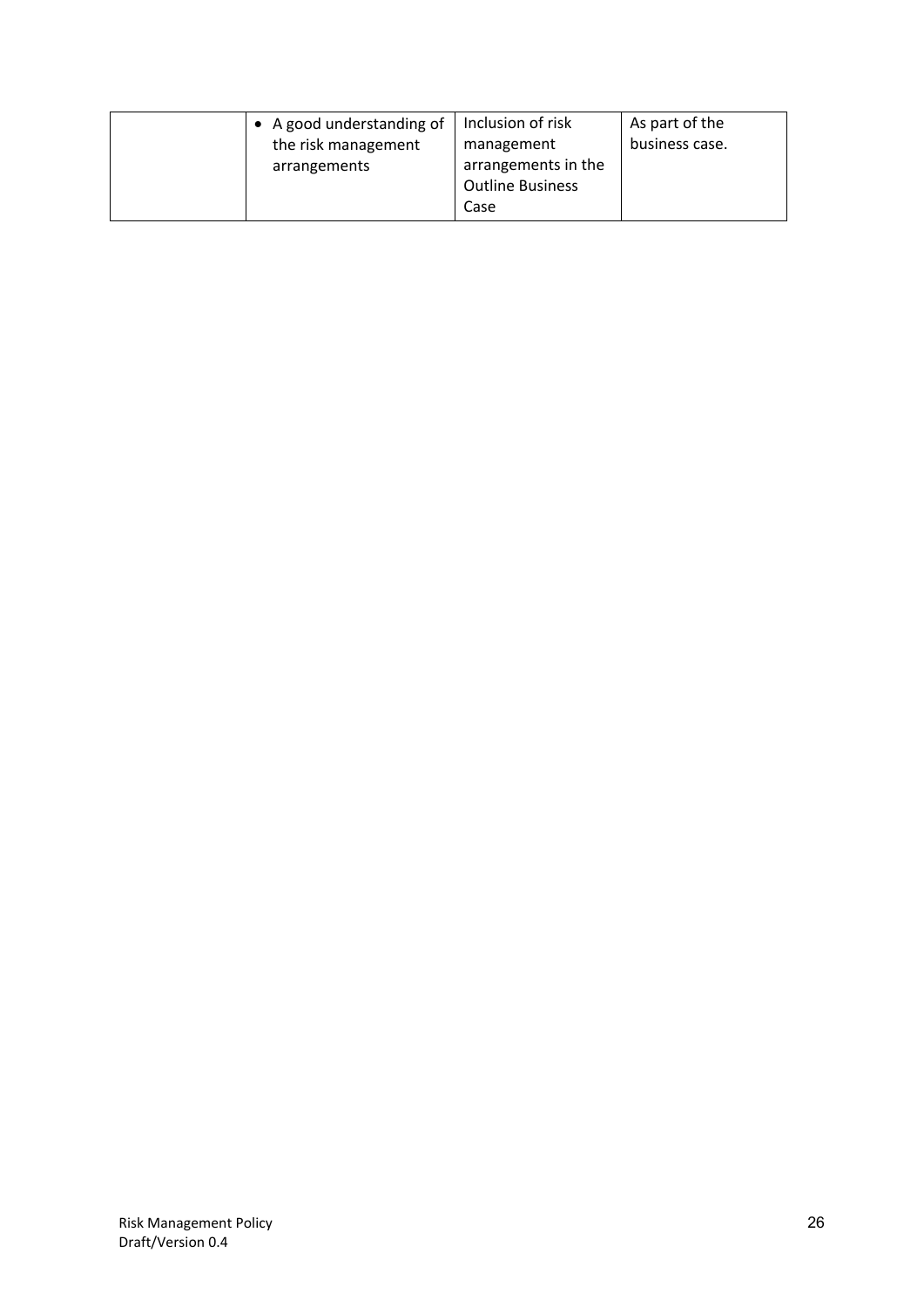## **15. Roles and Responsibilities**

The Council is a large and complex organisation. So it is important that we are clear about what should be done and who it should be done by. The table below details the roles and responsibilities in relation to risk management for all stakeholders.

We will communicate these through the distribution of this policy, the provision of training and the issue of guidance.

| <b>Stakeholder</b>                   | <b>Role and Responsibilities</b>                                                                                                                                                                      |  |  |
|--------------------------------------|-------------------------------------------------------------------------------------------------------------------------------------------------------------------------------------------------------|--|--|
| <b>Council Leader</b><br>and Cabinet | Role: To oversee the effective management of risk as part of good corporate<br>governance.<br><b>Responsibilities</b><br>Adopt the Council's risk management Policy and ensure that risk<br>$\bullet$ |  |  |
| <b>Members</b>                       |                                                                                                                                                                                                       |  |  |
|                                      | management is delivered on behalf of the Cabinet by the Chief<br>Executive and the Chief Executive Strategy Group.<br>Drive the effective management of risk and a positive risk culture from<br>٠    |  |  |
|                                      | the top of the organisation                                                                                                                                                                           |  |  |
|                                      | To work with SLT to define the Council's risk appetite and risk criteria<br>Ensure that a corporate risk register is established and that this is<br>$\bullet$<br>regularly monitored.                |  |  |
|                                      | Consider risk management implications when taking decisions.                                                                                                                                          |  |  |
| <b>Portfolio Holder</b>              | Role: To lead and co-ordinate the work of Portfolios and Departments in                                                                                                                               |  |  |
| - Governance<br>and                  | improving the Council's corporate governance<br><b>Responsibilities</b>                                                                                                                               |  |  |
| Improvement                          | Oversee the development, implementation and review of the<br>Council's risk management arrangements                                                                                                   |  |  |
| <b>Audit &amp; Risk</b>              | Role: To provide independent assurance of the Council's risk management                                                                                                                               |  |  |
| <b>Management</b>                    | framework and associated control environment. To act as the                                                                                                                                           |  |  |
| <b>Committee</b>                     | Member champion for risk management (Chair).                                                                                                                                                          |  |  |
|                                      | <b>Responsibilities</b>                                                                                                                                                                               |  |  |
|                                      | Consider the risk management policy, strategy and associated action<br>plan                                                                                                                           |  |  |
|                                      | Monitor, review and scrutinise the effectiveness of the Council's risk<br>management framework and its implementation.                                                                                |  |  |
|                                      | Consider the effectiveness of risk management arrangements and any<br>٠<br>improvements required as indicated in the Annual Governance<br>Statement                                                   |  |  |
|                                      | Consider the adequacy of the authority's insurance and risk financing<br>arrangements                                                                                                                 |  |  |
|                                      | Receive and challenge quarterly reports on the Corporate Risk<br>Register from the Chief Executive Strategy Group                                                                                     |  |  |
|                                      | Approve the Internal Audit Plan                                                                                                                                                                       |  |  |
|                                      | Receive and consider Internal Audit reports on risk management<br>Receive assurances that action is being taken to mitigate key risks<br>identified by internal and external auditors                 |  |  |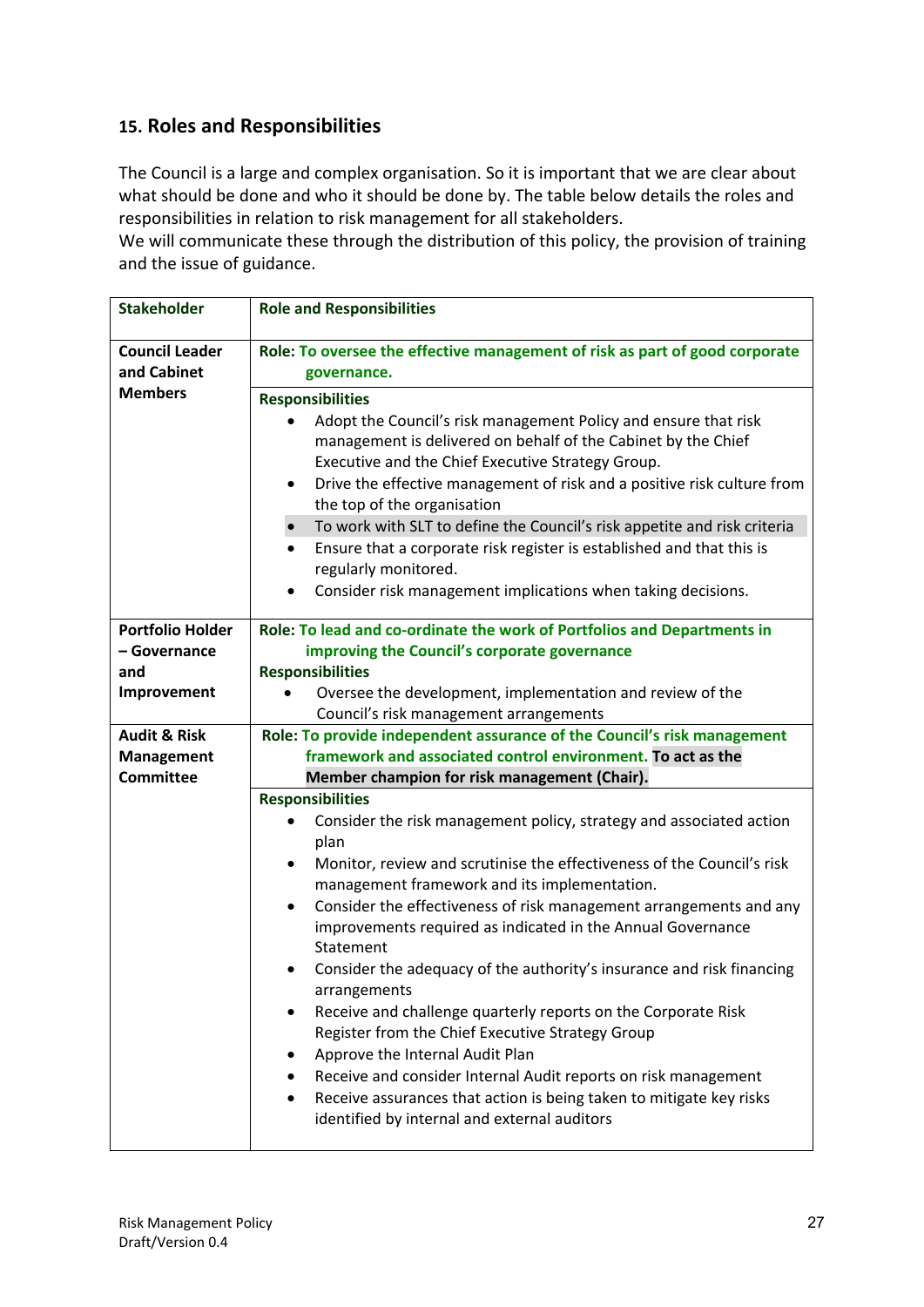| Corporate              | Role: To support the embedding of strong governance arrangements across                                                                                                                                                                                                                                                                                                                                                                                                                                                                                                                                                                                                                                                                                                                     |  |  |
|------------------------|---------------------------------------------------------------------------------------------------------------------------------------------------------------------------------------------------------------------------------------------------------------------------------------------------------------------------------------------------------------------------------------------------------------------------------------------------------------------------------------------------------------------------------------------------------------------------------------------------------------------------------------------------------------------------------------------------------------------------------------------------------------------------------------------|--|--|
| <b>Governance</b>      | the Council                                                                                                                                                                                                                                                                                                                                                                                                                                                                                                                                                                                                                                                                                                                                                                                 |  |  |
| Group                  | <b>Responsibilities</b>                                                                                                                                                                                                                                                                                                                                                                                                                                                                                                                                                                                                                                                                                                                                                                     |  |  |
|                        | Review and challenge corporate performance and risk management<br>arrangements, and support SLT in ensuring that performance and risk<br>management are aligned with the aims, priorities and objectives<br>contained in the Council's policy framework, strategies and plans<br>Consider areas of good practice and propose improvements to the<br>$\bullet$<br>Council's risk management framework<br>Challenge senior management on how Directorate risks are identified,<br>$\bullet$<br>defined, evaluated and managed, including the plausibility of mitigating<br>actions.<br>Support SLT in refreshing the Corporate Risk Register and recommend<br>potential changes to SLT at least on a quarterly basis.<br>Propose the escalation of risks from Directorate and Programme level |  |  |
|                        | to the Corporate Risk Register.                                                                                                                                                                                                                                                                                                                                                                                                                                                                                                                                                                                                                                                                                                                                                             |  |  |
| <b>Policy and</b>      | Role: To oversee the effective management of risk in those areas of service                                                                                                                                                                                                                                                                                                                                                                                                                                                                                                                                                                                                                                                                                                                 |  |  |
| Performance            | for which they provide scrutiny.                                                                                                                                                                                                                                                                                                                                                                                                                                                                                                                                                                                                                                                                                                                                                            |  |  |
| <b>Committees</b>      | <b>Responsibilities</b>                                                                                                                                                                                                                                                                                                                                                                                                                                                                                                                                                                                                                                                                                                                                                                     |  |  |
|                        | Receive and challenge reports on risk management, including relevant                                                                                                                                                                                                                                                                                                                                                                                                                                                                                                                                                                                                                                                                                                                        |  |  |
|                        | risk registers                                                                                                                                                                                                                                                                                                                                                                                                                                                                                                                                                                                                                                                                                                                                                                              |  |  |
|                        | Gain an understanding of the key risks affecting the service areas for<br>٠                                                                                                                                                                                                                                                                                                                                                                                                                                                                                                                                                                                                                                                                                                                 |  |  |
|                        | which they provide scrutiny and ensuring that sufficient action is being                                                                                                                                                                                                                                                                                                                                                                                                                                                                                                                                                                                                                                                                                                                    |  |  |
|                        | taken to control them.                                                                                                                                                                                                                                                                                                                                                                                                                                                                                                                                                                                                                                                                                                                                                                      |  |  |
|                        | Consider risk management implications when making<br>٠                                                                                                                                                                                                                                                                                                                                                                                                                                                                                                                                                                                                                                                                                                                                      |  |  |
|                        | recommendations to Cabinet                                                                                                                                                                                                                                                                                                                                                                                                                                                                                                                                                                                                                                                                                                                                                                  |  |  |
| <b>Chief Executive</b> | Role: To ensure that the Council manages risk effectively.                                                                                                                                                                                                                                                                                                                                                                                                                                                                                                                                                                                                                                                                                                                                  |  |  |
| and Strategic          | <b>Responsibilities</b>                                                                                                                                                                                                                                                                                                                                                                                                                                                                                                                                                                                                                                                                                                                                                                     |  |  |
| <b>Directors</b>       | Agree the risk management framework and the arrangements for the<br>management of strategic/corporate risks                                                                                                                                                                                                                                                                                                                                                                                                                                                                                                                                                                                                                                                                                 |  |  |
|                        | Lead and co-ordinate the delivery of the risk management framework,<br>$\bullet$                                                                                                                                                                                                                                                                                                                                                                                                                                                                                                                                                                                                                                                                                                            |  |  |
|                        | including the nomination of a SLT lead on risk management.                                                                                                                                                                                                                                                                                                                                                                                                                                                                                                                                                                                                                                                                                                                                  |  |  |
|                        | To work with Cabinet to define the Council's risk appetite and risk<br>criteria.                                                                                                                                                                                                                                                                                                                                                                                                                                                                                                                                                                                                                                                                                                            |  |  |
|                        | Identify, monitor and take ownership of strategic / corporate risks<br>٠                                                                                                                                                                                                                                                                                                                                                                                                                                                                                                                                                                                                                                                                                                                    |  |  |
|                        | Establish a culture and working practices which promote openness<br>$\bullet$                                                                                                                                                                                                                                                                                                                                                                                                                                                                                                                                                                                                                                                                                                               |  |  |
|                        | and learning in relation to the management of risk                                                                                                                                                                                                                                                                                                                                                                                                                                                                                                                                                                                                                                                                                                                                          |  |  |
|                        | Review the effectiveness of the risk management framework and<br>٠                                                                                                                                                                                                                                                                                                                                                                                                                                                                                                                                                                                                                                                                                                                          |  |  |
|                        | make arrangements to address any improvements needed                                                                                                                                                                                                                                                                                                                                                                                                                                                                                                                                                                                                                                                                                                                                        |  |  |
|                        | Advise Members on effective risk management and ensuring that<br>members receive regular monitoring reports.                                                                                                                                                                                                                                                                                                                                                                                                                                                                                                                                                                                                                                                                                |  |  |
| <b>Directors</b>       | Role: To manage risk within their directorate in line with the Council's risk                                                                                                                                                                                                                                                                                                                                                                                                                                                                                                                                                                                                                                                                                                               |  |  |
|                        | management policy.                                                                                                                                                                                                                                                                                                                                                                                                                                                                                                                                                                                                                                                                                                                                                                          |  |  |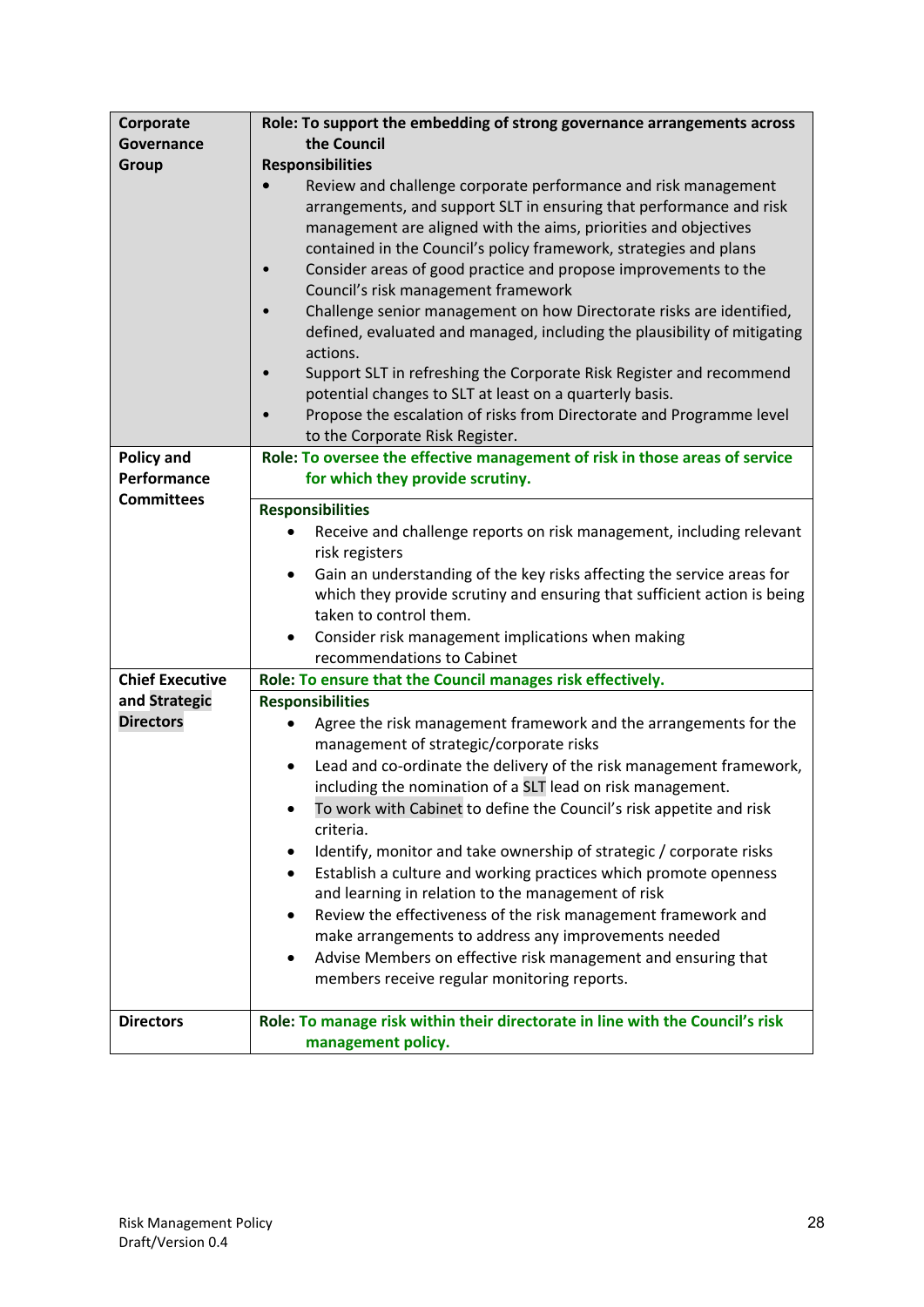|                             | <b>Responsibilities</b>                                                                                                                                                                                                            |  |  |
|-----------------------------|------------------------------------------------------------------------------------------------------------------------------------------------------------------------------------------------------------------------------------|--|--|
|                             | Take ownership of risks within their Directorate and responsibility for<br>the completion of the Directorate risk register and the allocation of<br>resources to control/minimise risk.                                            |  |  |
|                             | Scrutinise and sign off the risk register for their respective directorate.<br>٠<br>Review key risks for the directorate and the effectiveness of their<br>$\bullet$<br>associated controls on a regular basis                     |  |  |
|                             | Report significant risks to the Risk & Insurance Officer to be<br>$\bullet$<br>considered by the Strategic Leadership Team for possible escalation to<br>the Corporate Risk Register                                               |  |  |
|                             | Provide regular reports on significant directorate risks to the relevant<br>٠<br>Policy & Performance Committee.                                                                                                                   |  |  |
|                             | Take responsibility for the production, testing and maintenance of<br>٠<br>Business Continuity plans and allocation of resources.                                                                                                  |  |  |
|                             | Appoint a Risk Champion as part of the governance arrangements for<br>$\bullet$<br>the Directorate and authorise him/her to progress effective risk<br>management that adheres to the corporate policy, across the<br>Directorate. |  |  |
|                             | Ensure that a culture of risk awareness is embedded across their<br>٠<br>Directorate.                                                                                                                                              |  |  |
| <b>Heads of Service</b>     | Role: To manage risk within their area of responsibility in line with the                                                                                                                                                          |  |  |
|                             | Council's risk management policy.                                                                                                                                                                                                  |  |  |
|                             | <b>Responsibilities</b>                                                                                                                                                                                                            |  |  |
|                             | Ensure that risks to the objectives for their areas of responsibility are                                                                                                                                                          |  |  |
|                             | identified and evaluated and that action on them is prioritised and<br>initiated.                                                                                                                                                  |  |  |
|                             | Approve the risk registers for their service areas and ensure that they<br>٠<br>are reviewed regularly.                                                                                                                            |  |  |
|                             | Report significant risks to the Directorate management team in line<br>$\bullet$<br>with the Council's risk escalation criteria.                                                                                                   |  |  |
|                             | Report systematically and promptly to the Directorate Management<br>Team any major failures in existing controls.                                                                                                                  |  |  |
|                             | Ensure that a culture of risk awareness is embedded across their<br>$\bullet$                                                                                                                                                      |  |  |
|                             | respective service areas                                                                                                                                                                                                           |  |  |
|                             |                                                                                                                                                                                                                                    |  |  |
| <b>Risk &amp; Insurance</b> | Role: To support the effective management of risk throughout the Council.                                                                                                                                                          |  |  |
| Officer / team              | <b>Responsibilities</b>                                                                                                                                                                                                            |  |  |
|                             | Design and drive the implementation of the Council's risk framework,                                                                                                                                                               |  |  |
|                             | policy, strategy and process.<br>Provide the Council with consultancy and advice on risk management.                                                                                                                               |  |  |
|                             | ٠<br>Lead, co-ordinate and develop risk management activity across the<br>$\bullet$                                                                                                                                                |  |  |
|                             | Council with the support of the Risk Champions.                                                                                                                                                                                    |  |  |
|                             | Ensure that officers and Members are adequately trained in risk<br>٠                                                                                                                                                               |  |  |
|                             | management tools and techniques.                                                                                                                                                                                                   |  |  |
|                             | Facilitate risk identification and evaluation workshops.<br>٠                                                                                                                                                                      |  |  |
|                             | Assist management teams to identify evaluate and record key risks to<br>٠<br>service, project and partnership objectives.                                                                                                          |  |  |
|                             | Provide quality assurance and challenge of risk information provided<br>٠                                                                                                                                                          |  |  |
|                             | by directorates and services.                                                                                                                                                                                                      |  |  |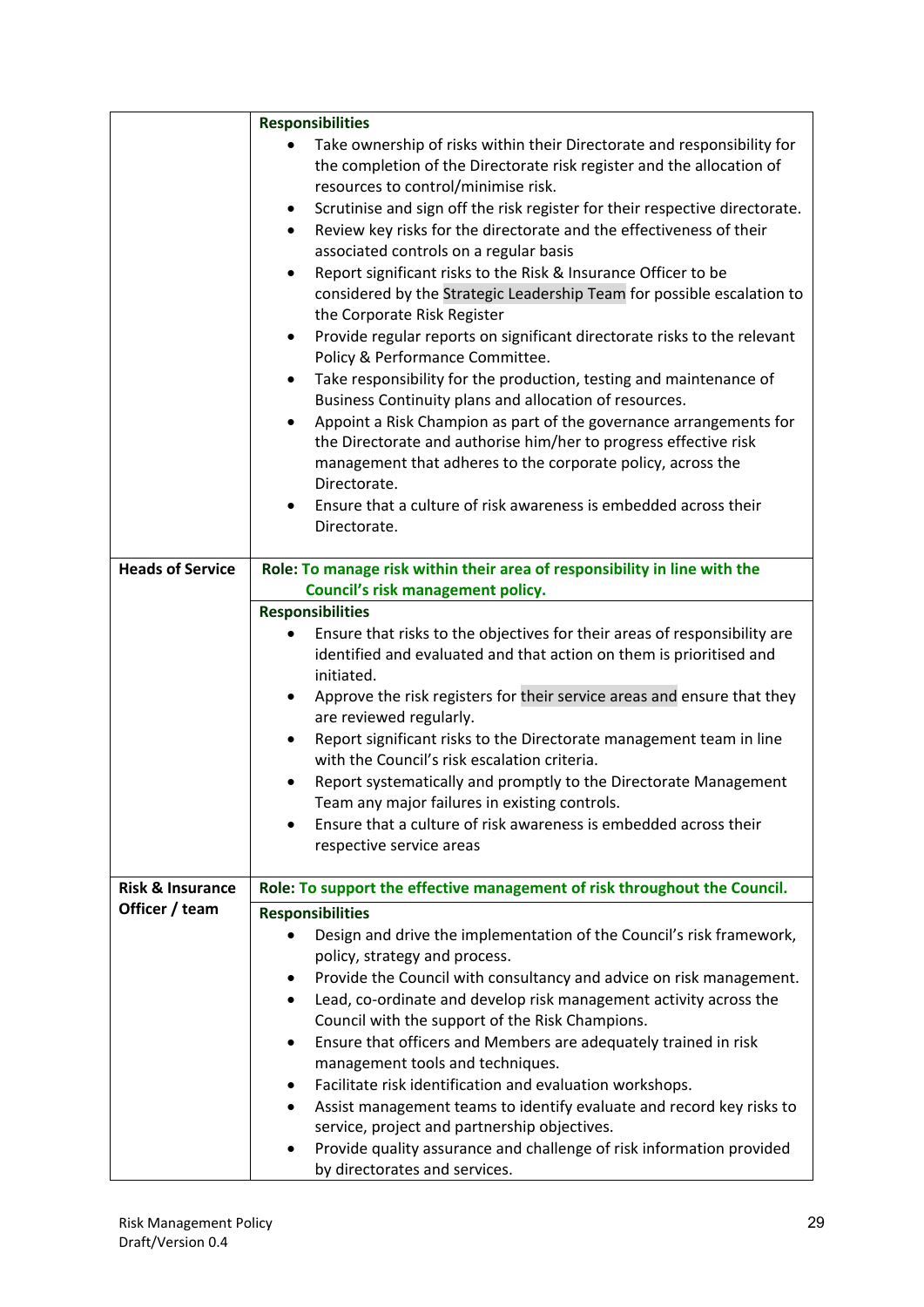|                       | Ensure that the corporate risk register is regularly reviewed by the<br>$\bullet$<br>Strategic Leadership Team.<br>Collate and manage the Council's Corporate Risk Register.<br>٠<br>Undertake an annual review and update of the Risk Management<br>Policy and Strategy for consideration by the Strategic Leadership Team<br>and Audit & Risk Management Committee.<br>Ensure that the Council's approach to risk management fits within the<br>$\bullet$<br>Council's overall policy, strategy and performance ethos. |  |  |
|-----------------------|--------------------------------------------------------------------------------------------------------------------------------------------------------------------------------------------------------------------------------------------------------------------------------------------------------------------------------------------------------------------------------------------------------------------------------------------------------------------------------------------------------------------------|--|--|
| <b>Risk Champions</b> | Role: To provide a focus for and co-ordinate risk management activity                                                                                                                                                                                                                                                                                                                                                                                                                                                    |  |  |
|                       | throughout the Directorate.                                                                                                                                                                                                                                                                                                                                                                                                                                                                                              |  |  |
|                       | <b>Responsibilities</b>                                                                                                                                                                                                                                                                                                                                                                                                                                                                                                  |  |  |
|                       | Provide support on risk management across the directorate.                                                                                                                                                                                                                                                                                                                                                                                                                                                               |  |  |
|                       | Encourage staff within their directorates to embed risk management<br>٠                                                                                                                                                                                                                                                                                                                                                                                                                                                  |  |  |
|                       | principles into their daily work                                                                                                                                                                                                                                                                                                                                                                                                                                                                                         |  |  |
|                       | Identify their directorate's training needs in relation to risk<br>٠                                                                                                                                                                                                                                                                                                                                                                                                                                                     |  |  |
|                       | management and reporting these to the Risk & Insurance team                                                                                                                                                                                                                                                                                                                                                                                                                                                              |  |  |
|                       | Co-ordinate information on risks and opportunities<br>٠                                                                                                                                                                                                                                                                                                                                                                                                                                                                  |  |  |
|                       | Maintain the directorate risk register<br>$\bullet$                                                                                                                                                                                                                                                                                                                                                                                                                                                                      |  |  |
|                       | Share examples of good risk control practice and lessons learned                                                                                                                                                                                                                                                                                                                                                                                                                                                         |  |  |
|                       |                                                                                                                                                                                                                                                                                                                                                                                                                                                                                                                          |  |  |
| <b>Managers</b>       | Role: To effectively manage risk in their service area in line with the                                                                                                                                                                                                                                                                                                                                                                                                                                                  |  |  |
|                       | Council's risk management policy.                                                                                                                                                                                                                                                                                                                                                                                                                                                                                        |  |  |
|                       | <b>Responsibilities</b>                                                                                                                                                                                                                                                                                                                                                                                                                                                                                                  |  |  |
|                       | Ensure that risks to the objectives for their service are identified,                                                                                                                                                                                                                                                                                                                                                                                                                                                    |  |  |
|                       | evaluated and addressed.                                                                                                                                                                                                                                                                                                                                                                                                                                                                                                 |  |  |
|                       | Produce and regularly review a register of those risks, including the                                                                                                                                                                                                                                                                                                                                                                                                                                                    |  |  |
|                       | implementation of control measures.                                                                                                                                                                                                                                                                                                                                                                                                                                                                                      |  |  |
|                       | Guide their staff in risk assessing their priorities at the beginning of<br>٠                                                                                                                                                                                                                                                                                                                                                                                                                                            |  |  |
|                       | the year and ensuring they identify risks that may affect their ability to                                                                                                                                                                                                                                                                                                                                                                                                                                               |  |  |
|                       | deliver their objectives.                                                                                                                                                                                                                                                                                                                                                                                                                                                                                                |  |  |
|                       | Communicating the corporate approach to risk management to staff.<br>$\bullet$                                                                                                                                                                                                                                                                                                                                                                                                                                           |  |  |
|                       | Support the Risk Champion with identifying the training needs of staff.                                                                                                                                                                                                                                                                                                                                                                                                                                                  |  |  |
|                       | Ensure that they and their staff are aware of the corporate                                                                                                                                                                                                                                                                                                                                                                                                                                                              |  |  |
|                       | requirements and seek clarification from the Risk Champion, when                                                                                                                                                                                                                                                                                                                                                                                                                                                         |  |  |
|                       | required.                                                                                                                                                                                                                                                                                                                                                                                                                                                                                                                |  |  |
|                       |                                                                                                                                                                                                                                                                                                                                                                                                                                                                                                                          |  |  |
|                       |                                                                                                                                                                                                                                                                                                                                                                                                                                                                                                                          |  |  |
| <b>Programme and</b>  | Role: To oversee the effective management of risk within programmes and                                                                                                                                                                                                                                                                                                                                                                                                                                                  |  |  |
| <b>Project Boards</b> | projects.                                                                                                                                                                                                                                                                                                                                                                                                                                                                                                                |  |  |
|                       | <b>Responsibilities</b>                                                                                                                                                                                                                                                                                                                                                                                                                                                                                                  |  |  |
|                       | Set and confirm the programme/project's risk appetite                                                                                                                                                                                                                                                                                                                                                                                                                                                                    |  |  |
|                       | Understand the key risks to delivery of the programme/project                                                                                                                                                                                                                                                                                                                                                                                                                                                            |  |  |
|                       | objectives and ensure that sufficient action is being taken to manage                                                                                                                                                                                                                                                                                                                                                                                                                                                    |  |  |
|                       | them                                                                                                                                                                                                                                                                                                                                                                                                                                                                                                                     |  |  |
|                       | Make decisions as regards risk response options proposed by project<br>٠                                                                                                                                                                                                                                                                                                                                                                                                                                                 |  |  |
|                       | managers                                                                                                                                                                                                                                                                                                                                                                                                                                                                                                                 |  |  |
|                       | Maintain oversight of the continued viability of the programme or<br>٠                                                                                                                                                                                                                                                                                                                                                                                                                                                   |  |  |
|                       | project's business case.                                                                                                                                                                                                                                                                                                                                                                                                                                                                                                 |  |  |
|                       | Propose the escalation of risks to the corporate level in line with the                                                                                                                                                                                                                                                                                                                                                                                                                                                  |  |  |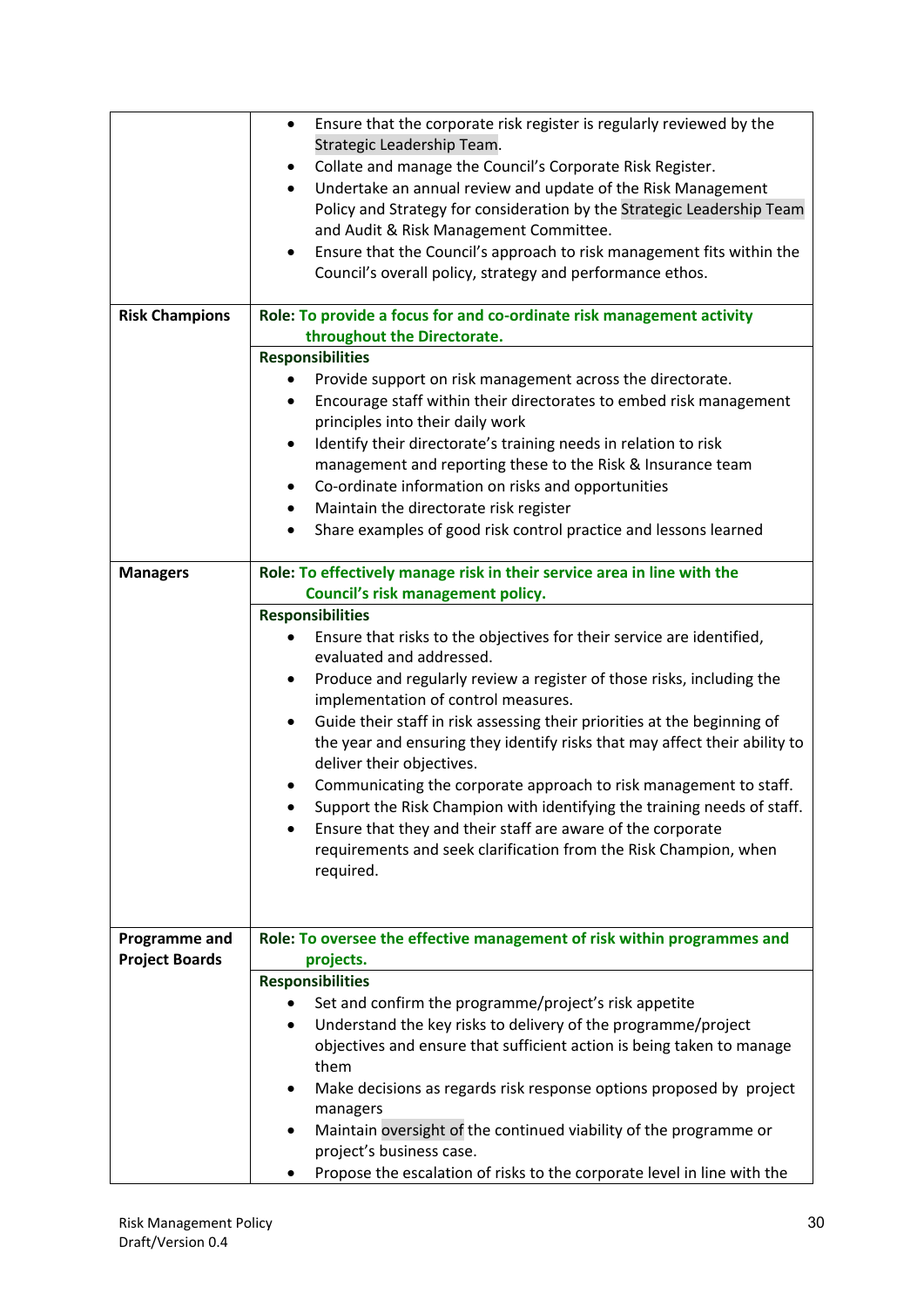|                            | Council's risk escalation criteria.                                                                                                                                                                                                                                                                                                                                                                                                                                                                                                                                                                                            |  |
|----------------------------|--------------------------------------------------------------------------------------------------------------------------------------------------------------------------------------------------------------------------------------------------------------------------------------------------------------------------------------------------------------------------------------------------------------------------------------------------------------------------------------------------------------------------------------------------------------------------------------------------------------------------------|--|
| Project<br><b>Managers</b> | Role: To effectively manage risks to the project in line with the Council's risk<br>management policy.                                                                                                                                                                                                                                                                                                                                                                                                                                                                                                                         |  |
|                            | <b>Responsibilities</b><br>Identify and evaluate risks of and to any proposed project as part of<br>$\bullet$<br>the development of the business case.<br>Ensure that key risks to project objectives are identified, evaluated<br>$\bullet$<br>and managed<br>Undertake regular reviews of the project risk register throughout the<br>$\bullet$<br>lifecycle of the project.<br>Report key risks and potential responses to the Project Board on a<br>$\bullet$<br>regular basis<br>Identify and propose the escalation of risks to the programme level in<br>$\bullet$<br>line with the Council's risk escalation criteria. |  |
| <b>Internal Audit</b>      | Role: To provide independent and objective assurance in relation to the<br>Council's risk management arrangements.<br><b>Responsibilities</b><br>Conduct reviews into the effectiveness of the risk management<br>$\bullet$<br>framework and its application.<br>Undertake an annual evaluation of the Council's risk management<br>$\bullet$<br>maturity.<br>Produce a risk based audit plan that takes into account key strategic,<br>$\bullet$<br>operational and project risks across the Council<br>Ensure robust risk management techniques in their audit work.<br>$\bullet$                                            |  |
| <b>Employees</b>           | Role: To contribute to the effective management of risk.<br><b>Responsibilities</b><br>Contribute to the identification and evaluation of key risks for their<br>$\bullet$<br>service area.<br>Contribute to risk control measures, where appropriate.<br>$\bullet$<br>Report promptly to management potential new risks or failures in<br>$\bullet$<br>existing control measures.<br>Supporting continuous service delivery and any response to business<br>$\bullet$<br>disruption.                                                                                                                                          |  |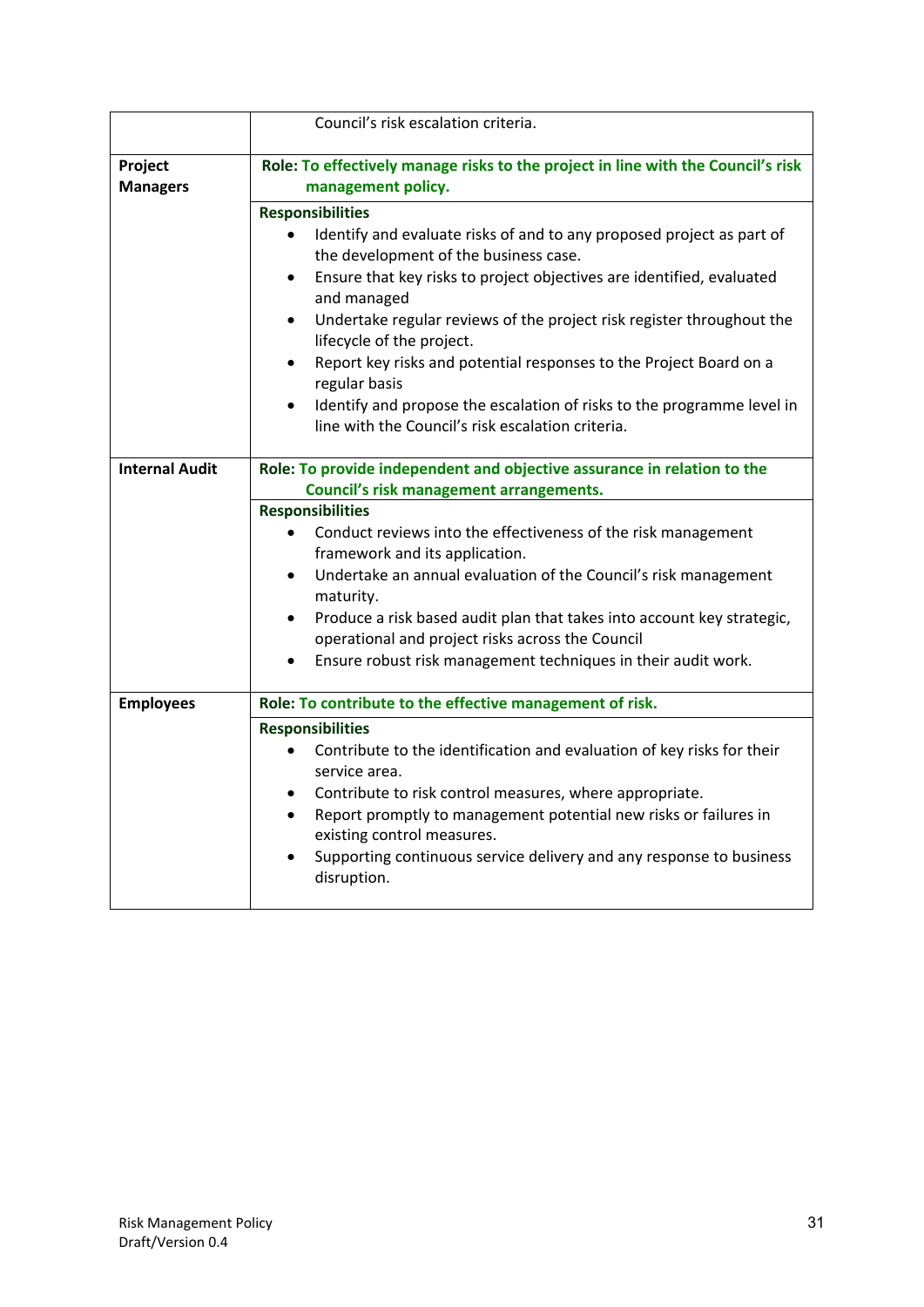#### **16. Performance Management and Risk Management**

Performance Management is *"…an on-going, systematic approach to improving results through evidence based decision making, continuous organisational learning, and a focus on accountability for performance"* (Audit Commission)

By contrast, risk management is the process of identifying and managing issues that could impact on the achievement of objectives. Although, both processes are different in emphasis, they share the same goal - the achievement of organisational objectives. Risks cannot be identified without understanding priorities, objectives and targets. Equally, the setting of performance targets needs to be informed by an understanding of the risks which may threaten performance.

So it is important, that the risk management framework is developed to take account of and to support the Council's performance management framework.

The links between the performance management process and risk management are detailed in the following diagram:

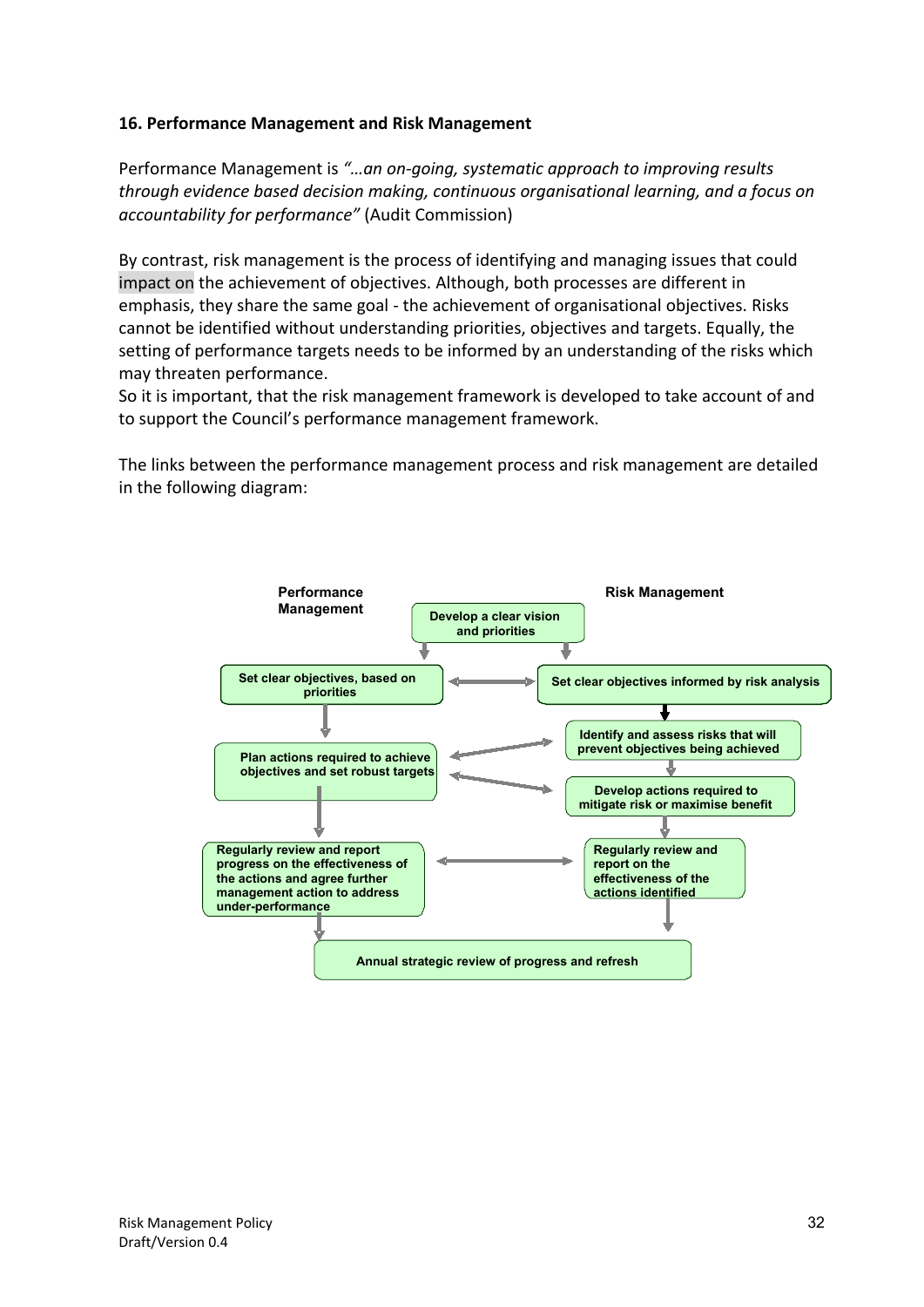## **17. How does this policy relate to other Council policies?**

**Corporate Health & Safety Policy**: sets out the Council's broad approach to the management of risks to health and safety

**Business Continuity Policy**: defines the approach to and requirements for managing risks to the continuity of Council services

**ICT Security Policy**: indicates the Council's broad approach to the management of information security and sets out the key control actions to be undertaken to manage risks to information security and ICT equipment.

**Financial Regulations**: cross reference the corporate Risk Management Policy and set out the requirements for managing resource-related risks

#### **Council Constitution**:

Contract Procedure Rules: – confirm the rules around procurement which act as controls in relation to procurement risk

Financial management: – confirms the key controls adopted to ensure effective financial planning and management

Risk Management and Control of Resources: – confirms the need for effective risk management and the controls intended to achieve this.

External Arrangements: - requires an agreement to be in place for each partnership, the development of which is to be subject to a risk management process to establish and manage all known risks

**Code of Corporate Governance**: summarises how the Council will deliver the six principles of effective governance and how the risk management framework contributes to this.

**Performance Management Framework**: sets out the Council's approach to performance management and its links with risk management.

## **18. What Level of Capability Do We Want to Achieve?**

Our current ambition is to increase the number of enablers evaluated as Embedded & Integrated (Level 4 of the ALARM National Performance Model for Risk Management) by 2016.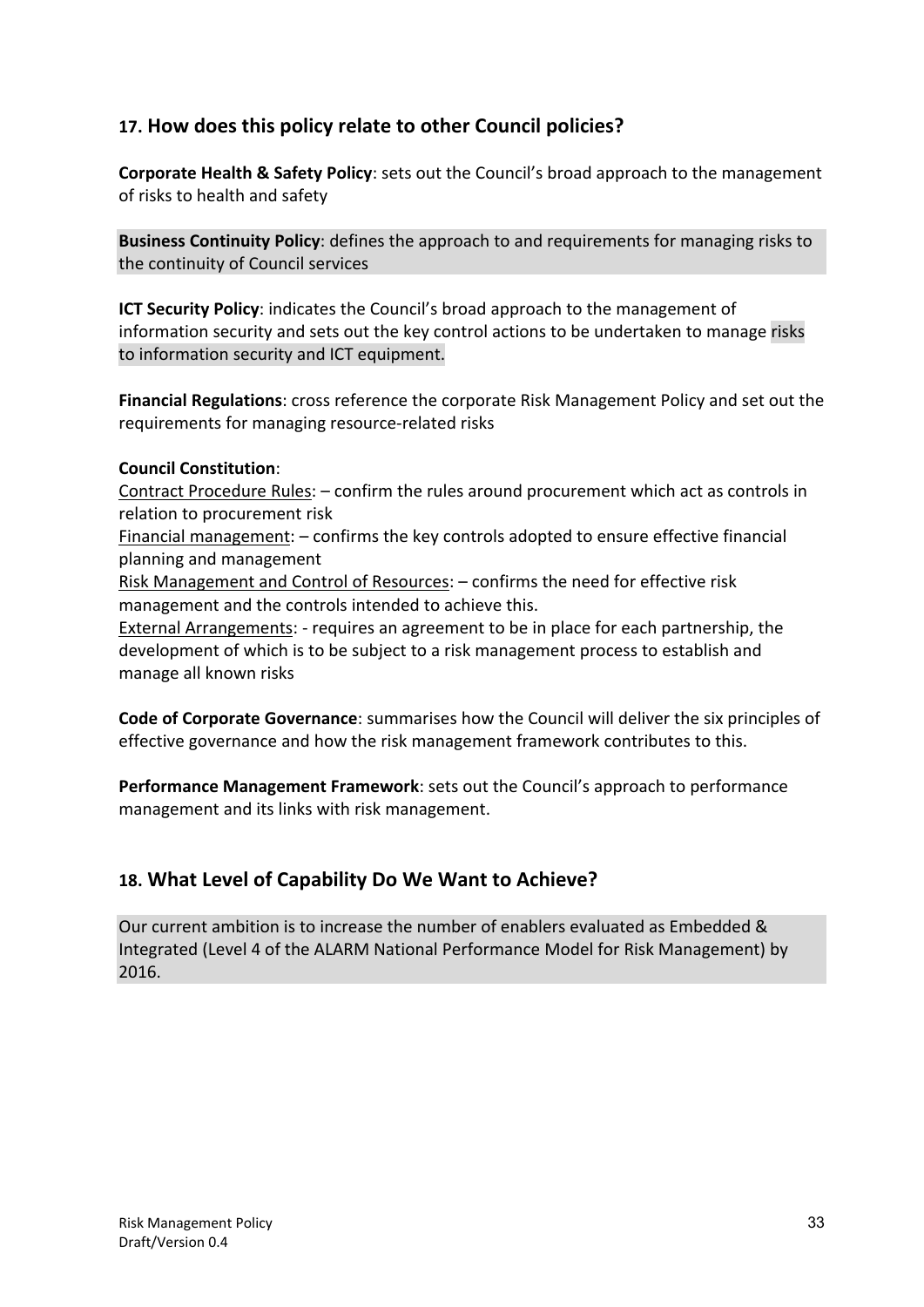## **19. What Additional Actions Are We Going to Take to Achieve This?**

The following have been informed by the output from the 2014 ALARM/CIPFA Benchmarking exercise and the January 2015 Internal Audit report on risk management.

| <b>Action</b>                                                          | <b>Target Date</b> |
|------------------------------------------------------------------------|--------------------|
| <b>Risk Culture</b>                                                    |                    |
| Ensure that development of the cultural change programme and           | <b>March 2016</b>  |
| people strategy supports the Council's corporate vision of being 'risk |                    |
| aware, not risk averse'                                                |                    |
| <b>Risk Appetite</b>                                                   |                    |
| Agree an approach for determining the Council's appetite for risk      | Summer 2015        |
| Arrange for the leadership to consider the Council's risk appetite     | Autumn 2015        |
| <b>Business Continuity</b>                                             |                    |
| Conduct audit of compliance with Business Continuity Policy and        | December 2015      |
| review results                                                         |                    |
| Conduct test of each critical service's business continuity plan       | January 2016       |
| <b>Partnerships</b>                                                    |                    |
| Check the 'risk management' content of the partnership toolkit         | <b>June 2015</b>   |
| Review and update the Constitution in terms of partnership risk        | <b>June 2015</b>   |
| management arrangements                                                |                    |
| Agree how compliance with risk management requirements for             | <b>June 2015</b>   |
| partnerships will be assured                                           |                    |
| <b>Managing Risk Information</b>                                       |                    |
| Conduct a pilot of Concerto plans, performance and risk information    | April to June 2015 |
| within Transformation & Resources directorate                          |                    |
| Evaluate the outcome and pursue roll out of Concerto across the        | Autumn 2015        |
| Council, or procurement of an alternative system                       |                    |
| <b>Reporting Risk Information</b>                                      |                    |
| Agree requirements for reporting risk information to Policy &          | <b>June 2015</b>   |
| Performance committees                                                 |                    |
| <b>Risk Process</b>                                                    |                    |
| Quality assure refreshed Directorate risk registers for 2015/16        | <b>May 2015</b>    |
| <b>Training and Development</b>                                        |                    |
| Roll out E-Learning modules for managers and staff                     | April 2015 onwards |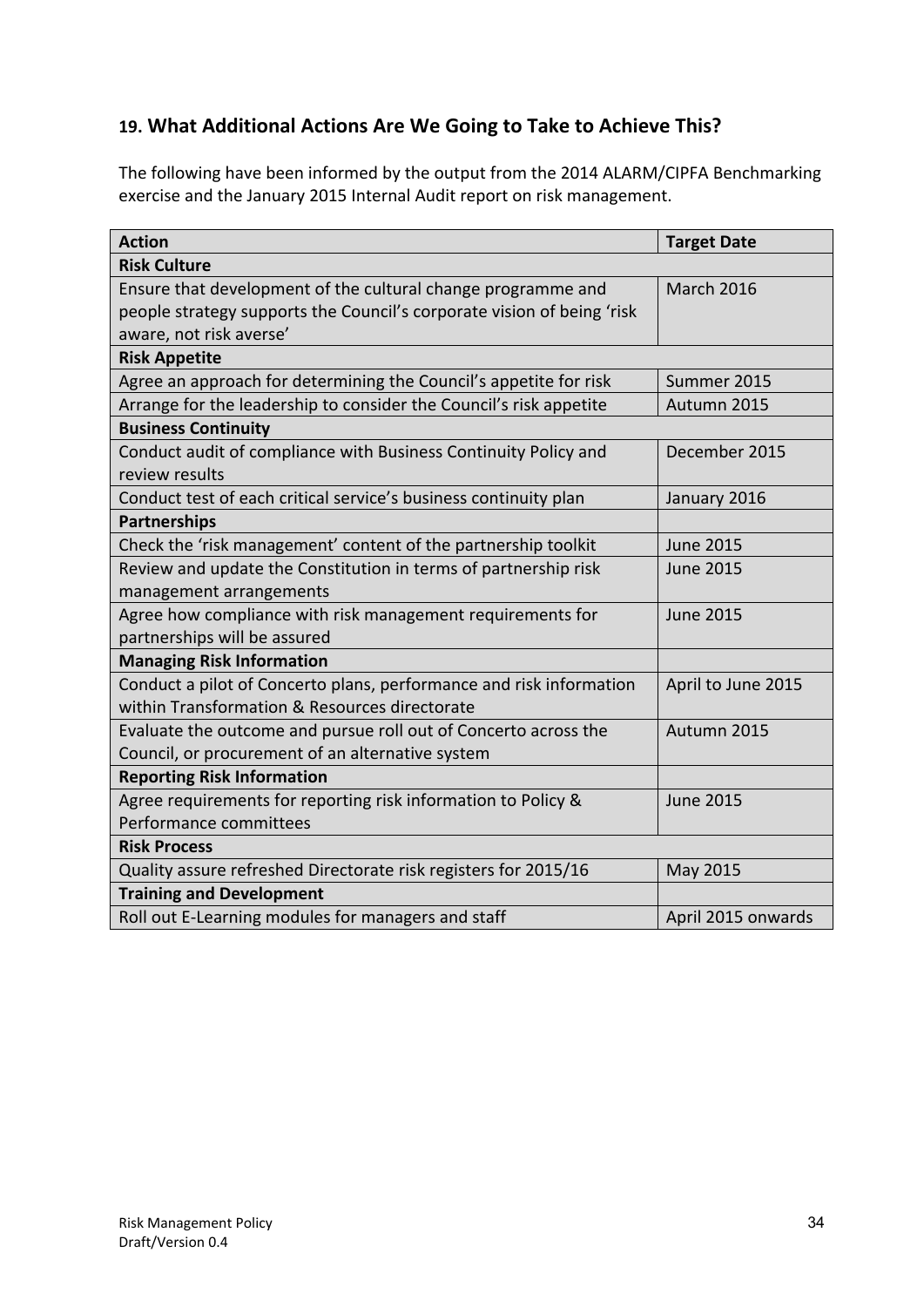## **20. What Resources Will We Need?**

We recognise that, particularly in the current financial environment, our Policy will need to be delivered within existing resources. Key officer resources will be the Risk & Insurance team and the Risk Champions within each directorate. However, implementation of the Policy will also require input from functions across the Council, including Internal Audit, Policy, Strategy, Performance Management, Risk and Resilience and the Change Team.

The development and delivery of a programme to equip Members and Officers with the knowledge and skills to embed the Policy will need particular support from the Organisational Development team.

## **21. How Will We Evaluate Our Progress?**

Progress reports on the above actions will be provided to each meeting of the Council's Audit & Risk Management Committee.

Internal Audit will undertake an annual assessment of the Council's risk management maturity, using the framework contained in the CIPFA document - "It's a Risky Business: A Practical Guide to Risk Based Auditing". This will be reported to the Strategic Leadership Team and to Audit & Risk Management Committee.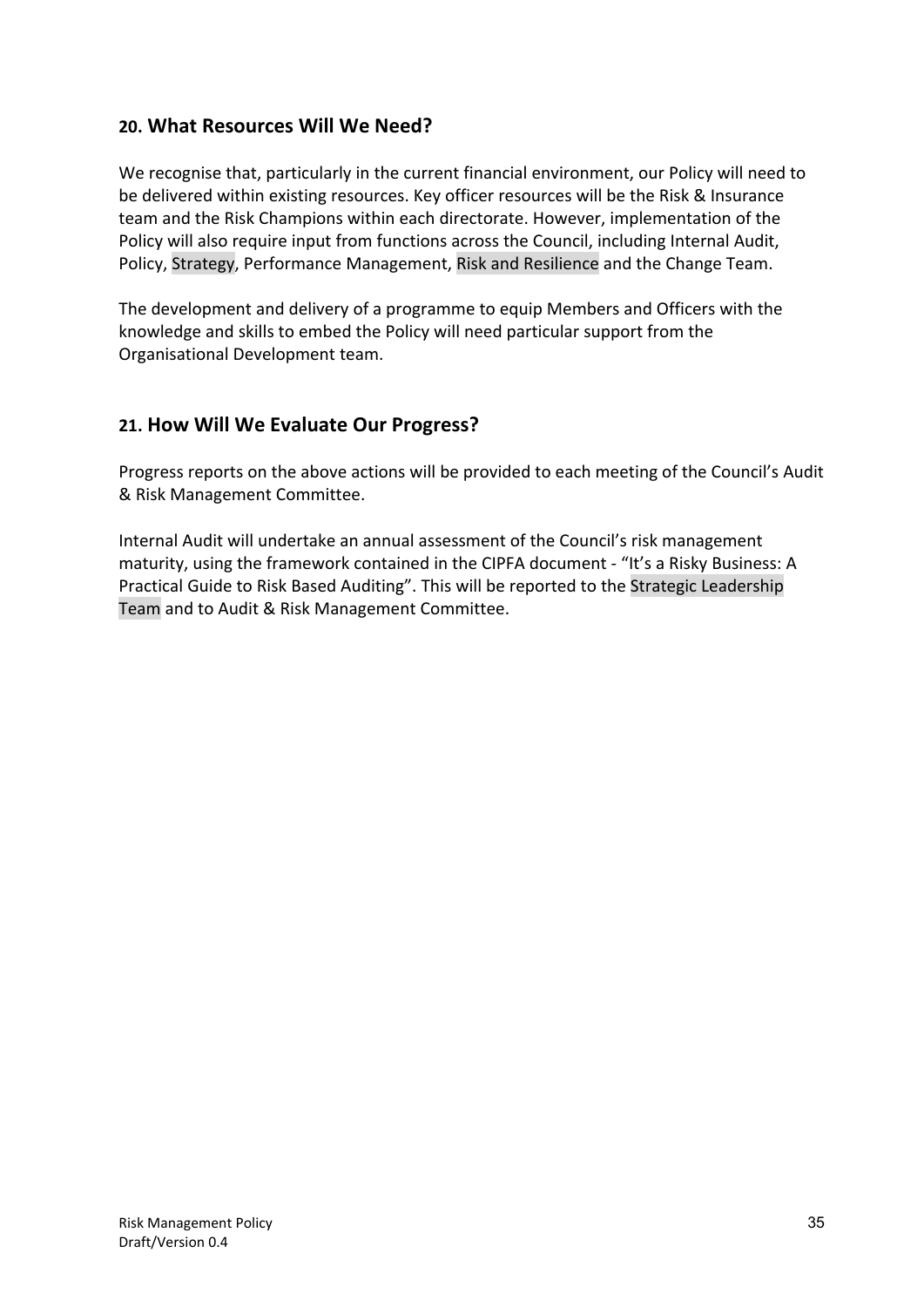## **Appendix A - Glossary**

#### **Control**

A measure that mitigates a risk, including any process, policy, device, practice, or other action

#### **Control Owner**

Individual responsible for the maintenance of an existing control or the implementation of a additional control

#### **Corporate Governance**

The systems and processes, and cultures and values, by which local government bodies are directed and controlled and through which they account to, engage with and, where appropriate, lead their communities

#### **Current risk score**

Assessment of the combined scores, for the likelihood and impact of the risk happening, **after** taking into account any controls in place to manage the risk.

#### **Impact**

The evaluated effect or result of a particular risk happening

#### **Likelihood**

A qualitative description of the probability or frequency of the risk happening

#### **Risk**

An uncertainty that could have adverse or beneficial effects on the achievement of the Council's objectives

#### **Risk Appetite**

The amount and type of risk that an the Council is prepared to seek, accept or tolerate in pursuing its objectives

#### **Risk Management**

Co-ordinated activities to direct and control an organization with regard to risk

#### **Risk Management Policy**

A statement of the overall intentions and direction of the Council related to the management of risk

#### **Risk Matrix**

A graphical table which facilitates the risk analysis process, shows the scales of likelihood and impact and plot risk scores

#### **Risk Owner**

The person responsible for the objective which would be affected by the risk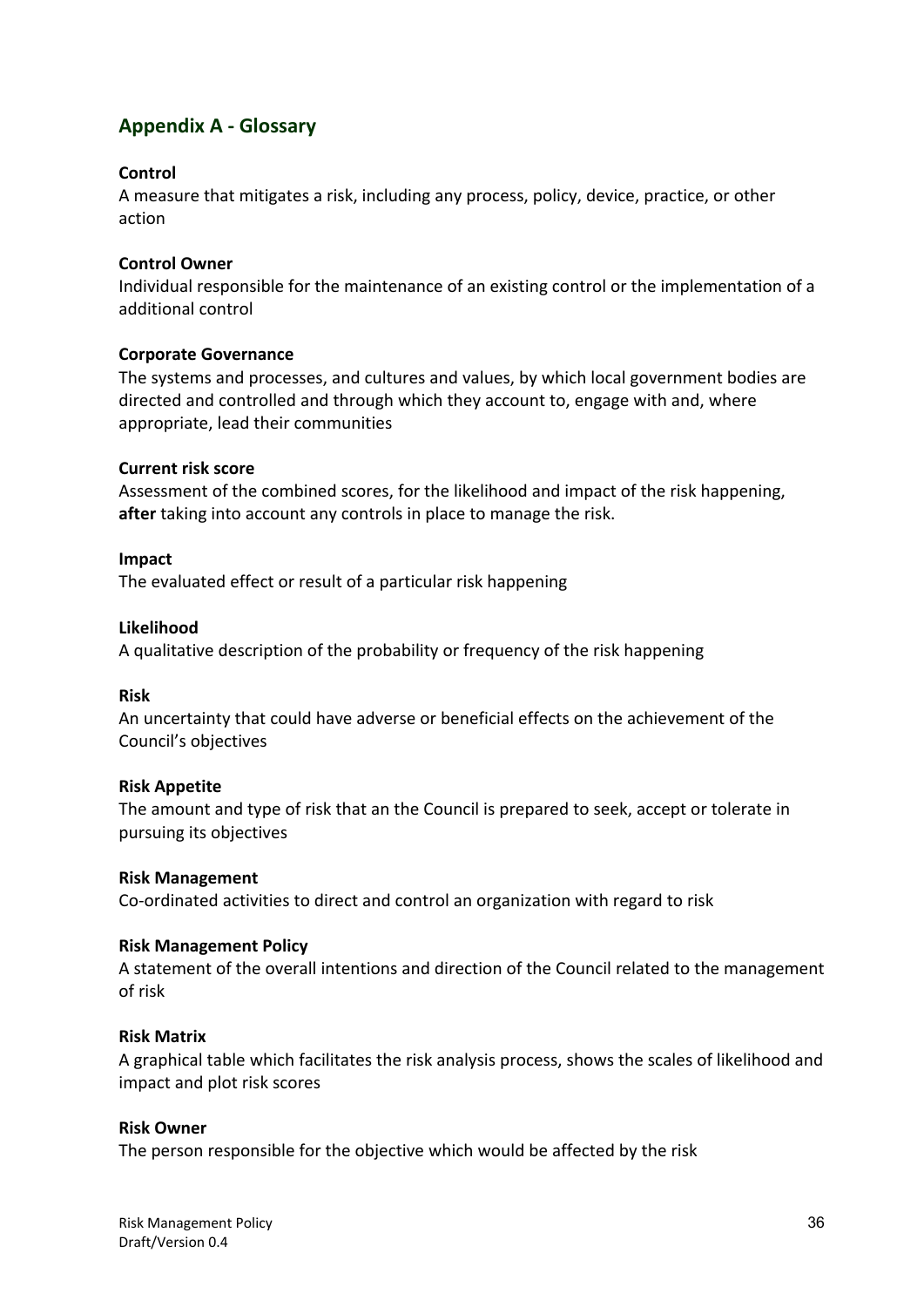#### **Risk Register**

A summary of information relating to the risks to the achievement of an objective or set of objectives

#### **Unmanaged risk score**

Assessment of the combined scores, for the likelihood and impact of the risk happening, **before** taking into account any controls in place to manage the risk.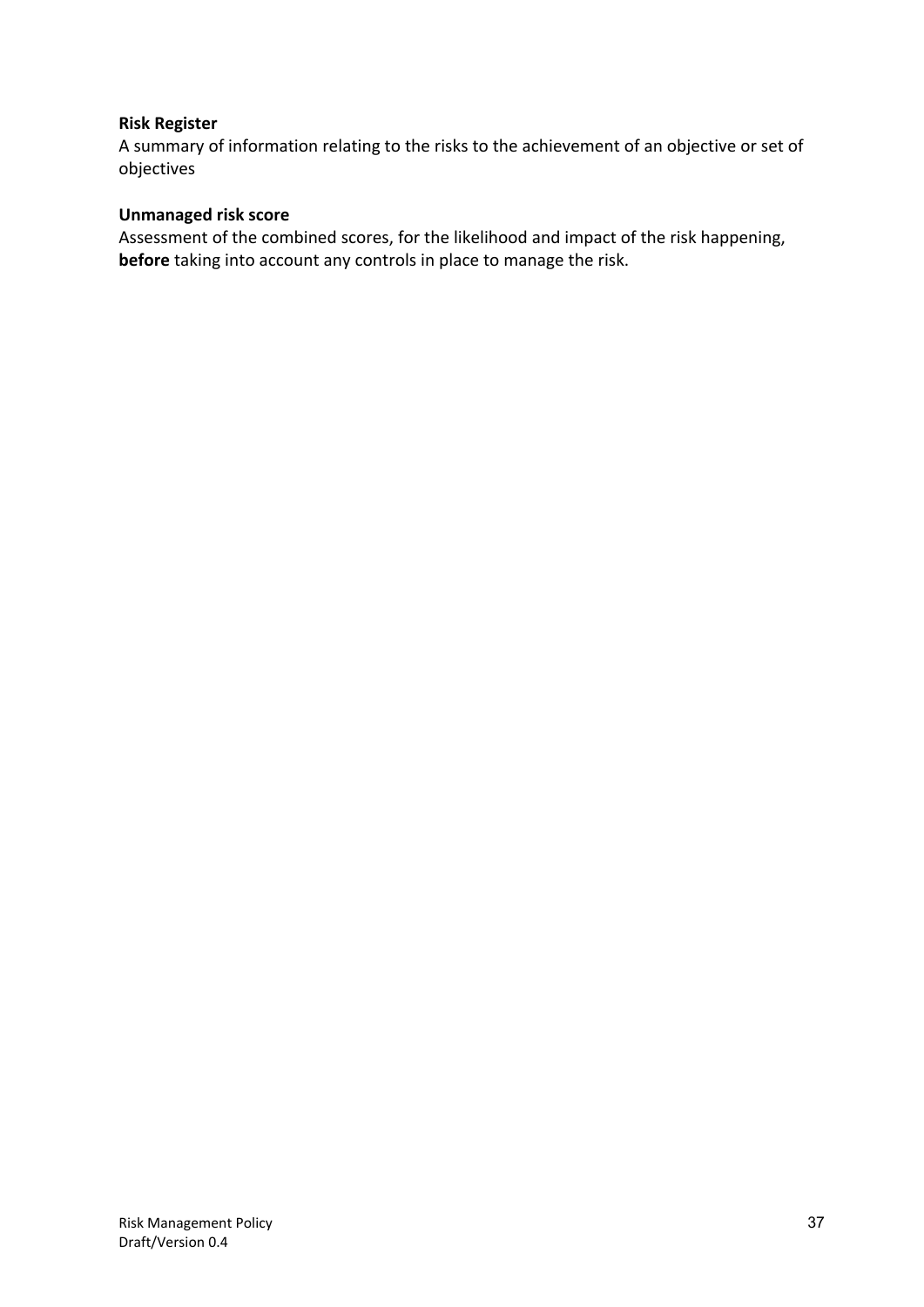#### **Appendix B – Risk Categories**

Categories are widely used to identify sources of risk. Some will be of greater concern at the corporate/strategic level and some at the departmental/service level. However there is no clear distinction and all levels of management should be concerned, to varying degrees, with the majority of categories.

The categories below will assist at the risk identification stage in order to provide prompts to help identify risks. Risks can of course fall into one or more categories.

#### **External**

| <b>Category</b>              | <b>Definition</b>                                                                                                                        | <b>Examples</b>                                                                                                                                                                                                                                                |
|------------------------------|------------------------------------------------------------------------------------------------------------------------------------------|----------------------------------------------------------------------------------------------------------------------------------------------------------------------------------------------------------------------------------------------------------------|
| <b>Political</b>             | Associated with the political environment<br>in which the Council operates                                                               | • New political<br>arrangements<br>• Member support /<br>approval<br>• Electorate dissatisfaction<br>• Impact of electoral<br>changes                                                                                                                          |
| <b>Economic</b>              | Associated with changes in the economic<br>environment, their impact on the<br>community and Council's own financial<br>position.        | • National and regional<br>economic situation<br>$\bullet$ HM Treasury $-$<br>investments, reforms,<br>budget cuts<br>• Key employment sectors<br>(current and future)<br>• Borrowing, lending<br>situations, investments<br>and interest rates<br>• Inflation |
| <b>Social</b>                | Relating to the effects of changes in<br>demographic, residential or socio-<br>economic trends.                                          | • Residential patterns /<br>profile (state of housing<br>stock, public / private<br>mix)<br>• Health trends /<br>inequalities<br>· Demographic profile (age,<br>race etc.)<br>• Lifelong learning<br>• Crime statistics / trends                               |
| Legal /<br><b>Regulatory</b> | Associated with current or potential<br>changes to legislation and the regulatory<br>environment at national and international<br>level. | • Government policy<br>• Inspection / regulation<br>(e.g. Ofsted)<br>• European Directives (e.g.<br>procurement)<br>• Legal challenges<br>• Statutory duties /<br>deadlines (e.g. Fol)                                                                         |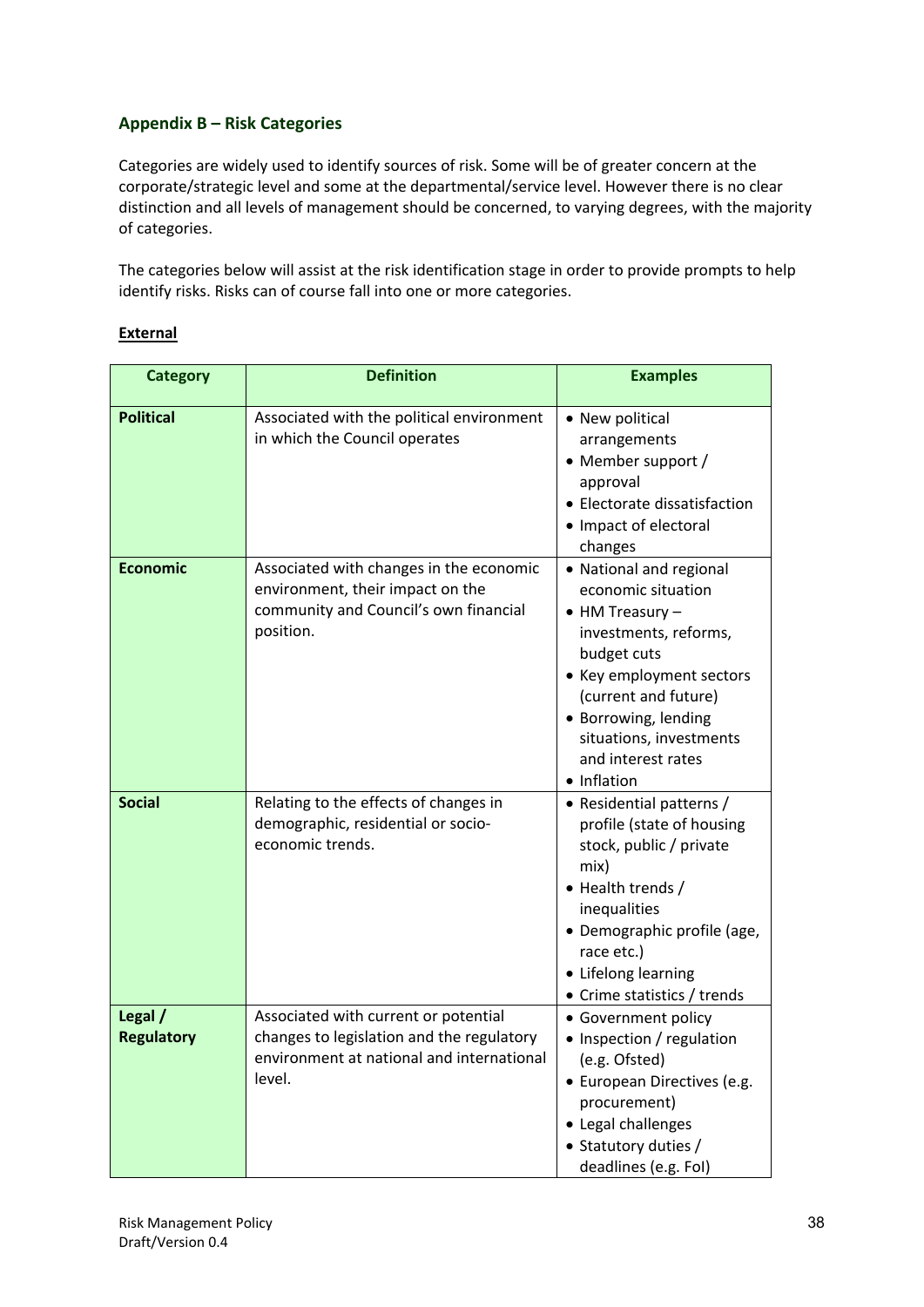| <b>Technological</b> | Associated with the impact of the<br>pace/scale of technological change on the<br>community and the Council, or our ability<br>to use technology to address changing<br>demands. | • Technology driving<br>demand - customer<br>needs and expectations<br>• Digital exclusion<br>• Increasing reliance on<br>technology<br>• Resilience of key IT<br>systems<br>• Capacity to deal with<br>change                                                              |
|----------------------|----------------------------------------------------------------------------------------------------------------------------------------------------------------------------------|-----------------------------------------------------------------------------------------------------------------------------------------------------------------------------------------------------------------------------------------------------------------------------|
| <b>Environmental</b> | Relating to the environmental<br>consequences of realising our objectives<br>and the impact of environmental change<br>on the Council and the community.                         | • Impact of planning and<br>transport policies<br>• Nature of environment<br>(urban / rural)<br>$\bullet$ Land use – green belt,<br>brown field sites<br>• Contamination, pollution<br>• Storage / disposal of<br>waste<br>• Climate change and<br>impact of severe weather |

#### **Internal**

| <b>Financial</b>             | Arising from the financial planning and<br>control framework                                               | • Quality of financial<br>forecasting, profiling and<br>cost/benefit analysis<br>• Effectiveness of financial<br>controls<br>• Lack of investment<br>• Failure to prioritise<br>budgets<br>• Level of financial skills and<br>knowledge<br>• Adequacy of financial<br>reporting<br>• Management of<br>budgetary pressures |
|------------------------------|------------------------------------------------------------------------------------------------------------|---------------------------------------------------------------------------------------------------------------------------------------------------------------------------------------------------------------------------------------------------------------------------------------------------------------------------|
| Customer /<br><b>Citizen</b> | Arising from the need to meet the<br>changing needs, choices and expectations<br>of customers and citizens | • Effectiveness of<br>safeguarding<br>• Relations with community<br>leaders and groups<br>• Extent and nature of<br>consultation<br>• Managing expectations<br>• Reputation management<br>• Management of<br>complaints and<br>compliments<br>· Visibility of services (e.g.                                              |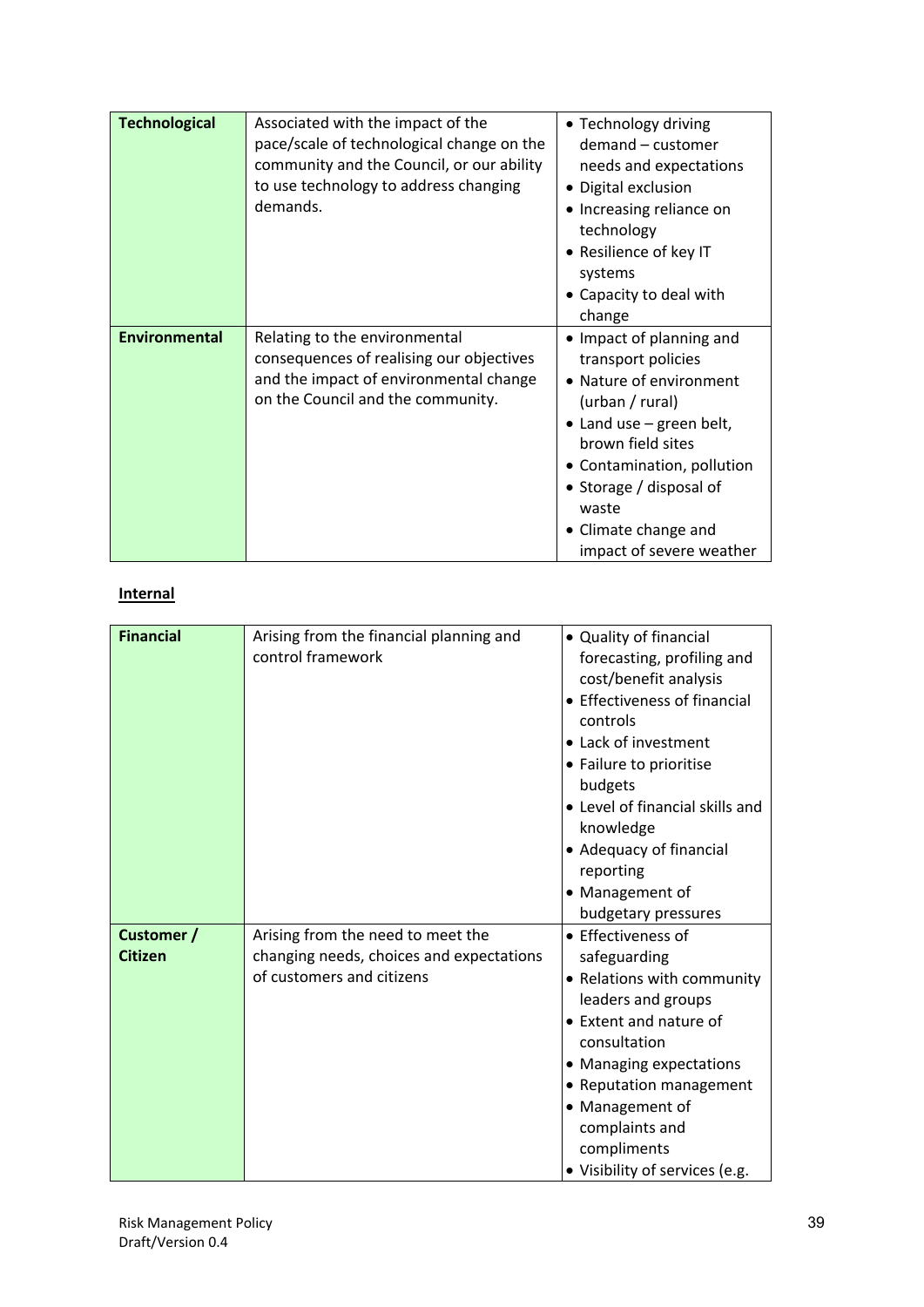|                                                                    |                                                                                                                                                                                           | refuse collection)                                                                                                                                                                                                      |
|--------------------------------------------------------------------|-------------------------------------------------------------------------------------------------------------------------------------------------------------------------------------------|-------------------------------------------------------------------------------------------------------------------------------------------------------------------------------------------------------------------------|
| Partnership /<br><b>Contractual</b>                                | Arising from the ability of contractors and<br>partnership arrangements to deliver<br>services or outcomes to the agreed cost<br>and specification                                        | • Resilience of partners /<br>supply chains<br>• Accountability<br>frameworks and<br>partnership boundaries<br>• Managing performance<br>• Experience and expertise<br>in commissioning<br>• Governance<br>arrangements |
| People                                                             | Arising from the capability, competency<br>and capacity of those who work for the<br>Council and their welfare and safety.                                                                | • HR / employment policies<br>• Quality of industrial<br>relations<br>• Reliance on key staff<br>• Recruitment and<br>retention<br>• Health and safety duties<br>• Level of staff morale<br>• Adequacy of skill set     |
| <b>Tangible Assets</b><br>(Physical)                               | Relating to the availability, security, safety<br>and adequacy of land, buildings, plant and<br>equipment                                                                                 | • Nature and state of asset<br>base<br>• Resilience and service<br>continuity arrangements<br>• Maintenance practices<br>and policies<br>• Security arrangements                                                        |
| <b>Processes &amp;</b><br><b>Professional</b><br><b>Judgements</b> | Arising from internal protocols<br>management processes and the nature of<br>individual professions                                                                                       | • Quality of professional<br>judgements<br>• Effectiveness of project<br>management and<br>performance<br>management processes                                                                                          |
| Managerial /<br>Leadership                                         | Arising from managerial ability and the<br>quality of leadership                                                                                                                          | • Stability of officer<br>structure<br>• Quality of internal<br>communications<br>• Professional standing of<br>key officers<br>• Management culture<br>• Workforce planning<br>• Authority                             |
| Data and<br><b>Information</b>                                     | Arising from data or information which the<br>Council uses or manages. Access to, the<br>management of and effectiveness of,<br>information generated or required by the<br>organisation. | • Data security<br>• Data processing<br>arrangements<br>• Data reliability / quality<br>• Effective use and<br>interpretation of<br>information<br>• E-government                                                       |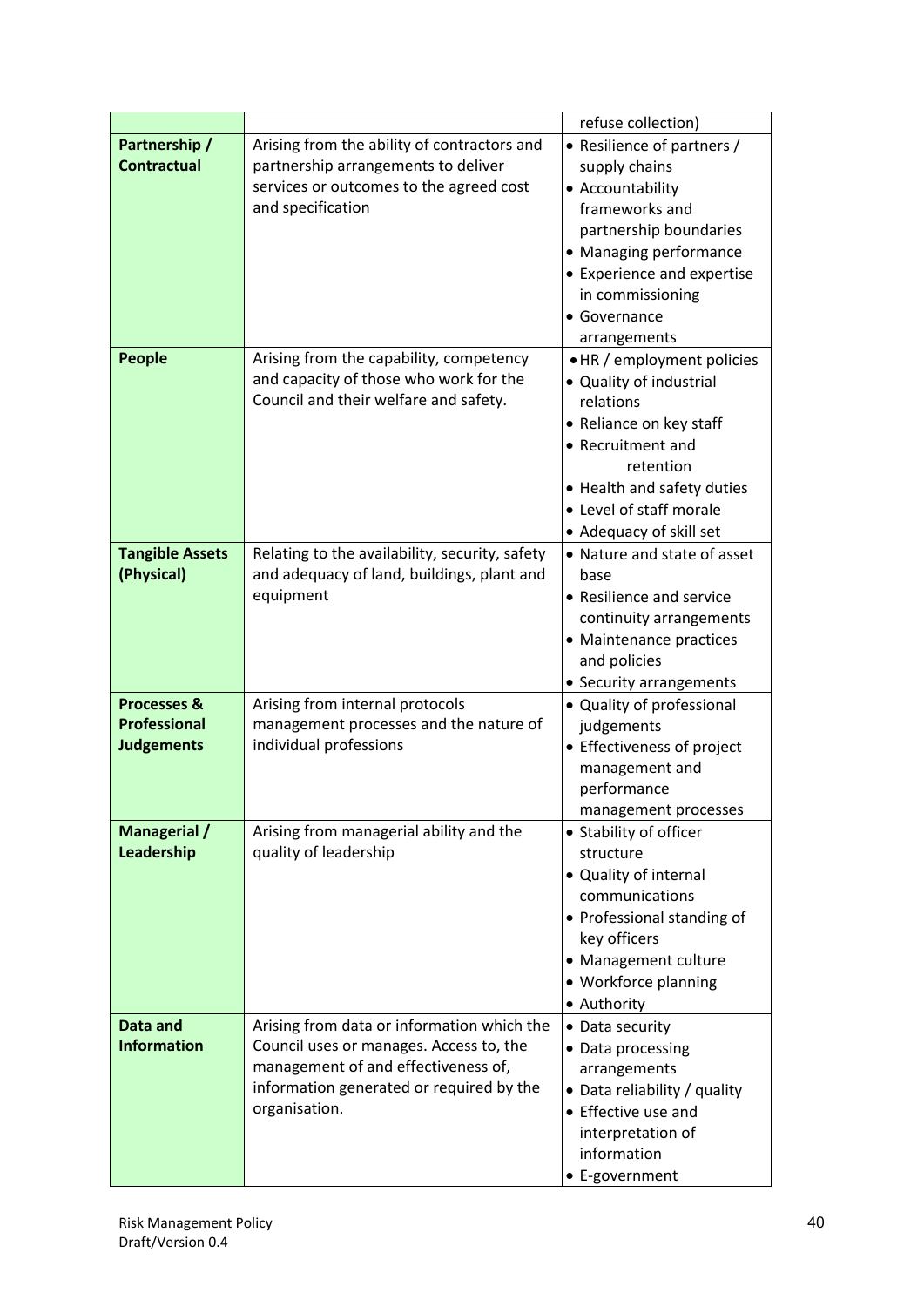| <b>Governance</b> | Relating to the adequacy of the Council's<br>governance arrangements and adherence<br>to them | • Speed / effectiveness of<br>decision-making<br>processes<br>• Clarity of purpose<br>• Level of accountability<br>and openness<br>• Limits of authority<br>• Standards of conduct and<br>behaviour |
|-------------------|-----------------------------------------------------------------------------------------------|-----------------------------------------------------------------------------------------------------------------------------------------------------------------------------------------------------|
|                   |                                                                                               | • Enforcement of corporate<br>policies / standards                                                                                                                                                  |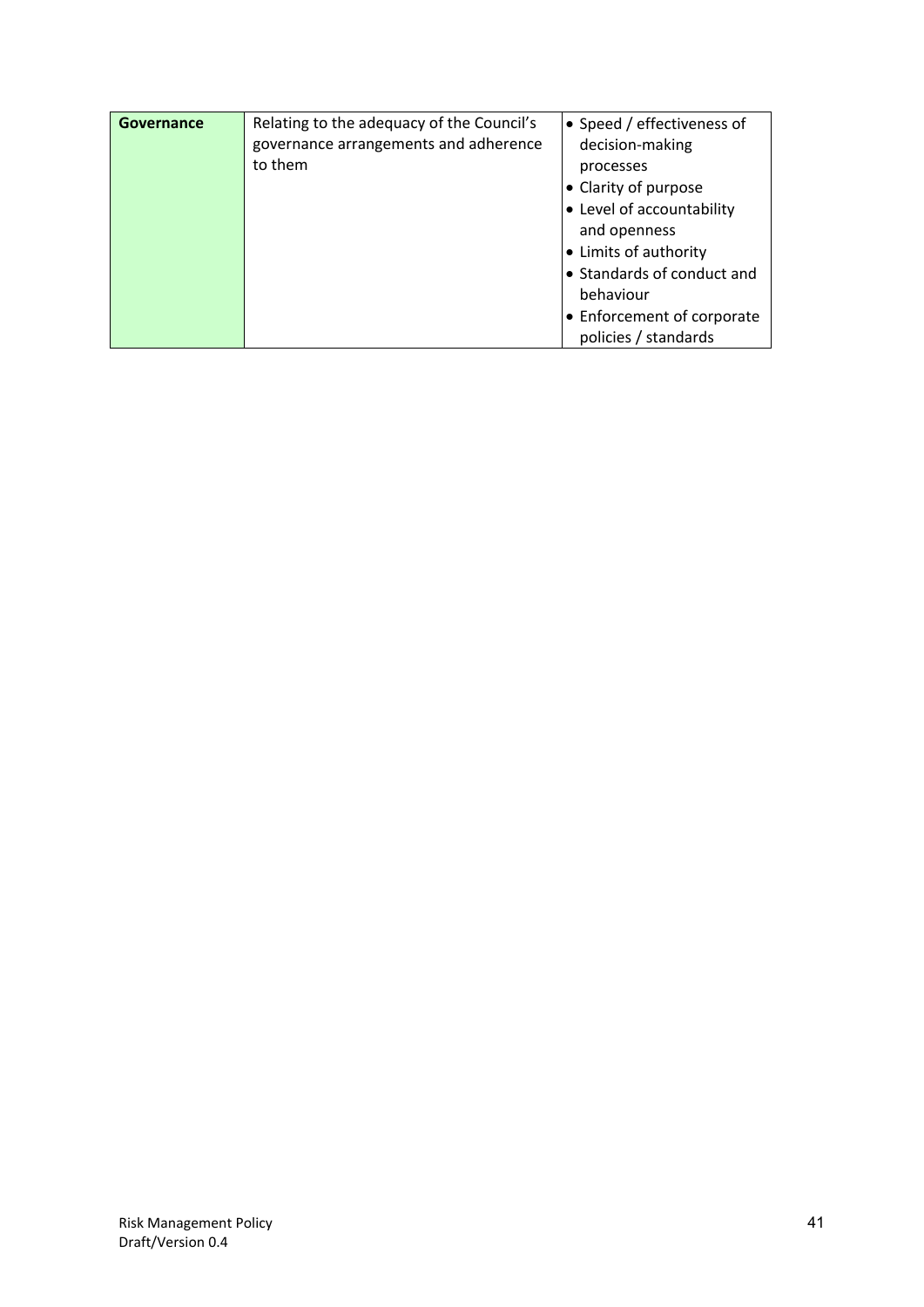## **Appendix C**

## **RISK ACTION PLAN TEMPLATE**

This template is to be completed for ALL risks in the Directorate Risk Register currently evaluated as red in the Council's risk scoring matrix.

| <b>RISK OVERVIEW</b>    |  |
|-------------------------|--|
| <b>Risk Description</b> |  |
| <b>Risk Owner</b>       |  |
| Directorate Lead        |  |

| <b>CURRENT SITUATION:</b> Detail the current risk score and reason/s why it is considered to be so |  |  |  |  |  |  |  |  |  |
|----------------------------------------------------------------------------------------------------|--|--|--|--|--|--|--|--|--|
| significant                                                                                        |  |  |  |  |  |  |  |  |  |
| Current Score:                                                                                     |  |  |  |  |  |  |  |  |  |
| (Likelihood x Impact)                                                                              |  |  |  |  |  |  |  |  |  |
| Why is the risk considered to                                                                      |  |  |  |  |  |  |  |  |  |
| be so significant?                                                                                 |  |  |  |  |  |  |  |  |  |
|                                                                                                    |  |  |  |  |  |  |  |  |  |

| <b>ACTIONS:</b> This describes what is necessary or how to reduce the risk score. This way everyone is clear<br>on what is required and when; knows the expected outcome and how to achieve it. |                                                                     |  |  |  |  |  |  |  |
|-------------------------------------------------------------------------------------------------------------------------------------------------------------------------------------------------|---------------------------------------------------------------------|--|--|--|--|--|--|--|
| What (is required)                                                                                                                                                                              |                                                                     |  |  |  |  |  |  |  |
| How (will it be achieved)                                                                                                                                                                       | Are there any resource allocation required for specific activities? |  |  |  |  |  |  |  |
| Who (will be responsible) i.e.<br>the control owner                                                                                                                                             |                                                                     |  |  |  |  |  |  |  |
| When (will results be<br>realised)                                                                                                                                                              | Date required.                                                      |  |  |  |  |  |  |  |
| What (should the score be<br>when the action(s) are<br>implemented)                                                                                                                             |                                                                     |  |  |  |  |  |  |  |

#### **Signed……………………...Manager responsible for the service**

**Date ……………………..**

**Signed …………………………………………………………Head of Service:**